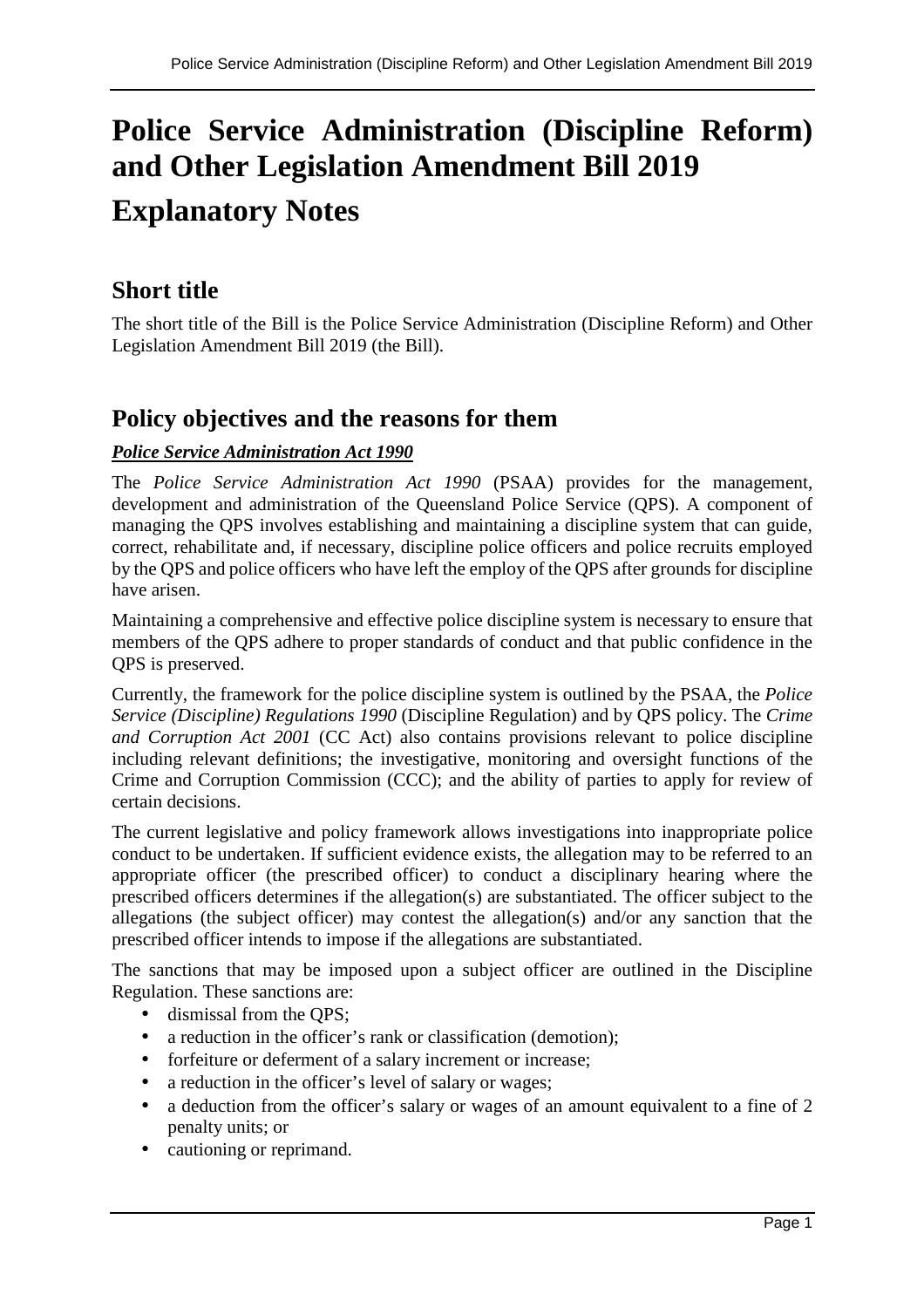The Discipline Regulation limits the sanctions a prescribed officer may impose upon a subject officer according to the prescribed officer's rank. For instance, a commissioned officer, upon being satisfied that a subject officer's conduct warranted a discipline sanction may only impose the sanctions of cautioning or reprimand, or a 2-penalty unit deduction from the officer's salary or wage. In comparison, the Commissioner or a Deputy Commissioner may impose any of the sanctions that are warranted in the circumstances.

These sanctions may be suspended by the prescribed officer upon the subject officer agreeing to perform community service, or to undergo counselling or treatment. Upon successful completion of the community service or counselling, the disciplinary sanction is rescinded and is taken to have never been imposed.

Although policy changes to the QPS disciplinary system have been made since the PSAA and Discipline Regulation were enacted, these changes have been limited to ensure consistency with the legislative framework. This has led to a police discipline system that has remained functionally unchanged since the inception of the PSAA in 1990.

The police discipline system has been the subject of numerous reviews by the QPS and the CCC (including its previous iterations as the Crime and Misconduct Commission, and the Criminal Justice Commission). As a result of these reviews and general stakeholder dissatisfaction, a number of aspects of the police discipline systems were identified for improvement and modernisation. These areas of dissatisfaction included:

- a general lack of public and officer confidence in the current police discipline system;
- unnecessarily lengthy timeframes taken to investigate and resolve some complaints;
- outdated sanctions that focus primarily on punitive measures:
- the overly adversarial and legalistic nature of discipline proceedings;
- a perceived lack of consistency in decisions made about matters involving similar conduct; and
- the sometimes differing opinions of the QPS and CCC in relation to the direction of investigations or appropriate sanctions, as evidenced by CCC applications for review of QPS discipline decisions.

As part of the 2015 Election, the Government committed to "review the police complaints system and implement a new disciplinary system, in collaboration with the Queensland Police Union of Employees, which ensures accountability and fairness for both police officers and the public."

The QPS and the CCC have consulted with stakeholders in the police discipline system, including the Queensland Police Commissioned Officers' Union of Employees (QPCOUE) and the Queensland Police Union of Employees (QPUE) to create a modernised and more efficient discipline system that is supported by all stakeholders. On 16 October 2017, the Chairperson of the CCC announced that a revised police discipline system had been negotiated with bipartisan support and the support of the CCC, QPS, QPCOUE and QPUE.

The Bill contains the amendments necessary to implement the proposed police discipline system and will:

- ensure the public's confidence in the OPS is maintained;
- provide efficiencies in the investigation of complaints and hearing of allegations;
- educate officers and improve their performance; and
- suitably discipline officers, if required.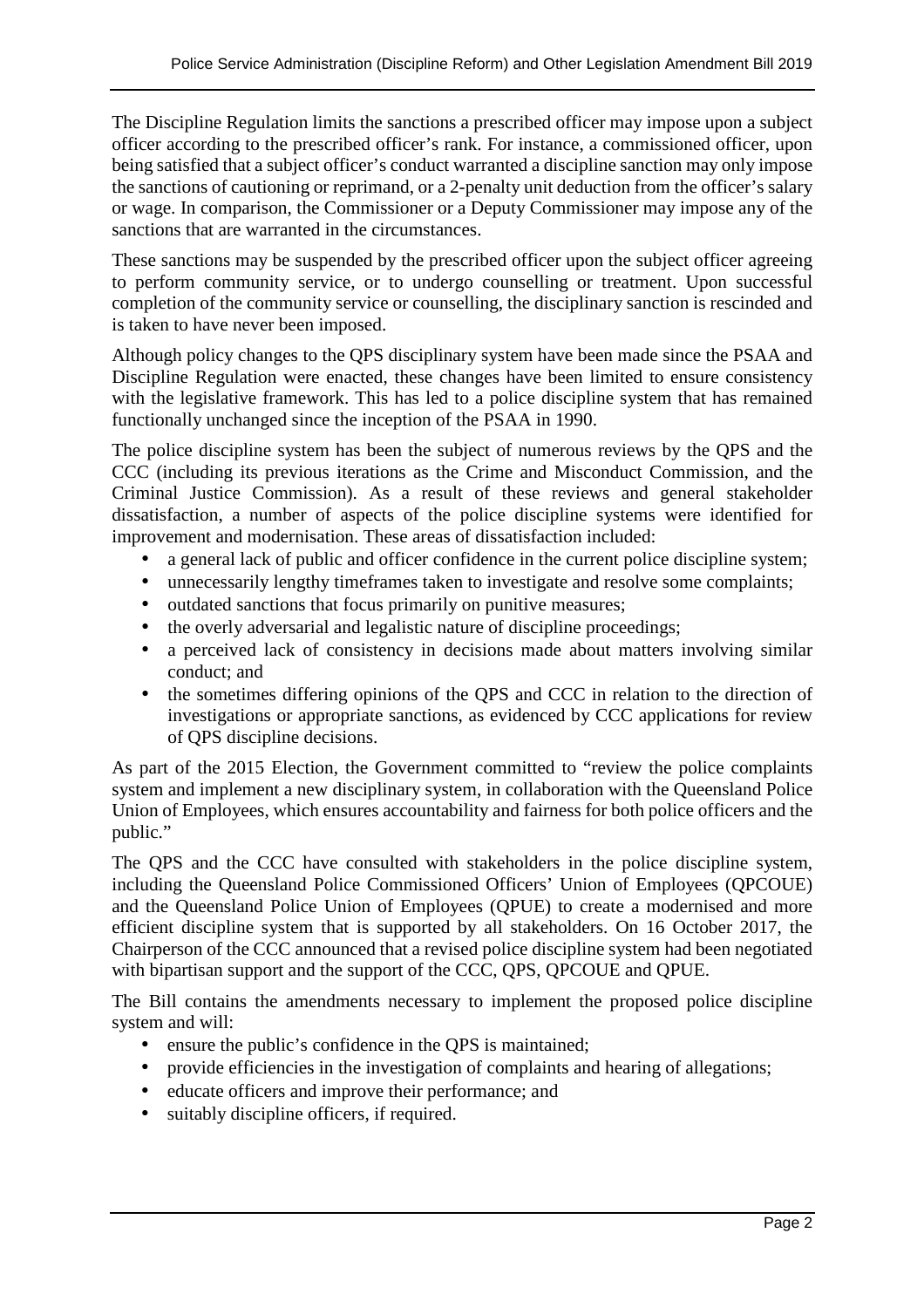Amendments in the Bill will improve key facets of the police discipline system by:

- reducing delays in finalising discipline investigations;
- modernising the discipline sanctions that can be imposed upon a subject officer;
- formalising the role and range of management strategies available as part of the discipline process; and
- addressing review provisions that apply to the CCC.

#### *Reducing delays in finalising discipline investigations*

A common complaint of the police discipline system has been the time taken to investigate and finalise matters. Currently, there are no timeframes provided in the PSAA or Discipline Regulation prescribing when an investigation of a complaint must be finalised. Stakeholders agree that the expeditious finalisation of matters would lead to fairer outcomes for both the complainant and the subject officer involved in the discipline process and would also provide the QPS with a better opportunity to address inappropriate behaviours before they become ingrained or escalate.

The new police discipline system is designed to provide more timely outcomes through reducing delays in finalising discipline investigations. This will be achieved through amendments in the Bill that:

- establish timeframes for the institution of discipline proceedings and the finalisation of investigations; and
- enhance the efficiency of the investigative process and discipline proceedings by introducing an Abbreviated Disciplinary Process (ADP). The ADP will allow a subject officer to elect to expedite an investigation by dispensing with the need for a full investigation or discipline hearing before a prescribed officer in matters that are simple or not in dispute.

#### *Modernising the disciplinary sanctions that may be imposed upon a subject officer*

Currently, section 7.4 of the PSAA and section 10 of the Discipline Regulation outline the sanctions that can be imposed by a prescribed officer on an officer subject to disciplinary action. The sanctions have not been updated since the PSAA was enacted and are limited in scope, inflexible and do not necessarily address the cause of any deficiency in behaviour.

The current range of sanctions may be criticised due to the significant incremental differences between the severity of sanctions. For example, there is a large difference in severity between the sanction of demotion and that of dismissal. Similarly, if a monetary fine is considered an appropriate sanction, the maximum monetary fine that can be imposed on an officer is currently two penalty units. If that option is not appropriate, the next most likely sanction is a reduction in the officer's level of salary within their current rank and the forfeiture or deferment of a salary increment. This sanction may have unintended long-term consequences, including a possible reduction in superannuation and may be considered disproportionately punitive in response to the conduct that occurred.

The Bill will remedy these shortcomings by introducing amendments that directly address these deficiencies and also provide a greater range of disciplinary sanctions for inappropriate behaviour. The Bill will also provide certainty about the impact of sanctions by omitting the sanction of a reduction in the officer's level of salary.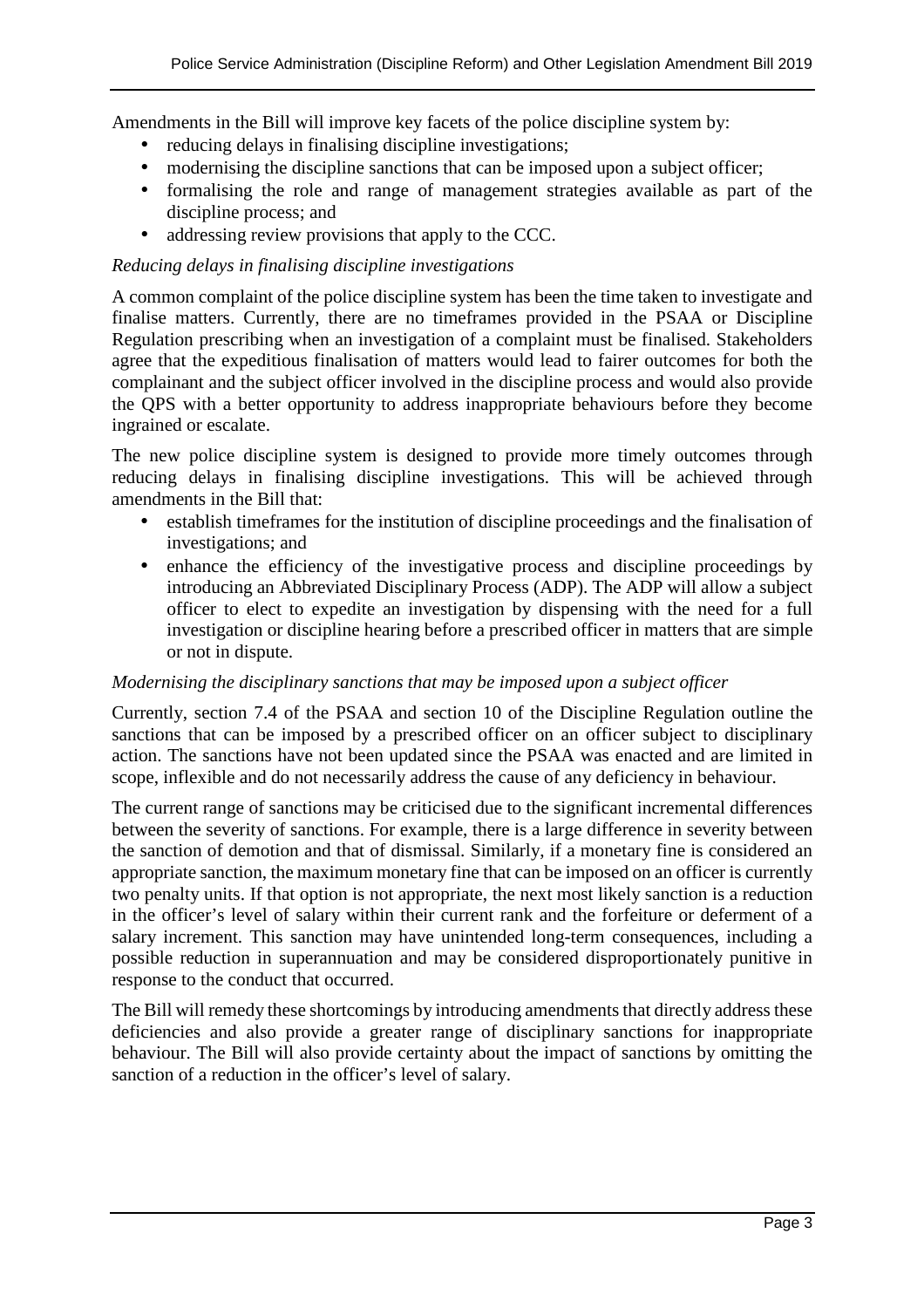New disciplinary sanctions include:

- suspension from duty without pay for a period not exceeding 12 months;
- disciplinary probation;
- demotion for a specified period (in addition to the current permanent demotion);
- comprehensive transfer;
- local transfer:
- performance of up to 100 hours community service; and
- increasing the maximum fine from 2 penalty units to 50 penalty units.

The Bill also amends the ability of a prescribed officer to suspend a disciplinary sanction imposed on an officer and comprehensively outlines the procedures that are to be adopted in relation to sanctions that are suspended. A prescribed officer will no longer be able to suspend the sanction of dismissal or probation. Other disciplinary sanctions may be suspended but will remain part of the subject officer's disciplinary history. This amendment is consistent with recommendations made in the Parliamentary Crime and Corruption Committee Report 97 *Review of the Crime and Corruption Commission* (the PCCC Report) tabled in Parliament on 30 June 2016. The PCCC report recommended the ability to suspend the sanction of dismissal should be reviewed (Recommendation 17) and in the case of any other sanction that is suspended, the sanction should remain part of the officer's discipline record (Recommendation 18).

#### *Formalising the role and range of management strategies available as part of the discipline process*

The currently available sanctions do not allow subject officers to undertake educational activities or development opportunities that may assist in improving their professionalism or in minimising the risk of analogous behaviour occurring in the future. The Bill formalises 'professional development strategies' in the new police discipline process by allowing the Commissioner to impose a professional development strategy on an officer in response to a complaint as a risk mitigation strategy, to improve the officer's performance or for any other purpose. These professional development strategies can be tailored to meet the individual needs of a subject officer.

#### *Addressing review provisions that apply to the CCC*

The Bill will not alter the role of the CCC as the oversight body in the police discipline system. The CC Act provides that the Commissioner has primary responsibility for dealing with complaints about police misconduct. However, this is subject to the monitoring role of the CCC, whereby the CCC can overview the progress of police investigations into disciplinary matters and their outcomes, issue guidelines, review and audit handling of complaints and require the QPS to report to the CCC about an investigation. Furthermore, the CCC can also assume responsibility for and complete investigations into police misconduct.

The current police discipline system classifies allegations of officer misbehaviour into two categories, namely a 'breach of discipline' and 'misconduct'. A 'breach of discipline' is defined as 'a breach of this Act (the PSAA), the *Police Powers and Responsibilities Act 2000* (PPRA) or a direction of the Commissioner given under this Act but does not include misconduct'. Examples of 'breaches of discipline' include the failure to correctly complete a watchhouse register as required by the PPRA; the failure to comply with the code of dress as required by the Commissioner; instances where an officer performs their duty carelessly or inefficiently; or if an officer is absent from duty without authorised leave.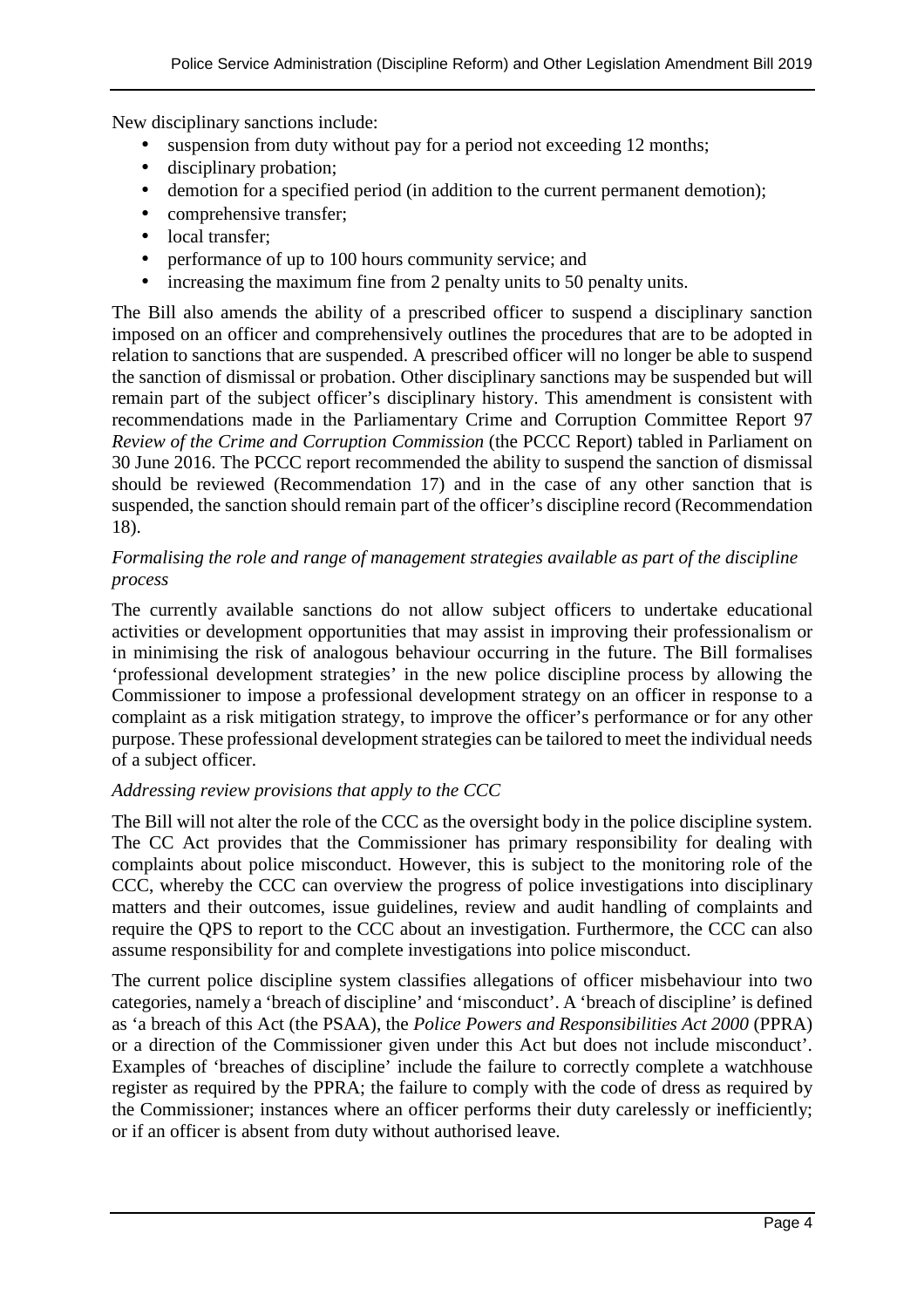'Misconduct' is defined as 'conduct that - (a) is disgraceful, improper or unbecoming an officer; or (b) shows unfitness to be or continue as an officer; or (c) does not meet the standard of conduct the community reasonably expects of a police officer'. 'Misconduct' is not limited to acts or omissions that occur in an official capacity. Officers may commit misconduct in their private life as well as when acting in their official role. There is no requirement for a nexus between an officer's conduct in a private capacity and their official role.

'Misconduct' can be distinct behaviour which clearly fits within the definition, for example sexual harassment, or it can also be established through more serious examples of conduct that is otherwise a 'breach of discipline'. For example, if an officer systematically failed to complete watchhouse registers for a nefarious purpose; or the officer was absent from duty without leave and consuming alcohol in a licensed venue.

Currently, there are two different avenues for review of a disciplinary decision dependent upon whether the offending conduct is considered to be 'misconduct' or a 'breach of discipline'. In relation to misconduct allegations, a subject officer or the CCC can apply for review in the Queensland Civil and Administrative Tribunal (QCAT) of a decision by a prescribed officer to substantiate or not substantiate an allegation, or the resulting imposition of a certain sanction by the prescribed officer. However, the CCC is unable to apply for review of a QPS decision not to commence a disciplinary hearing in relation to a complaint. This may occur where the QPS determines the investigation of the complaint did not provide sufficient evidence to commence a proceeding, or that the allegation or evidence only indicated a breach of discipline as opposed to misconduct. The PCCC Report recommended the CCC have the ability to apply for review of a QPS decision not to institute disciplinary proceedings against an officer (Recommendation 15).

Further, in relation to allegations of breaches of discipline, an officer can apply for review of the prescribed officer's decision before a commissioner for Police Service Reviews under Part 9 of the PSAA. While the CCC can apply for review in QCAT of a decision to find that an allegation of misconduct only amounted to a breach of discipline, the CCC has no ability to apply for review of a disciplinary decision arising from a complaint the CCC believes was incorrectly categorised, commenced and determined as a breach of discipline.

The Bill removes the artificial distinctions of 'misconduct' and 'breach of discipline' and replaces these categories with the term a 'ground for disciplinary action'. A 'ground for disciplinary action' will encompass the behaviours that are currently listed in section 9 'Grounds for disciplinary action' of the Discipline Regulation and incorporates the definition of 'breach of discipline'. 'Misconduct' will remain as a distinct ground for disciplinary action.

The removal of the separate and distinct discipline categories of 'breach of discipline' and 'misconduct' will assist in simplifying the police discipline system, as the ability to review a decision or the sanction imposed for improper conduct will not be dependent upon the categorisation of behaviour. If an officer is found to have committed the alleged behaviour, a sanction will be imposed that is commensurate with the seriousness of the allegation, regardless of whether it would have previously been classified as a 'breach of discipline' or 'misconduct'.

The Bill will also allow the CCC to apply for review of QPS decisions not to institute disciplinary proceedings against an officer, thereby implementing Recommendation 15 of the PCCC Report. Furthermore, the CCC will also obtain the ability to apply for review of disciplinary decisions in relation to any grounds for disciplinary action, ensuring that the QPS is not mishandling matters that should be dealt with as misconduct.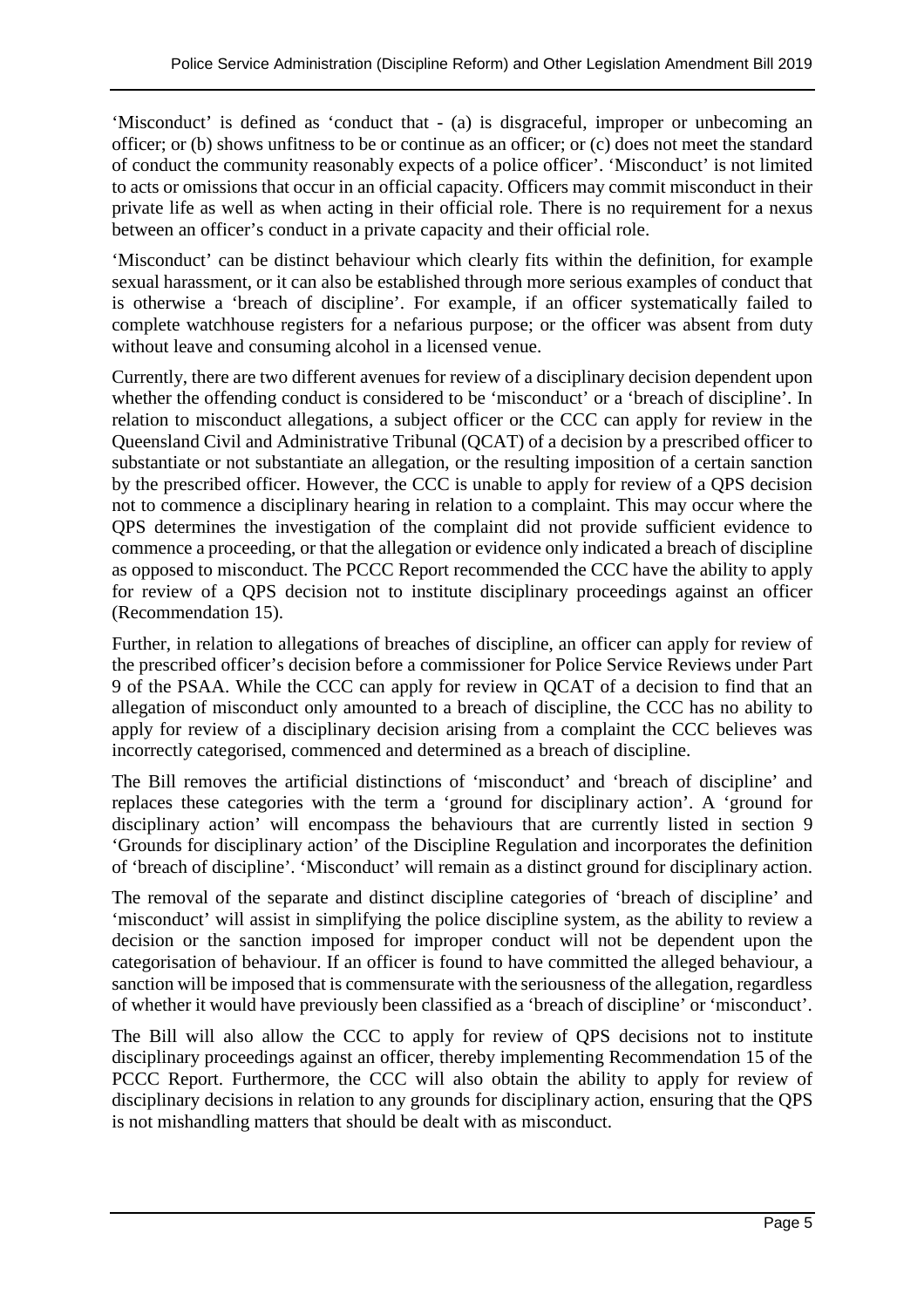#### *Maintaining an officer's right to contest allegations*

The Bill enshrines aspects of disciplinary proceedings that are currently contained in QPS policy. For example, the Bill ensures the subject officer has a right of reply to the allegations and if the prescribed officer substantiates the allegations, the officer also has a right to submit on the appropriateness of the proposed sanction.

#### *Repeal of Police Service (Discipline) Regulations 1990*

The Bill inserts the amendments required to achieve the modernised police discipline system into part 7 of the PSAA and chapter 5 of the CC Act. Clause 17 of the Bill repeals the existing Discipline Regulation as all components of the police discipline system will be contained within primary legislation.

#### *Crime and Corruption Act 2001*

Chapter 5, part 2 of the CC Act currently provides for the ability of an officer or the CCC to apply for review of a disciplinary decision made by the QPS in relation to an allegation of 'misconduct'. The provisions in relation to the CCC instituting corrupt conduct proceedings in QCAT's original jurisdiction against an officer are also contained in part 2.

In order to implement provisions in relation to the ability of both the CCC and subject officers to apply for review of a QPS disciplinary decision, amendments are required to chapter 5, part 2 of the CC Act.

The Bill will enhance the CCC's ability to apply for the review of QPS decisions by providing for the review of all QPS decisions made in relation to any ground for disciplinary action including the decision not to institute disciplinary proceedings against an officer.

# **Achievement of policy objectives**

The Bill achieves its objectives by repealing the *Police Service (Discipline) Regulations 1990*  and amending the following Acts:

- *Crime and Corruption Act 2001;*
- *Evidence Act 1977;*
- *Police Powers and Responsibilities Act 2000;* and
- *Police Service Administration Act 1990*.

#### *Police Service Administration Act 1990*

#### *Modernised police discipline system*

The Bill inserts a new part 7 into the PSAA and repeals the Discipline Regulation, creating the legislative framework for the modernised police discipline system. The police discipline system will apply to officers, which has been defined for this part to include a police officer and a police recruit.

New part 7 details extensive requirements of the police discipline system to ensure fairness and certainty to subject officers, including the requirements for commencing disciplinary proceedings against a subject officer, how proceedings must be conducted and how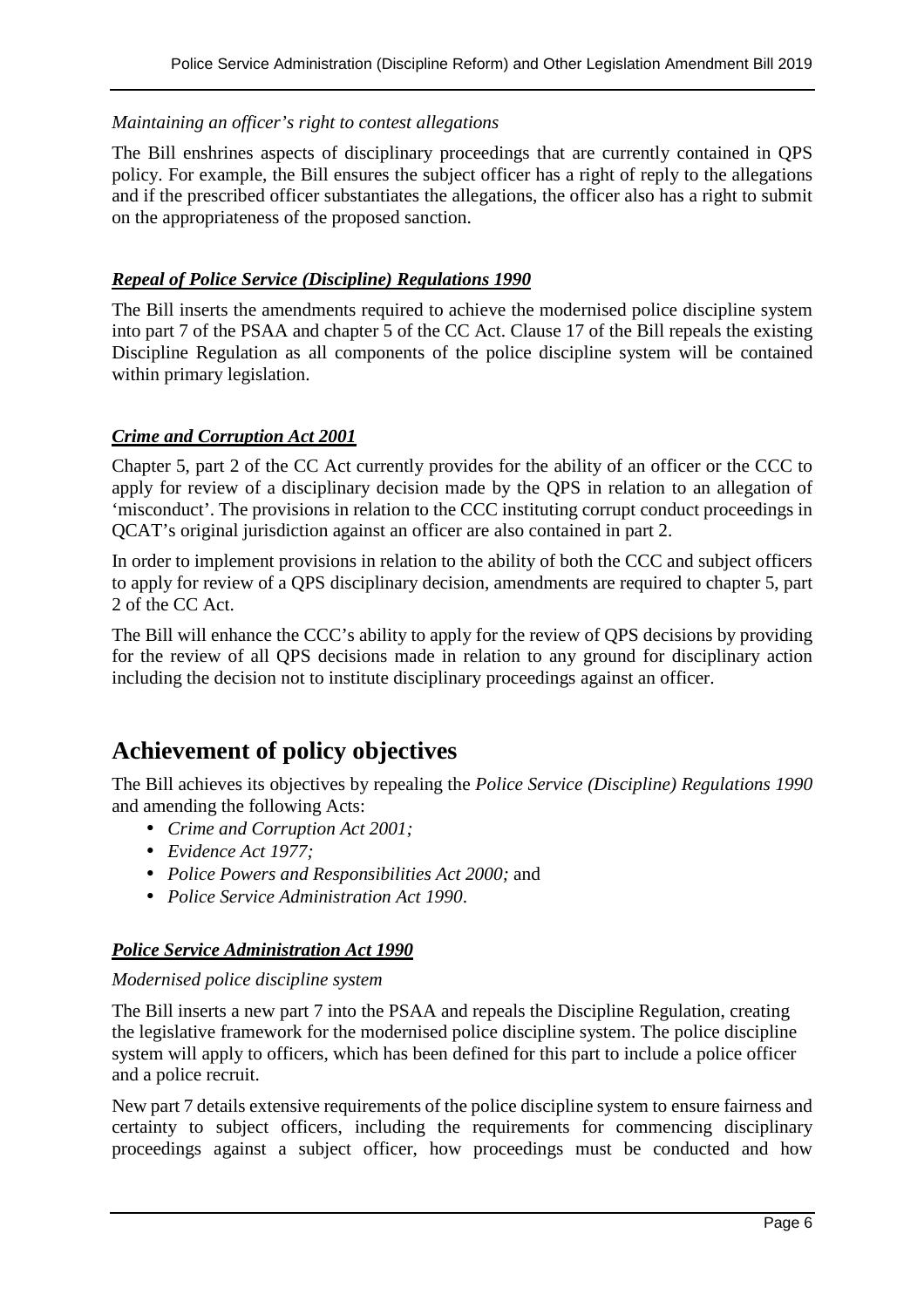proceedings are finalised. These provisions ensure procedural fairness and natural justice for subject officers, while establishing an efficient and transparent framework.

New section 7.1 outlines the main purposes of the part, being:

- (a) to provide for a system of guiding, correcting, rehabilitating and if necessary, disciplining officers; and
- (b) to ensure appropriate standards of discipline are maintained within the QPS to
	- (i) protect the public; and
	- (ii) uphold ethical standards within the QPS; and
	- (iii) promote and maintain public confidence, and officers' confidence, in the QPS.

Currently, section 3 of the Discipline Regulation outlines the purposes of the regulation and the existing police discipline system. The Bill only makes subtle changes to these purposes in new section 7.1, however these changes have significant influence on the design of the police discipline system and its integration with the broader performance management focus. By amending the purposes of Part 7 to include the phrase "rehabilitating and if necessary, disciplining officers" in new section 7.1(a), it is clear that the new police discipline system is not purely focussed on retributive sanctions against officers, if the error or misbehaviour can be corrected by other appropriate means. However, if it is necessary to impose a sanction against an officer, either on its own or in combination with a professional development strategy, the Bill allows for this to occur.

Similarly, a minor change reflected in new section 7.1(b) recognises the importance of ensuring that both officers and the public have confidence in the QPS and the police discipline system.

In order to achieve the purposes of the new part 7, the Bill outlines the grounds for disciplinary action against an officer; creates a mechanism to impose professional development strategies on an officer; imposes timeframes for disciplinary proceedings to be implemented; establishes a full disciplinary hearing process allowing subject officers to dispute allegations or proposed sanctions; creates an abbreviated disciplinary process for dealing with matters not in dispute; and outlines the sanctions that can be imposed on officers at the conclusion of a disciplinary proceeding.

New section 7.44 specifically allows the Commissioner to create guidelines in relation to the disciplinary process. Examples of matters that may be appropriate for guidelines to be made include:

- how investigations of complaints are to be conducted; and
- how disciplinary proceedings are to be conducted, including matters that the prescribed officer must have regard to when imposing a disciplinary sanction.

To ensure fairness for officers and maintain public confidence, new section 7.44 requires the Commissioner to actively consult with the Chairperson of the CCC and each union representing officers before making any guidelines under this section. This balances the need for fairness and certainty with the requirement for flexibility in relation to some components of the discipline system. This will be achieved by the Bill providing a detailed and robust framework in the PSAA for the QPS discipline system that is supported by policies and guidelines made by the Commissioner. These guidelines cannot be inconsistent with the provisions of new part 7 (or the CC Act as the case may be) and consultation with both the oversight body and the relevant industrial bodies is required.

As the Bill inserts all legislative requirements of the police discipline system into the PSAA and specifically provides the power for the Commissioner to make guidelines, the Discipline Regulation will be repealed as it will become superfluous.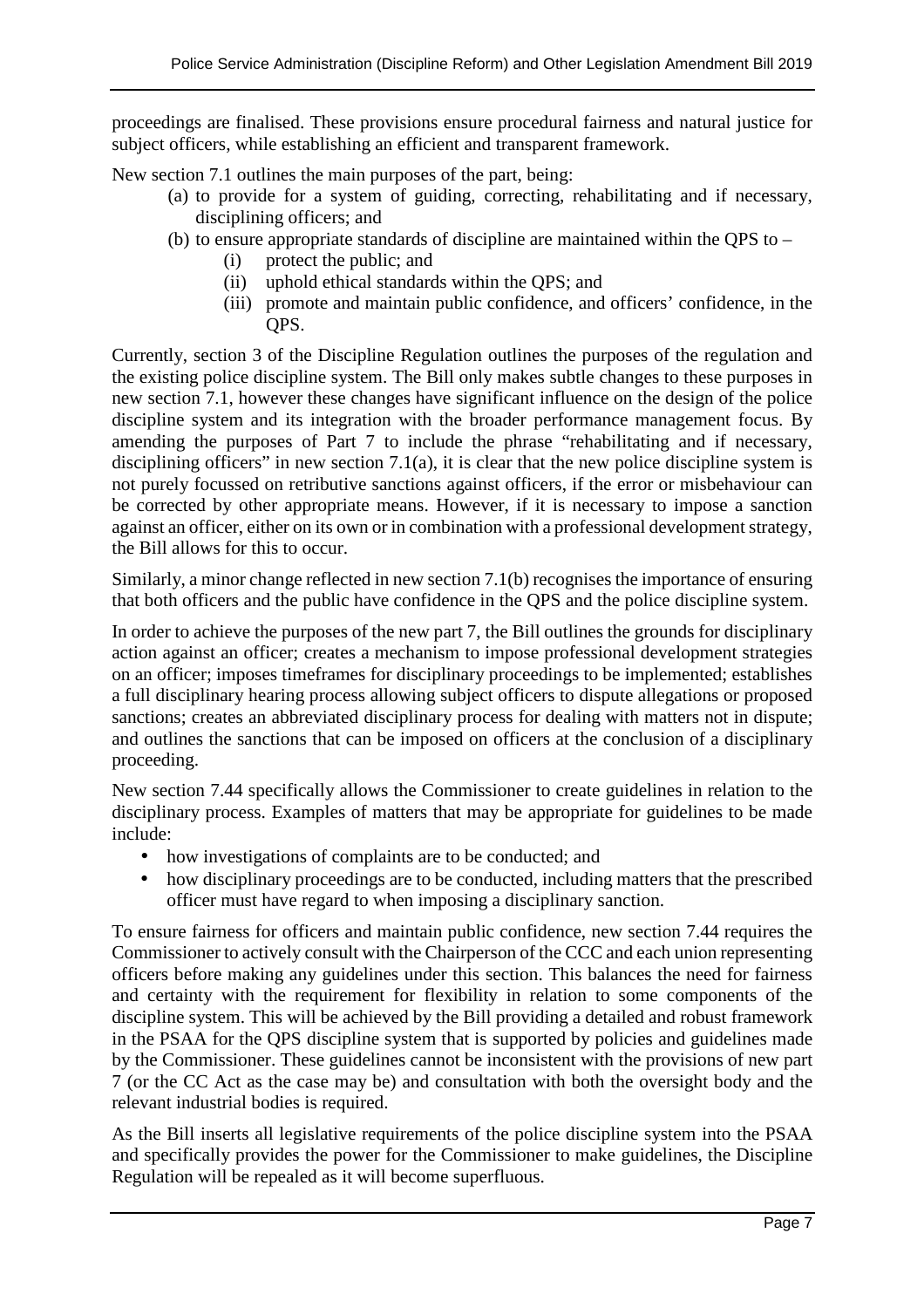The new discipline system will focus on improving performance of subject officers and will integrate more closely with the broader performance management practices of the QPS. This is reflected in the purposes of new part 7, as outlined in new section 7.1.

New section 7.9 requires the Commissioner, upon receiving a complaint about an officer's conduct, to consider whether any professional development strategy (as defined in new section 7.3) should be imposed on the officer before considering any disciplinary action. Any professional development strategy must be implemented as soon as reasonably practicable on the officer after the complaint is received. The Commissioner may implement a professional development strategy to reduce the recurrence of similar conduct; improve the officer's performance; or for any other purpose related to achieving the purposes of section 7.1(b).

New section 7.9 does not prevent disciplinary action from being taken against an officer where such action is warranted. However, new section 7.10 requires the Commissioner to consider a number of matters prior to referring a complaint to a prescribed officer for the commencement of disciplinary proceedings. The matters to be considered are:

- any professional development strategy, or other management action, that has been implemented in relation to the subject officer;
- whether the implementation of any other professional development strategy would be sufficient to achieve the purposes outlined in new section 7.1(b);
- the subject officer's disciplinary history (which includes disciplinary action taken against the officer, complaints made against the officer where a disciplinary proceeding was commenced but the disciplinary charge was not proved, and complaints against the officer where no disciplinary action was taken) and the subject officer's service history (which includes rank and positions held, performance history and other matters);
- the seriousness of the conduct to which the complaint relates; and
- whether it is necessary to take disciplinary action against the subject officer to achieve the purposes mentioned in section 7.1(b).

These sections clarify that disciplinary action does not need to be taken against an officer in relation to all complaints. Once the Commissioner has considered the relevant matters outlined in new section 7.10, the Commissioner may determine that the purposes of new section 7.1(b) can be met without referring the complaint to a prescribed officer for a disciplinary hearing and possible sanction being imposed on the officer.

The new discipline system ensures that appropriate actions and strategies taken by management to provide professional development to officers must be considered prior to the imposition of any sanction. These professional development strategies can be imposed either in lieu of, or in addition to disciplinary sanctions and are designed to decrease the likelihood of further incorrect behaviour and improve the performance of an officer. However, sanctions are still available where an officer's conduct warrants a disciplinary sanction being imposed.

The ability to implement professional development strategies as a formal response to complaints about officer behaviour will improve the outcome of the discipline system for both officers and the public by providing an opportunity for officers to improve their behaviour or standards, either in addition to, or in instead of, a sanction being imposed.

#### *Grounds for disciplinary action*

New section 7.4 outlines the grounds, or the behaviours, for which an officer may be disciplined. This section is reflective of section 9 of the Discipline Regulation which currently outlines these grounds; however the Bill has modernised the language used to describe some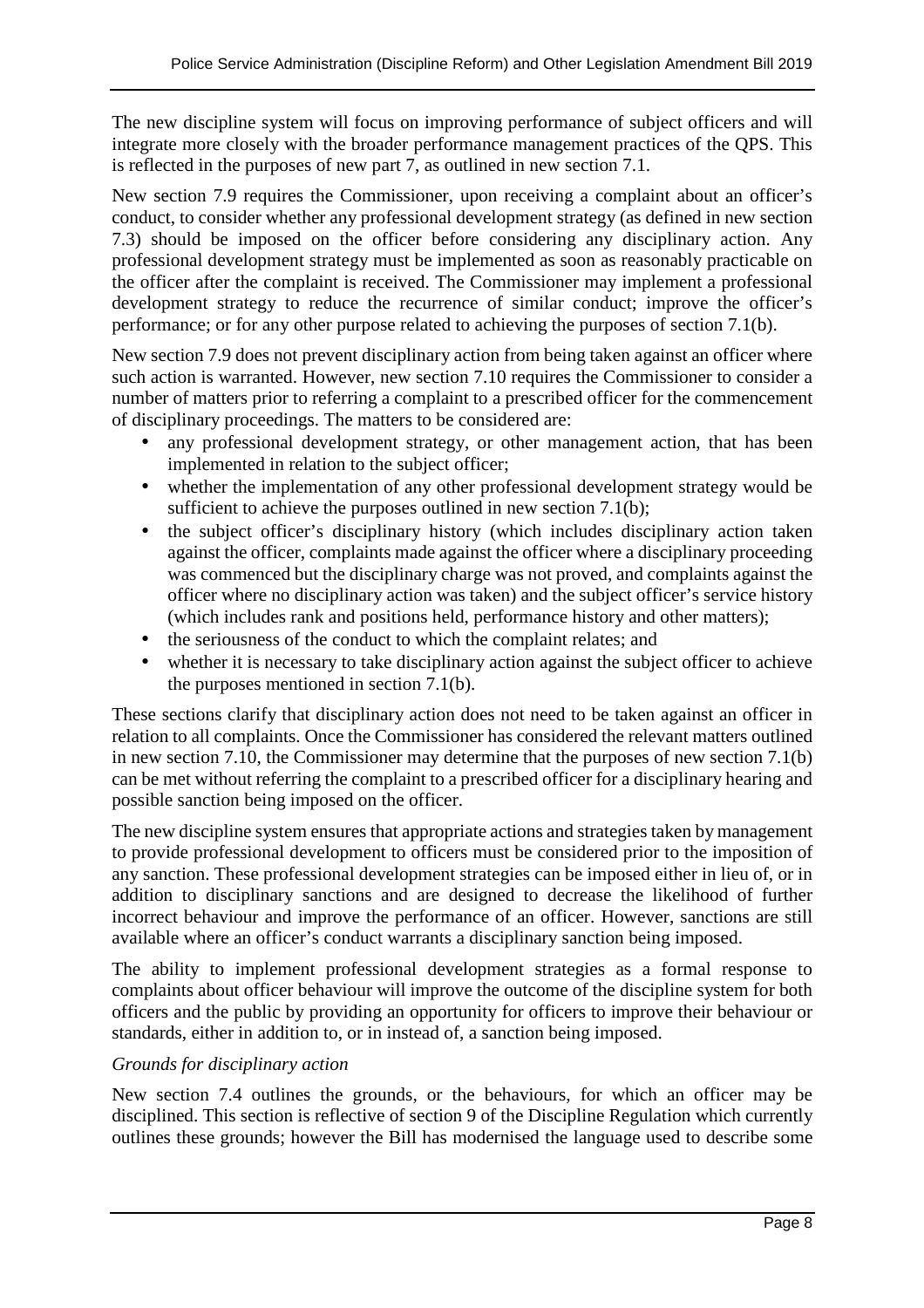of the grounds for disciplinary action. Importantly, the Bill will continue to address the underlying behaviours that give rise to a ground for disciplinary action.

The Bill omits the term 'breach of discipline' from the definitions in current section 1.4 of the PSAA as the behaviours captured in the current definition of 'breach of discipline' are contained within the updated grounds for disciplinary action in new section 7.4. Rather than referring to certain conduct as a 'breach of discipline' or as 'misconduct', the Bill makes an officer liable to disciplinary action as a consequence of transgressing the 'grounds for disciplinary action' outlined in new section 7.4. The Bill does not amend the definition of 'misconduct' in section 1.4, nor the corresponding definition of 'police misconduct' in the CC Act.

This amendment will not excuse an officer for engaging in inappropriate behaviour. The new QPS discipline system will tailor the disciplinary sanction to reflect the seriousness of the inappropriate behaviour. If an officer engages in conduct at the lower end of the listed 'grounds for disciplinary action', the resulting sanction imposed or professional development strategy implemented in relation to the officer, will address the relatively minor misbehaviour.

Alternatively, if the officer engages in serious conduct or behaviour that constitutes 'misconduct', the sanction will reflect the seriousness of the behaviour or misconduct.

The omission of the term 'breach of discipline' will work in combination with the revised ability of the CCC to apply for the review of any disciplinary decision pursuant to new chapter 5, part 3 of the CC Act. This will enhance the oversight and monitoring functions of the CCC by ensuring the QPS investigates misconduct appropriately. The ability of the CCC to apply for review of a decision will no longer be determined by whether the matter was classified as 'misconduct' by the prescribed officer.

#### *Modernised disciplinary sanctions*

New section 7.34 provides the disciplinary sanctions that can be imposed on officers as a result of disciplinary proceedings. New section 7.35 provides a sliding scale of sanctions available to prescribed officers of various ranks. These provisions amend the sanctions currently available in section 7.4 of the PSAA and section 10 of the Discipline Regulation. The revised sanctions will provide more scope and flexibility to deal with police misconduct and achieve appropriate outcomes in a modernised framework.

The Bill omits the currently available sanctions of reduction in the officer's level of salary within their current rank and the forfeiture or deferment of a salary increment or increase. The Bill also inserts the new sanctions of suspension from duty without pay for a period not exceeding 12 months; disciplinary probation; demotion for a specified period (in addition to the current permanent demotion); comprehensive transfer; local transfer; performance of up to 100 hours community service; and increases the maximum fine from 2 penalty units to 50 penalty units.

The currently available sanction of a reduction in the officer's level of salary within their current rank may have unintended long-term consequences, including a possible reduction in superannuation, which can be disproportionate to the conduct that occurred. A more appropriate financial penalty is inserted in the Bill, being that the maximum amount an officer can be fined as a disciplinary outcome has increased substantially in lieu of a reduction in the officer's level of salary within their current rank.

The ability to impose a sanction of 'comprehensive transfer' or 'local transfer', allows the QPS to manage the risk of an officer committing similar conduct in the future and is closely associated with the formalisation of professional development strategies as a response to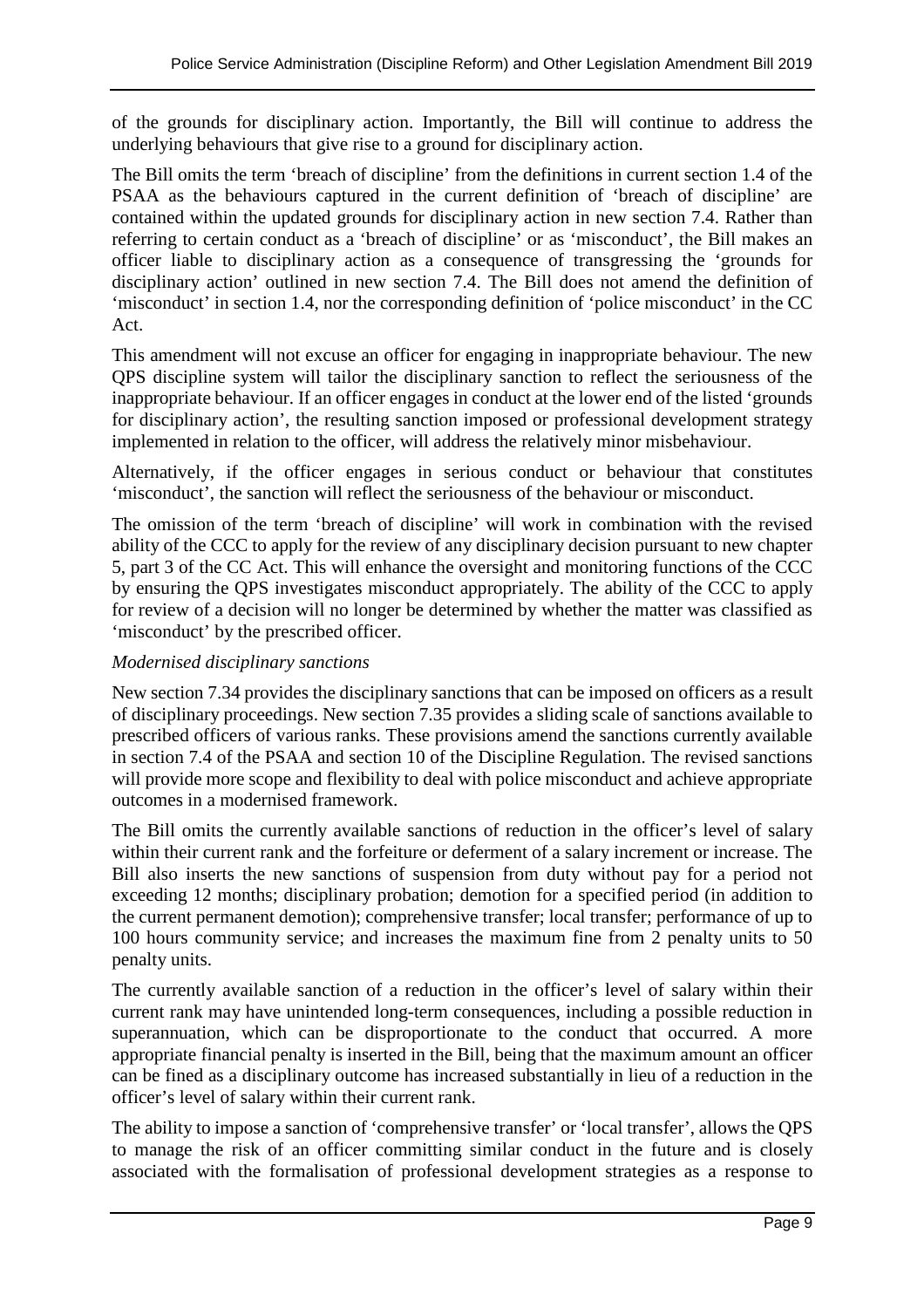complaints about officer conduct. For example, it may be identified that an officer working in an entertainment precinct is subject to repeated complaints when dealing with intoxicated people. Should the allegations be substantiated, the disciplinary sanction subsequently imposed may include a transfer from that location to a police station that is not within an entertainment precinct. Further professional development strategies may also be implemented, including supervision at the new work location. This sanction will alleviate the cause of the complaints, protect members of the public, allow the officer to be formally supervised and reduce the likelihood of inappropriate behaviour repeating.

#### *Professional development strategies*

The Bill formalises the role of 'professional development strategies' in the discipline system. The definition of a 'professional development strategy' is provided in new section 7.3. Professional development strategies must be considered when a complaint is first received and may also be considered in lieu of, or in addition to any disciplinary sanction imposed at the conclusion of any disciplinary proceeding.

New section 7.9 requires the Commissioner to consider whether to impose a professional development strategy on an officer when a complaint is first received. This section provides that the Commissioner can impose a professional development strategy on an officer in response to a complaint as a risk mitigation strategy, to improve the officer's performance or for any other purpose. If a professional development strategy is imposed on an officer under this provision, it must be implemented as soon as reasonably practicable after the ground for disciplinary action arises.

New section 7.42 clarifies that to achieve the purposes of part 7, a prescribed officer may impose one or more professional development strategies on a subject officer either instead of, or in addition to, a disciplinary sanction.

The formalisation of professional development strategies in the new police discipline process will provide avenues for risk mitigation to occur while complaints are investigated and provide avenues to ensure officers undertake development strategies to reduce the likelihood of further complaints arising in the future.

#### *Introduction of timeframes to commence disciplinary proceedings*

New section 7.12 imposes limitations to the timeframe in which the QPS can commence disciplinary proceedings against an officer. The term 'disciplinary proceeding' is defined in new section 7.3 to be 'a proceeding against the subject officer under division 3 or 4'. Division 3 incorporates the Abbreviated Disciplinary Proceedings and Division 4 incorporates the process for a full disciplinary hearing before a prescribed officer.

Through the imposition of timeframes to commence a disciplinary proceeding, the Bill impliedly imposes a timeframe by which the QPS or CCC must have completed an investigation. This overcomes concerns of stakeholders in relation to the timeliness of the police discipline system.

The timeframes provided in new section 7.12 are dependent upon when a ground for disciplinary action arises. New section 7.13 provides that the date a ground for disciplinary action arises is: (a) the date on which the conduct occurred for single acts or omissions; or (b) if the conduct is part of ongoing conduct of the same or similar nature or arising out of the same circumstances, the ground for disciplinary action arises on the latest day the conduct occurs.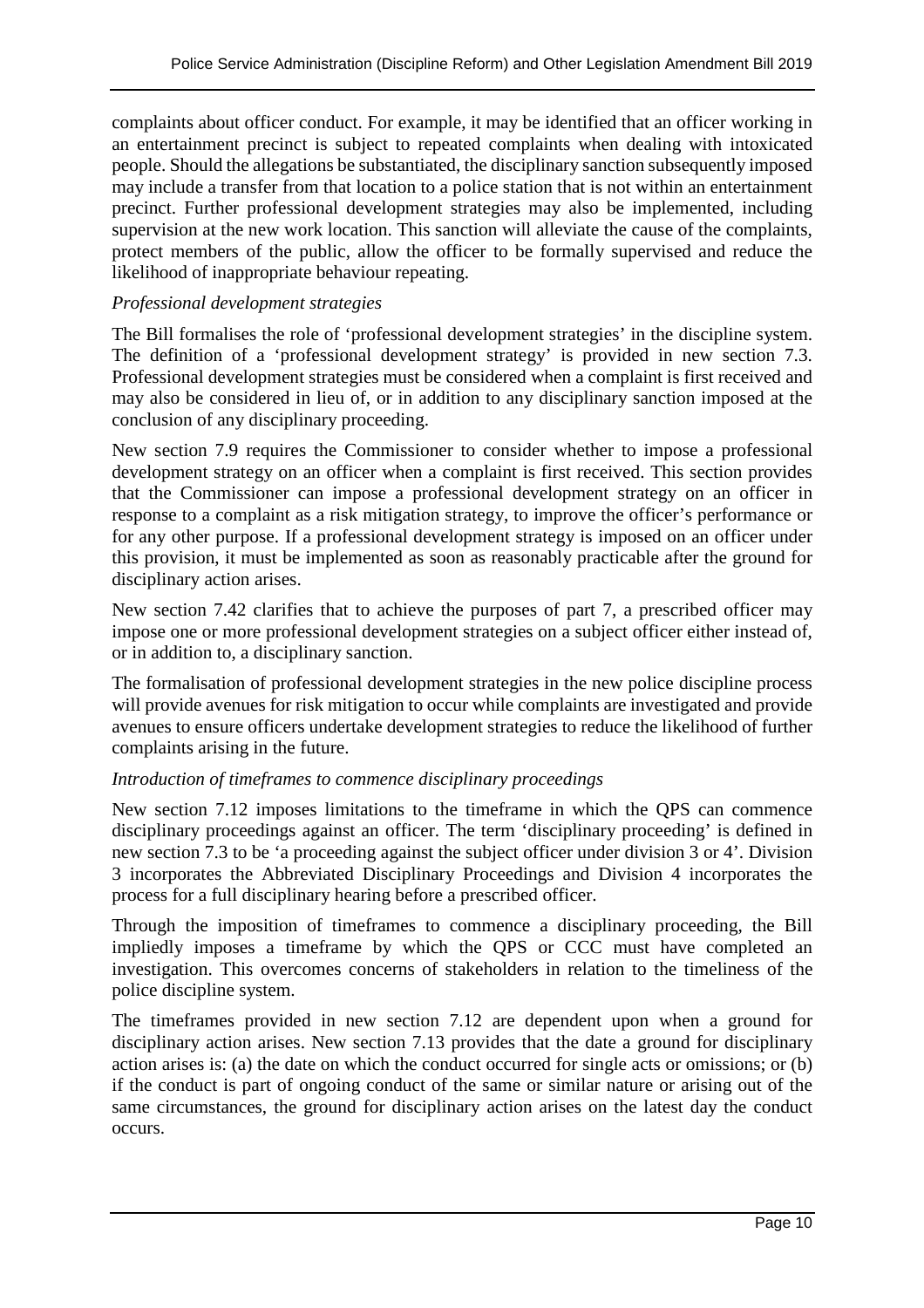New section 7.12 provides that generally disciplinary proceedings in relation to a complaint must be commenced within the later of (a) one year from the date the disciplinary ground arose; or (b) six months from the complaint being made. This allows for instances where a complaint may not be made about an officer's behaviour until after one year had already transpired.

However, new section 7.13 creates exceptions to when grounds for disciplinary action arise (and therefore the timeframes to commence a disciplinary proceeding). If during a prescribed operation, the Commissioner or the CCC becomes aware of a ground for disciplinary action arising against a subject officer and, if starting disciplinary action against the officer would compromise a prescribed operation, the ground for disciplinary action is taken to arise on the day the operation ends.

Currently, officers charged with criminal offences are not subject to disciplinary proceedings until those charges have been finalised. Often, the disciplinary investigation is also suspended until the criminal charges are finalised. Although these delays are intended to avoid infringing on the natural justice rights of the officer before the criminal courts, it can result in extremely lengthy discipline timeframes. The Bill seeks to improve this by imposing a timeframe to bring disciplinary proceedings within six months of a criminal matter being finalised or withdrawn. This seeks to achieve a balance between timeliness of the discipline investigation and the officer's rights before the criminal courts.

# *Introduction of Abbreviated Disciplinary Proceedings*

In order to further improve the timeliness of the discipline system, the Bill establishes Abbreviated Disciplinary Proceedings (ADP) designed to simplify and improve the timeframes for finalising disciplinary proceedings where there is little doubt the conduct occurred, and the officer readily admits the conduct. A prescribed officer authorised to take disciplinary action may, with the approval of the CCC, at any time during an investigation invite a subject officer to participate in the ADP process instead of a full disciplinary hearing proceeding, thereby creating efficiencies in the disciplinary process. The subject officer may also request the Commissioner to consider commencing the disciplinary proceedings though the ADP process.

The ADP process is not limited to only low-level complaints but can be used in more serious complaints where evidence is compelling, and the officer admits the conduct. In such cases, the sanction proposed and confirmed by the CCC will be reflective of the seriousness of the matter. For example, CCTV may clearly capture an officer committing misconduct. In these cases, significant time and resources can be saved vis a vis conducting unnecessary full investigations into the alleged conduct. A sanction reflective of the seriousness of the inappropriate behaviour would still be offered.

Participation by the subject officer in the ADP process is completely voluntary and prefaced upon informed consent. New section 7.17 requires the invitation to the subject officer to participate in the ADP process to outline the allegations and further particulars. The subject officer is provided with the opportunity to provide submissions to the prescribed officer within a stated period of at least 21 days addressing the complaint and indicating the disciplinary sanction or professional development strategy the subject officer would be prepared to accept.

New section 7.17 has been designed to streamline the disciplinary process by promoting the flow of information between the subject officer and the prescribed officer. Any submissions or other material provided by the subject officer to the prescribed officer under subsection (3), in response to the invitation, do not need to be overly complex, lengthy or legalistic. If further information is needed by the prescribed officer to determine whether to make an offer under section 7.16 or to decide the disciplinary sanction or professional development strategy to be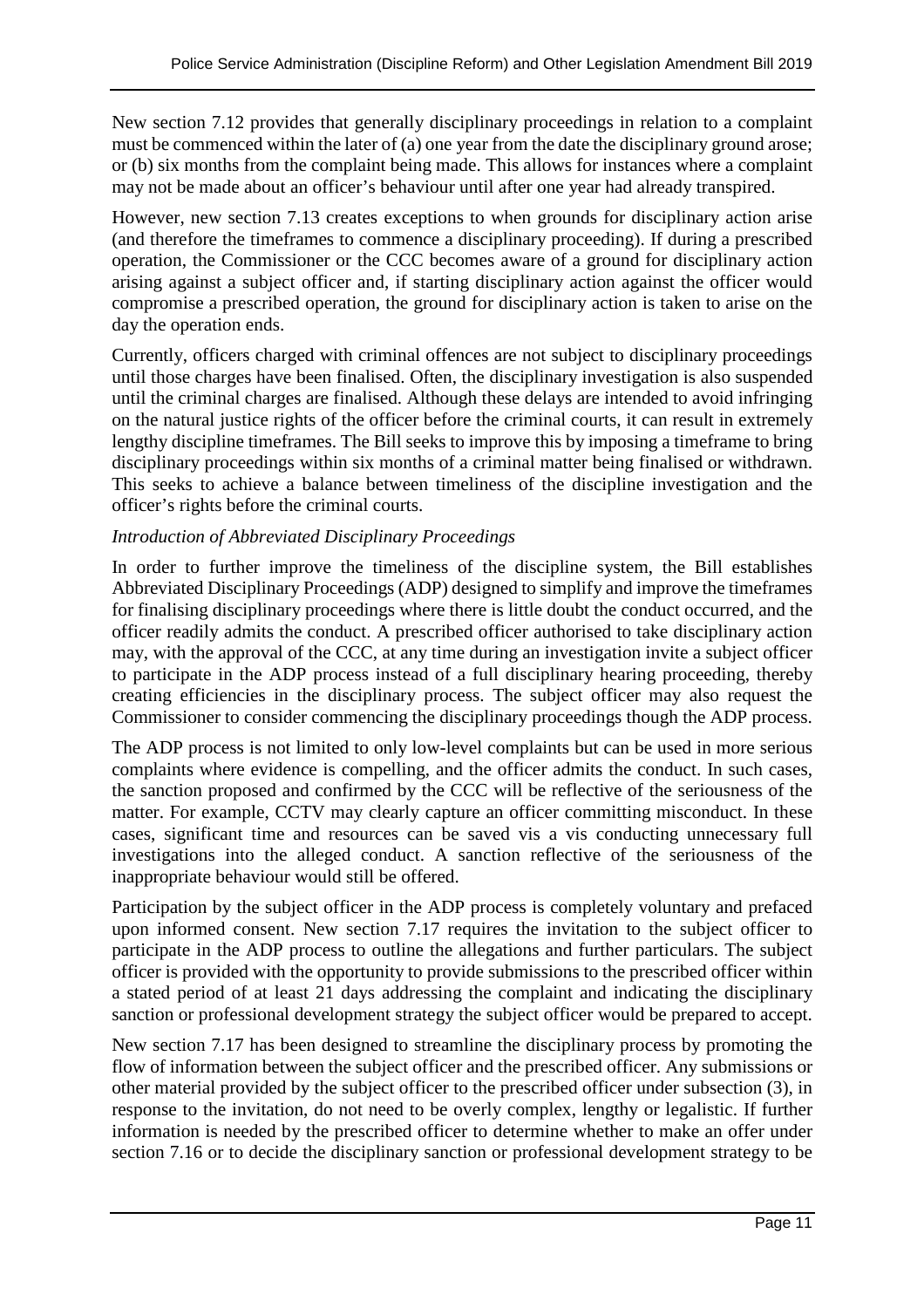offered under section 7.16, the prescribed officer can require further information from the subject officer.

This provision strikes a balance between maximising the effectiveness of the ADP process ensuring the prescribed officer and CCC are provided with appropriate information, and the subject officer's right to provide submissions and other material that may be relevant to the matter.

For example, a subject officer may provide submissions that their conduct was out of character and due in part to stress caused by a marriage breakdown and family law matters. Depending on the nature and seriousness of the allegations, the prescribed officer may either accept those submissions, or alternatively, may decide that further information is required. In the latter case, the prescribed officer may issue a written notice requiring the subject officer to give further detailed submissions or supporting evidence, such as medical reports, that are relevant to the prescribed officer's decision to either make an offer under section 7.16 or the appropriate sanction or professional development strategy to offer in the circumstances.

Once the prescribed officer has considered the submissions provided by the subject officer, the prescribed officer must obtain the consent of the CCC prior to making an offer to the subject officer. If the CCC approves the proposed sanction, the prescribed officer may issue an abbreviated process notice to the subject officer, outlining the matters as required in new section 7.18, including the proposed sanction. If the subject officer consents to finalising the matter through the ADP process, the prescribed officer must impose the sanction approved by the CCC.

This process is effective as it allows the CCC to consider any submissions made to a prescribed officer prior to approving the proposed sanctions. The CCC is accordingly informed of relevant matters and can make a definitive decision regarding whether the sanction is appropriate. Therefore, a right to apply for review of an ADP decision by either the CCC or subject officer is not required.

However, if fresh, additional or substituted evidence later becomes available that would have altered the decision of the prescribed officer had it been considered, the CCC or subject officer can apply to QCAT for an order quashing the ADP process and outcome.

For example, the complaint may be relatively minor in nature (for example failing to investigate an offence in a timely manner) and the known sequence of events appears to support the complaint. It may be determined to offer ADP at the outset of the investigation and if the officer accepts his or her conduct was not appropriate, the matter can be finalised quickly and efficiently. However, if it later emerged that the officer had engaged in misconduct in relation to the complaint which was not known at the time of offering ADP, the CCC could apply for QCAT to quash the ADP proceeding and another disciplinary proceeding can be started.

# *Creation of a central discipline unit*

The Bill provides the ability for the Commissioner to create a central unit responsible for conducting disciplinary proceedings. The central unit will ordinarily deal with disciplinary proceedings regarding serious allegations where a subject officer may face the disciplinary sanctions of dismissal, suspension without pay, disciplinary probation, comprehensive transfer or demotion. New section 7.35 restricts the ability to impose these sanctions to prescribed officers of certain ranks. The Commissioner or Deputy Commissioners may impose any disciplinary sanction. However, an Assistant Commissioner is unable to impose the sanctions of dismissal, suspension from duty without pay for longer than 28 days, disciplinary probation or comprehensive transfer.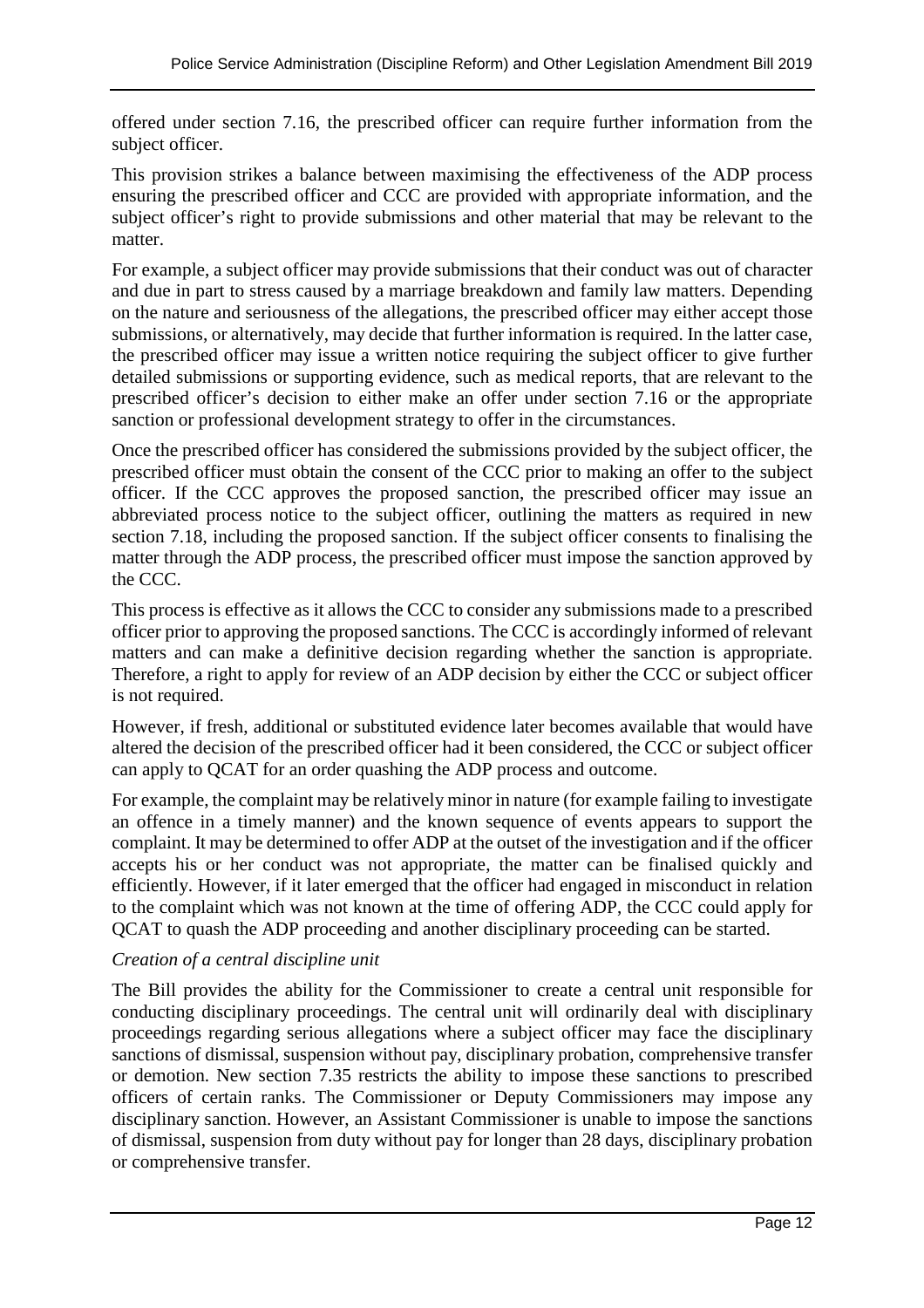A central unit that may conduct disciplinary proceedings will improve efficiencies in disciplinary hearings requiring a prescribed officer at the rank of Deputy Commissioner or Assistant Commissioner. The creation of a separate office will alleviate the need for other Deputy Commissioners or Assistant Commissioners to manage the responsibilities associated with their region or command and also attend to disciplinary hearings. Therefore, it is expected that timeframes taken to finalise disciplinary hearings will decrease.

The Commissioner could ordinarily create a unit responsible for disciplinary proceedings through the Commissioner's prescribed responsibilities in the *Police Service Administration Regulation 2016* and allocate appropriate officers to such unit. However new section 7.43 is required to provide officers performing duty at the central unit with the relevant powers of prescribed officers at the rank of Deputy Commissioner or Assistant Commissioner.

New section 7.43 provides that an Assistant Commissioner assigned to the central unit will have the same powers to impose disciplinary sanctions as a Deputy Commissioner. Similarly, an officer of Chief Superintendent rank assigned to the central unit will have the same powers to impose disciplinary sanctions as an Assistant Commissioner.

In order to ensure natural justice for subject officers, new section 7.43 requires the central unit to be separate to the unit involved in investigating complaints (currently known as the Ethical Standards Command). Furthermore, the Assistant Commissioner Ethical Standards Command cannot be responsible for the operation, supervision or command of the central unit; ensuring responsibility for investigations and any subsequent disciplinary hearings are separated. This ensures natural justice is maintained for subject officers as senior officers involved in decision making during investigations are not involved in disciplinary proceedings and the determination of any subsequent sanction resulting from those proceedings.

# *Crime and Corruption Act 2001*

The Bill amends the CC Act by amending the existing chapter 5, part 2 and inserting a new chapter 5, part 3 and new schedule 1. The existing schedule 1 will be relocated to schedule 2.

The current chapter 5, part 2 of the CC Act contains provisions relevant to the review of disciplinary decisions and proceedings in relation to corrupt conduct instituted by the CCC or the chief executive officer of a unit of public administration. These provisions apply not only to police officers, but also any prescribed person, as defined in the CC Act.

The Bill does not amend the provisions in relation to corrupt conduct proceedings being instituted against either police officers or other prescribed persons.

The Bill does however amend the provisions in chapter 5, part 2 that apply to the review of disciplinary decisions relating to police officers. The Bill omits police officers from the application of the existing part 2 provisions regarding the review of disciplinary decisions. However, the amendments do not diminish the ability of the CCC to overview and monitor QPS decisions in disciplinary proceedings.

In order to enhance the scope of the CCC's ability to apply for review of PSAA disciplinary decisions and to cater for the updated and modernised disciplinary sanctions provided in new Part 7 of the PSAA, the Bill inserts new chapter 5, part 3 which specifically provides for rights of the CCC or subject officer to apply to QCAT for the review of a PSAA disciplinary decision. In doing so, the Bill does not affect the existing provisions in chapter 5, part 2 regarding prescribed persons other than police officers or former police officers.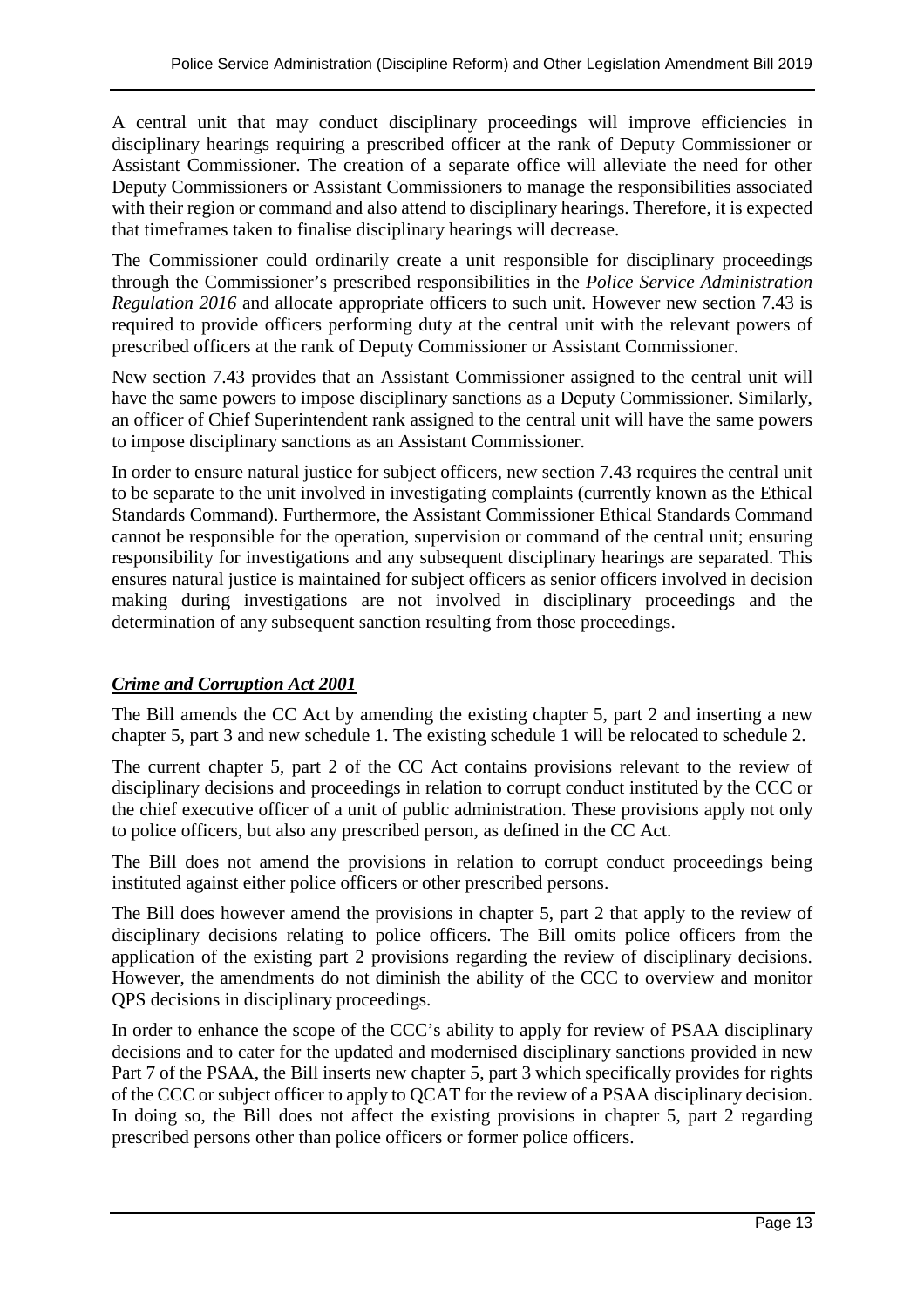#### *Expanded ability of the CCC to apply for review of a PSAA disciplinary decision*

New section 219O provides that a *reviewable decision* for the purposes of new chapter 5, part 3 is a decision made under the PSAA that is mentioned in new schedule 1, column 1. The application for review is to QCAT.

New schedule 1, column 1 provides that the CCC or subject officer can apply for review of a decision to substantiate a disciplinary charge against an officer; a decision to impose or not impose a disciplinary sanction or professional development strategy against an officer; a decision to dismiss or not dismiss an officer in a show cause proceeding under new section 7.36 of the PSAA; or a decision under new section 7.41 of the PSAA to give effect to a suspended sanction or to further continue the suspension. New schedule 1, column 1 also provides that the CCC can apply for review of a QPS decision not to commence disciplinary proceedings against an officer; or a decision not to substantiate a disciplinary charge against an officer.

The inclusion of the ability for the CCC to apply for review of a QPS decision not to commence disciplinary proceedings against an officer implements Recommendation 15 of the PCCC Report. The inclusion of the ability for the CCC or an officer to apply for review of decisions under new sections 7.36 and 7.41 of the PSAA is required as a result of the modernised sanctions and disciplinary processes provided by the amended part 7 of the PSAA.

Part 9 of the PSAA currently provides that officers who are aggrieved about decisions in relation to allegations of a 'breach of discipline' can apply for review of the decision before a commissioner for Police Service Reviews. Currently, the CCC is unable to apply for review of a disciplinary decision in relation to a 'breach of discipline' as the existing provisions of chapter 5, part 2 of the CC Act only conferred on the CCC an ability to apply for review of decisions regarding 'misconduct'.

New section 219O and schedule 1 of the CC Act apply to a disciplinary decision under part 7 of the PSAA, regardless of the classification of the ground for disciplinary action. This expands the ability of the CCC to apply for review of decisions relating to conduct that would previously have been classed as a 'breach of discipline'. This will enhance the oversight and monitoring functions of the CCC in relation to police misconduct where the CCC is of the opinion that the QPS has inappropriately dealt with a complaint by classifying it as a ground for disciplinary action other than misconduct.

As a result of providing the CCC with the ability to apply for review of a decision relating to any ground for disciplinary action, a separate review mechanism in the PSAA is not required for decisions in relation to grounds for disciplinary action other than misconduct. The right of an officer to apply for review of these decisions is not affected, other than relocating the relevant provisions to the CC Act. The ability of both officers and the CCC to apply for review of decisions that were previously classified as a 'breach of discipline' will be contained in the new chapter 5, part 3 of the CC Act. Therefore, the Bill also amends part 9 of the PSAA to omit the ability of officers to apply for review of decisions regarding 'breaches of discipline'.

The Bill also establishes the parties to a review. New section 219R provides that the applicant for review and the decision maker are parties to the review. If the CCC is the applicant for review, the subject officer to whom the decision relates is automatically joined as a party.

If the applicant is the subject officer, new section 219P requires that a copy of the application for review is given to the CCC. In this case, new section 219R then provides that the CCC has a specified timeframe after receiving notice of the review to decide whether they will be joined as a party to the review. This alleviates the need for the CCC to apply to QCAT to be joined as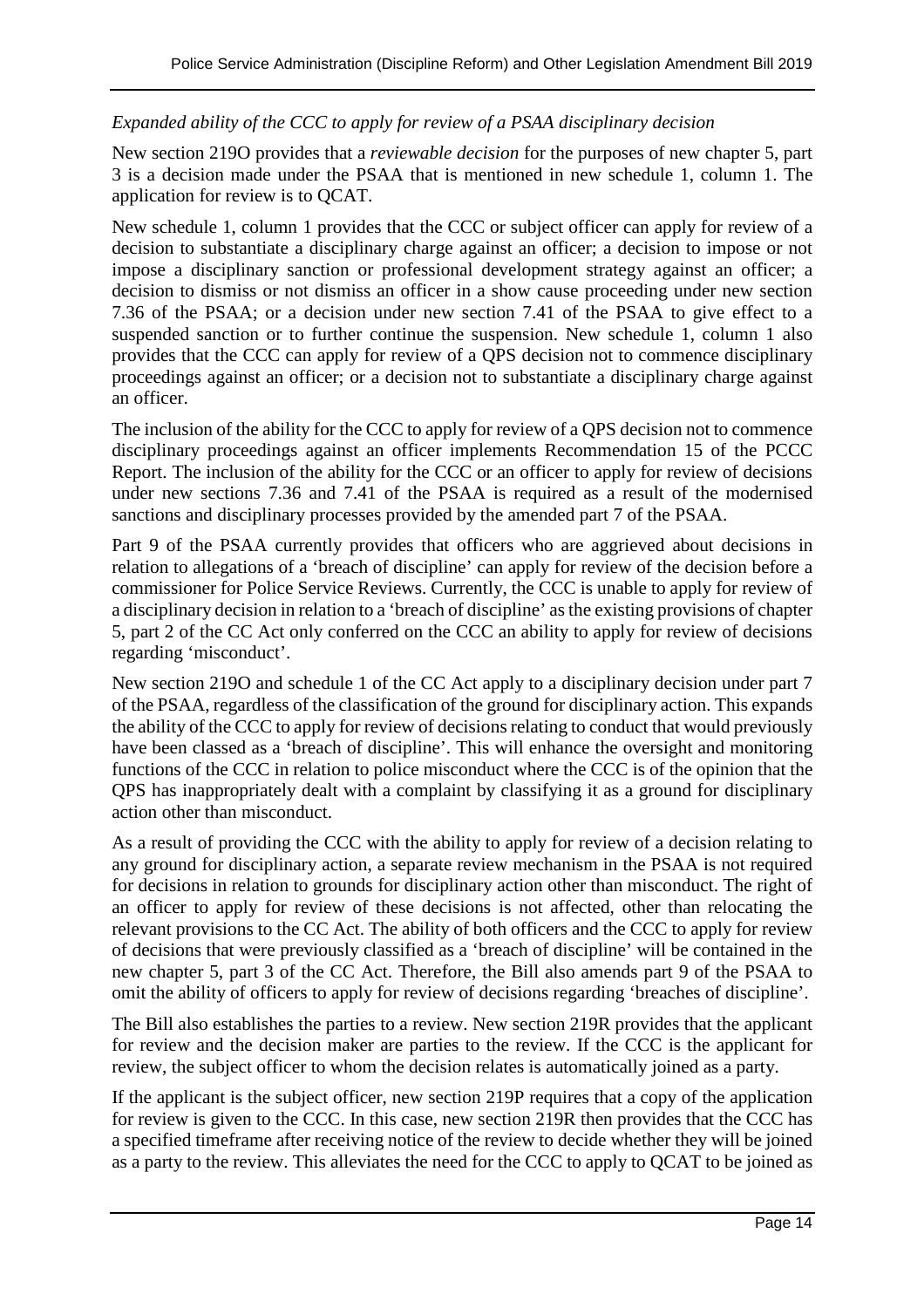a party. Once the subject officer or CCC are joined as a party, they may file a counterapplication according to the provisions of the *Queensland Civil and Administrative Tribunal Rules 2009*.

New chapter 5, part 3 also contains procedural provisions relevant to applications for review of disciplinary decisions under part 7 of the PSAA. In order to avoid confusion with the amended part 2, some provisions have been replicated in part 3 to ensure they remain applicable to applications for review of police disciplinary decisions and the operation of the remaining provisions in part 2 are not adversely affected by the new part 3.

# **Alternative ways of achieving policy objectives**

There are no alternative means of achieving the policy objectives other than by legislative reform.

# **Estimated cost for government implementation**

Any costs arising from the implementation of the Bill are expected to be minimal and will be met from existing budgets.

# **Consistency with fundamental legislative principles**

The Bill has been drafted with due regard to the fundamental legislative principles outlined in the *Legislative Standards Act 1992* (LSA) by achieving an appropriate balance between the individual rights and liberties of the police officers and recruits subject to the Bill and the need to ensure accountability, community confidence and the highest standards of professional behaviour of the QPS. There are however, a number of proposed amendments that may be perceived as inconsistent with the fundamental legislative principles.

These amendments and their relationship with the fundamental legislative principles are addressed below.

# *Whether a Bill has sufficient regard to the rights and liberties of individuals (Sections 4(2)(a) and 4(3) of the LSA)*

#### *Consistency with natural justice*

The Bill contains provisions outlining how allegations of misconduct and other grounds for disciplinary action against police officers and recruits are to be dealt with. Significant consequences can be imposed on an officer if complaints are substantiated, including termination of his or her employment. However, the Bill ensures that natural justice is maintained throughout the discipline process.

Complaints will be investigated in accordance with QPS policy as agreed by representatives of the QPS Ethical Standards Command, the CCC, the QPUE and QPCOUE. If prima facie evidence exists to substantiate an allegation, the officer is afforded the right to be heard before any decision is made by a prescribed officer about the complaint and before the prescribed officer imposes any sanction or professional development strategy they consider appropriate.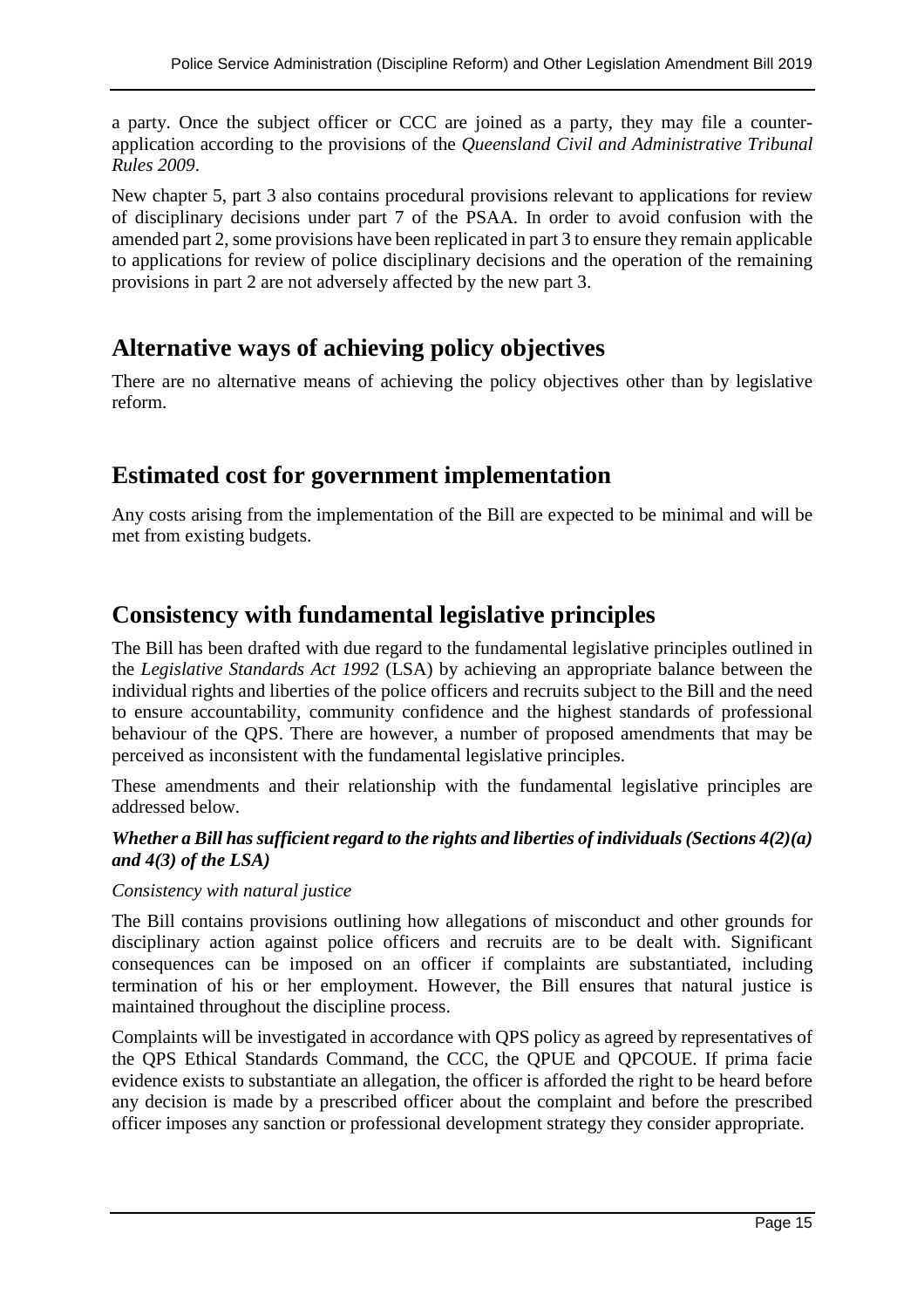The Bill provides two mechanisms for allegations against an officer to be decided namely:

- introducing the ADP process which may be employed where there is little doubt the conduct occurred and the officer readily admits the conduct; and
- retaining the disciplinary hearing process before a prescribed officer for matters that are not suitable for ADP, or where officers wish to contest the allegations or proposed sanction.

In all instances, the subject officer is afforded natural justice.

The Bill provides that the ADP process is initiated by the prescribed officer (being the Commissioner, Deputy Commissioner, Assistant Commissioner or another Commissioned Officer assigned to deal with the complaint). However, a subject officer may ask the Assistant Commissioner, Ethical Standards Command to consider commencing an ADP process. If an ADP is commenced, the Bill requires the prescribed officer to provide written notice to the subject officer outlining the details of the complaint and further particulars of the allegation. The subject officer is afforded the opportunity to provide written submissions and supporting materials addressing the complaint and proposing a sanction the subject officer would accept if they were to admit the allegations.

The Bill requires the prescribed officer to consider any submission or other material provided by the subject officer before issuing a further notice containing details of the allegation; the sanction or professional development strategy proposed to be imposed; the timeframe of "a reasonable period of at least 21 days" for the officer to consider the sanction; and details in relation to the effects of accepting the sanction. Importantly, the matter is not finalised, and the officer is not taken to have admitted the conduct, until they accept the sanction and it is imposed.

It may be suggested that the ADP process could be seen to limit natural justice by being decided solely on the papers. However, this concern is mitigated as the previous Scrutiny Committee has not expressly objected to such processes and, further, the officer's participation in the ADP process is voluntary. The objective of ADP is to ensure a speedy resolution of matters where there is little doubt the alleged conduct occurred, which justifies the process being conducted on written submissions only. Additionally, regardless of the weight of evidence appearing to indicate guilt, an officer can refuse to participate in the ADP. If the officer does not accept the offer to participate in the ADP process, the complaint will be heard through normal disciplinary hearing processes before a prescribed officer.

Procedural fairness is also maintained for officers, regardless of whether the allegations are tested in the ordinary disciplinary hearing process or the ADP. All disciplinary proceedings are instigated by a written notice outlining the allegations and must be supported by further and better particulars.

The agreed internal policies supporting the legislative framework introduced by the Bill will also ensure that the prescribed officer assigned to hear any disciplinary proceedings will not have been involved in the investigation, therefore providing an unbiased decision maker. The Bill provides that if the Commissioner establishes a central unit that is responsible for conducting disciplinary proceedings, the central unit must be separate from the command established to investigate complaints. This requirement eliminates the possibility that in matters before the central unit, the prescribed officer has been involved in any decision making during the investigative process. In other disciplinary proceedings not before the central unit, the agreed internal policy ensures that the prescribed officer has not been involved in the investigation.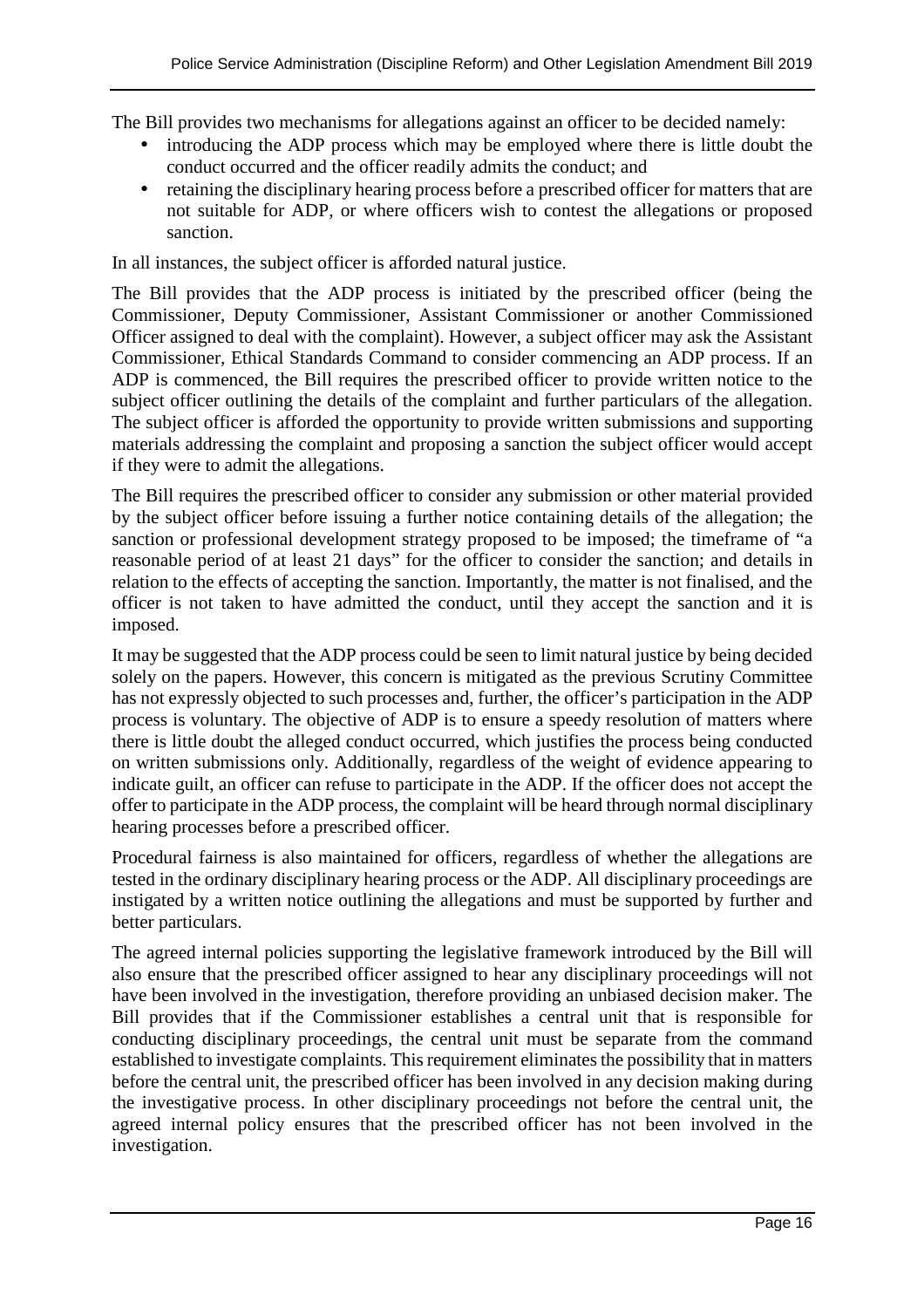The QPS policy promoting natural justice in disciplinary proceedings will be enshrined by the proposed section 7.32 'Principles for conducting disciplinary proceeding' of the Bill. This section expressly provides that a prescribed officer when conducting disciplinary proceedings (including the ADP process) must observe the rules of natural justice. Further principles listed in this section must be read subject to this requirement. These requirements include that a prescribed officer:

- must act as quickly and informally as is consistent with a fair and proper consideration of the matters;
- is not bound by the rules of evidence;
- may get information on a matter in a way they consider appropriate; and
- may decide the procedures for the hearing, subject to any guidelines made under section 7.44.

Natural justice is also maintained in that any reviewer of the original decision will not be the original decision maker. The provisions in the Bill relating to the ability of a subject officer to apply for review of a decision enhance natural justice by providing that reviews of disciplinary proceedings are heard at QCAT.

#### *Reviewing the use of administrative power*

The Bill establishes an avenue for subject officers to apply for review of both a decision to substantiate allegations against them and the sanction that is imposed in any disciplinary proceeding before a prescribed officer.

However, neither the subject officer nor the CCC can ordinarily review a sanction imposed through the ADP process. This may be considered to infringe upon natural justice as there is no review of the use of an administrative power. Section  $4(3)(a)$  of the LSA requires that legislation should make rights and liberties, or obligations, dependant on administrative power only if the power is sufficiently defined and subject to appropriate review. The previous Scrutiny Committee was generally opposed to legislation that removed rights of review. However, the Committee did acknowledge this can be justified by the overriding significance of the legislation.

In relation to the ADP processes, the lack of ordinarily available review rights for the subject officer is justified as the officer must consent to operation of the ADP process and proposed sanction. Furthermore, this consent is fully informed consent, in that the officer is required to be provided with the particulars of the allegation, proposed sanction and the consequences of agreeing to the ADP process, including the impact upon their disciplinary history and the lack of review rights.

The Bill provides safeguards to the subject officer during the ADP process. If the subject officer does not agree to participating in the ADP process at any stage, the ADP offer is withdrawn, and a disciplinary hearing can be implemented before a prescribed officer. Additionally, any request to participate in the ADP by the subject officer or any submissions or additional material provided by the subject officer may not be used in any proceedings after the ADP process ends.

The Bill provides a mechanism for either the CCC or the subject officer to apply for QCAT to seek an order to quash the ADP sanction in the limited circumstances that 'fresh, additional or substituted evidence (new evidence) later emerges" that would have affected the decision of the prescribed officer had it been known earlier. However, QCAT must be satisfied that the new evidence would have had a considerable effect on the sanction and it is in the interests of justice to quash the proceeding.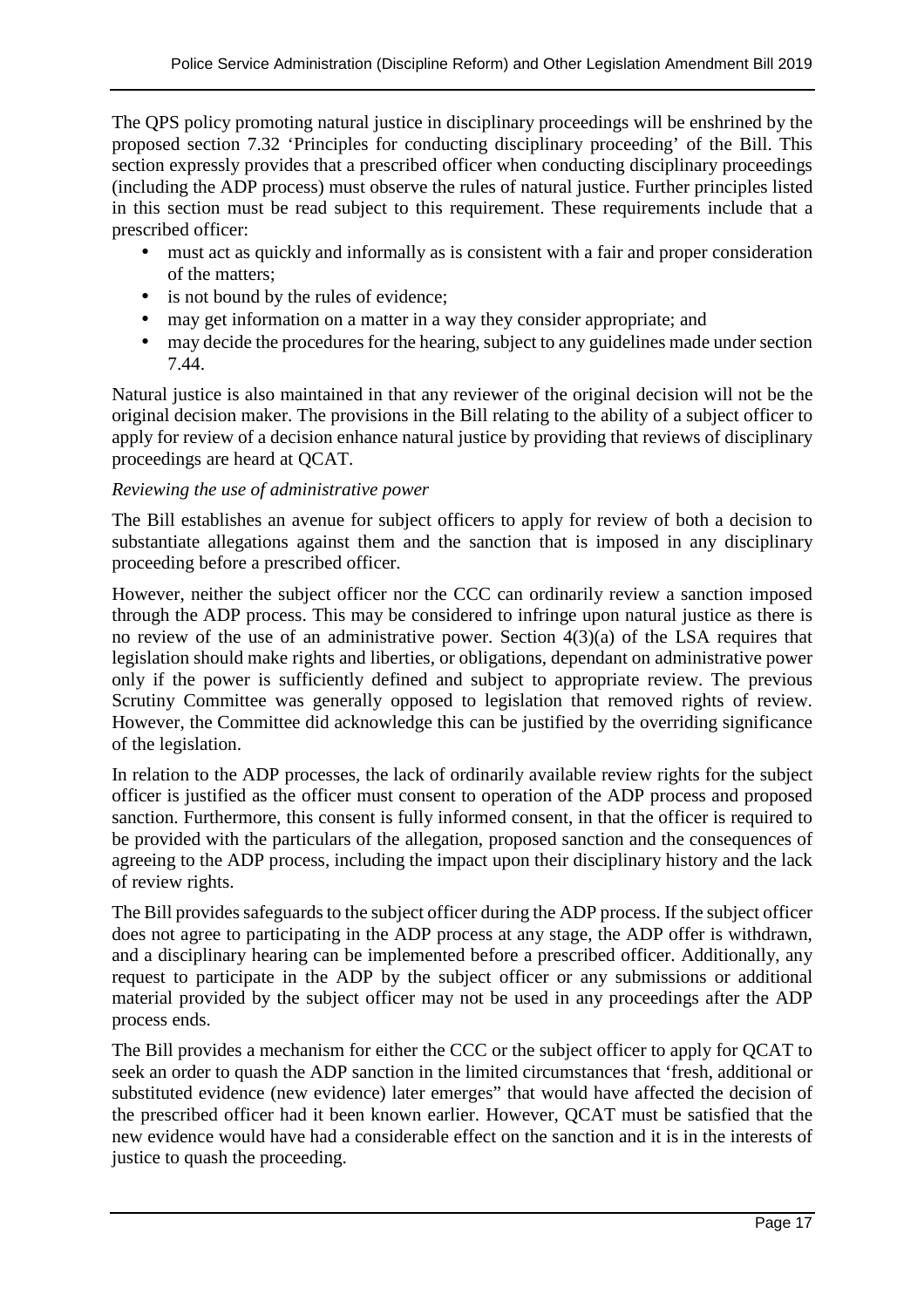Therefore, the Bill allows flexibility to ensure that officers cannot hide serious misconduct by quickly accepting an ADP offer before the QPS or CCC are aware of their further misbehaviour. However, the officer's rights to certainty of outcome are safeguarded by requiring QCAT to be satisfied that the new evidence would have had a considerable effect on the sanction and it is in the interests of justice to quash the ADP sanction.

The ADP process is designed to overcome the significant criticisms that have been made of the current police discipline system, whereby lengthy and complex processes are undertaken for allegations that are either relatively simple or minor in nature; or alternatively, even where the matter is serious, the officer has admitted to the conduct.

Therefore, the lack of review rights ordinarily available to subject officers is justifiable when regard is had to the objectives of the ADP process and the requirement for informed consent of the subject officer. It is also important to note that the relevant industrial bodies representing police officers, namely the QPUE and QPCOUE support the ADP processes.

#### *Retrospectivity*

The Bill imposes timeframes for the imposition of disciplinary proceedings in relation to a complaint against an officer. The proposed section 7.12 'When disciplinary proceeding must be started' will require the QPS to commence a proceeding against a subject officer within the latter period of (a) 1 year from when the ground for disciplinary action arose; (b) 6 months from the date a complaint was received about the ground for disciplinary action; or (c) 6 months from the conclusion of any relevant criminal proceeding. Furthermore, the proposed section 7.13 'When ground for disciplinary action arises' delays the date on which the ground for disciplinary action is taken to have arisen in certain circumstances.

The effect of these provisions is that the proposed disciplinary processes introduced by the Bill would apply to an officer's conduct that occurred prior to the commencement of the Bill.

Section  $4(3)(g)$  of the LSA outlines that legislation should not retrospectively affect rights and liberties or impose obligations retrospectively. The previous Scrutiny Committee brought to Parliament's attention any provisions in a Bill that had retrospective application, regardless of whether the Scrutiny Committee was concerned about the implications of the provisions.

The Scrutiny Committee had regard to the following factors when evaluating the effect of provisions with retrospective effect:

- a) whether the retrospective application is beneficial to persons other than the Government; and
- b) whether individuals have relied on the legislation and have a legitimate expectation under the legislation before retrospective clauses commence.

The Scrutiny Committee had no concerns regarding retrospective legislation that did not adversely affect any person other than the State. However, the Scrutiny Committee did object to the retrospective imposition of a liability to pay a penalty.

The retrospective application of the Bill is justified in this instance. The current provisions of the PSAA do not contain timeframes within which disciplinary proceedings must be commenced. In fact, this limitation is one of the major criticisms of the current police disciplinary system, in that relatively simple investigations can take an inordinate time to resolve and any disciplinary proceedings can be instituted several years after the complaint was made or the matter arose. The Bill resolves these complaints by implementing timeframes and creating an ADP.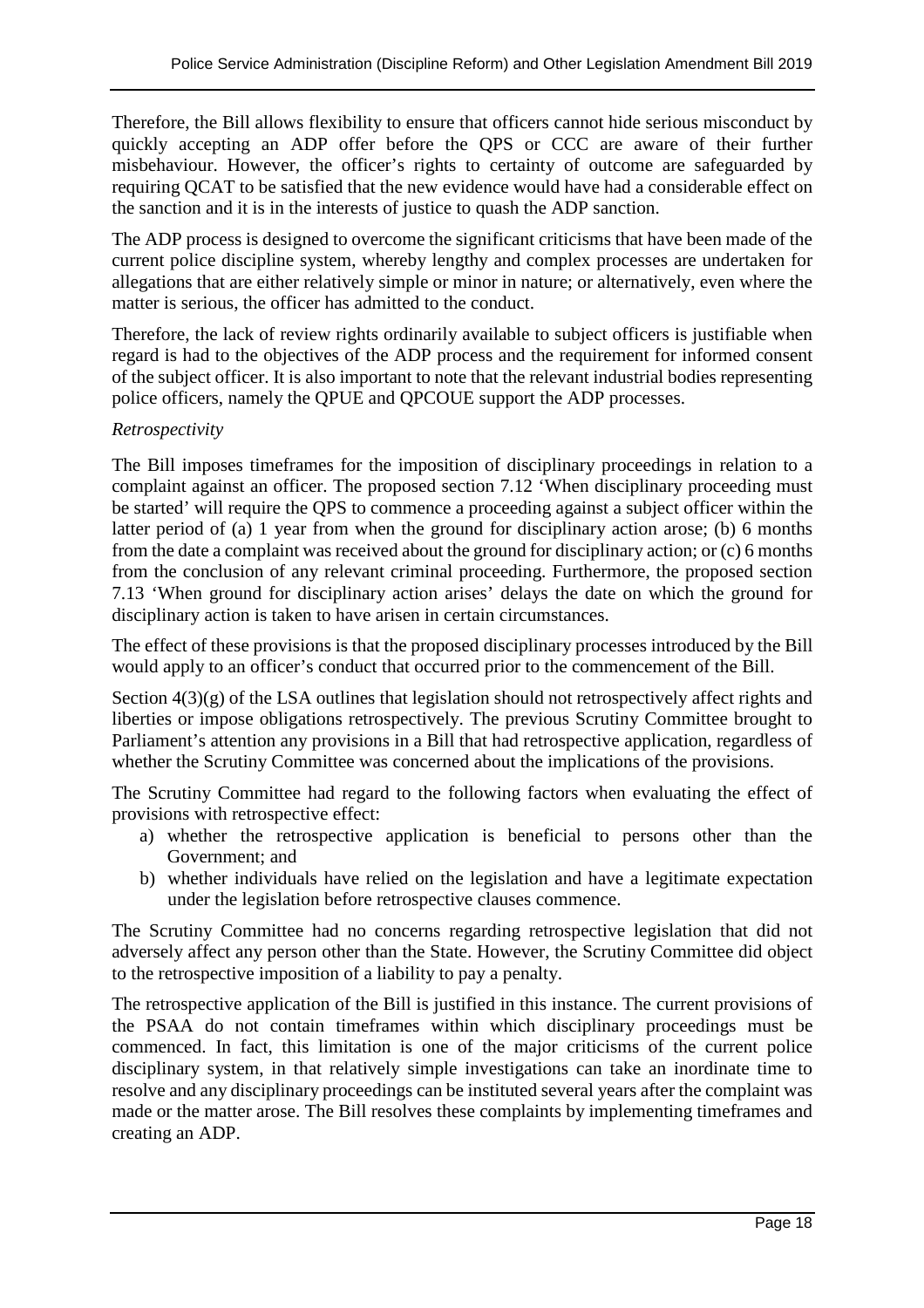The PSAA does not currently provide a maximum timeframe in which a complaint about an officer's conduct must be made. For example, a complaint could be received in 2018 regarding conduct alleged to have occurred in 2013. This complaint would be investigated and if sufficient evidence exists, disciplinary proceedings would be commenced. This is an important mechanism to ensure that the community can make complaints about an officer's conduct regardless of when it occurred, thereby ensuring the highest standards of police conduct are maintained by preventing officers from escaping disciplinary action simply because a complaint was not made within a specified time.

The Bill maintains this position, however requires the QPS and CCC to work efficiently and allocate appropriate resources to investigate and resolve the complaint within a specified time. If sufficient evidence exists to institute disciplinary proceedings, they must be commenced within the specified timeframe. A failure to institute disciplinary proceedings within the required time after the complaint was received or the grounds for disciplinary action arose will prevent the QPS from bringing disciplinary action. However, this failure does not prevent the CCC from commencing proceedings for 'corrupt conduct' if appropriate.

The Bill does not retrospectively amend the grounds for disciplinary action against an officer. While the language used in proposed section 7.4 'Grounds for disciplinary action' has been modernised, the Bill does not alter in substance or excuse an officer from the consequences of engaging in the underlying behaviours that give rise to disciplinary action. Therefore, the Bill does not retrospectively impose different obligations or standards upon officers.

The amendments contained in the Bill have no effect on the wider community, except to ensure a speedy resolution of any complaint they make against an officer.

The Bill's effect on officers is, on-balance, positive therefore reducing concerns in relation to the retrospective application of the Bill. The improved and modernised disciplinary sanctions have been sought and approved by the industrial bodies representing officers, being the QPUE and QPCOUE. Updated disciplinary sanctions of professional development strategies, community service, and the replacement of the sanction of deferring salary increments with increased maximum fines, will all have a positive outcome for officers' subject to disciplinary action.

Transitional provisions in the Bill balance the advantages of the modernised disciplinary sanctions and processes with natural justice requirements for the subject officer. Disciplinary proceedings already commenced against an officer will be continued under the current provisions of the PSAA if the prescribed officer has already determined that the allegation is substantiated. In this case, any sanction imposed on the subject officer will be in accordance with the current provisions of the PSAA and Discipline Regulation. However, if the officer consents to the withdrawal of the disciplinary proceeding, the existing proceeding can be withdrawn, and a new proceeding commenced under the amended Part 7.

If a disciplinary proceeding has been commenced but the prescribed officer has not yet determined if the allegations are substantiated, the disciplinary proceeding will be conducted under the amended Part 7. In these situations, the modernised sanctions and review processes will be available. These transitional arrangements recognise that these modernised sanctions have been sought and agreed to by the QPUE and QPCOUE, and that these sanctions are more appropriate than the current provisions, regardless of when the conduct is alleged to have occurred. The CCC has also agreed to these transitional arrangements, recognising that the provisions are designed to maximise the benefits of the modernised sanctions for officers already facing disciplinary allegations.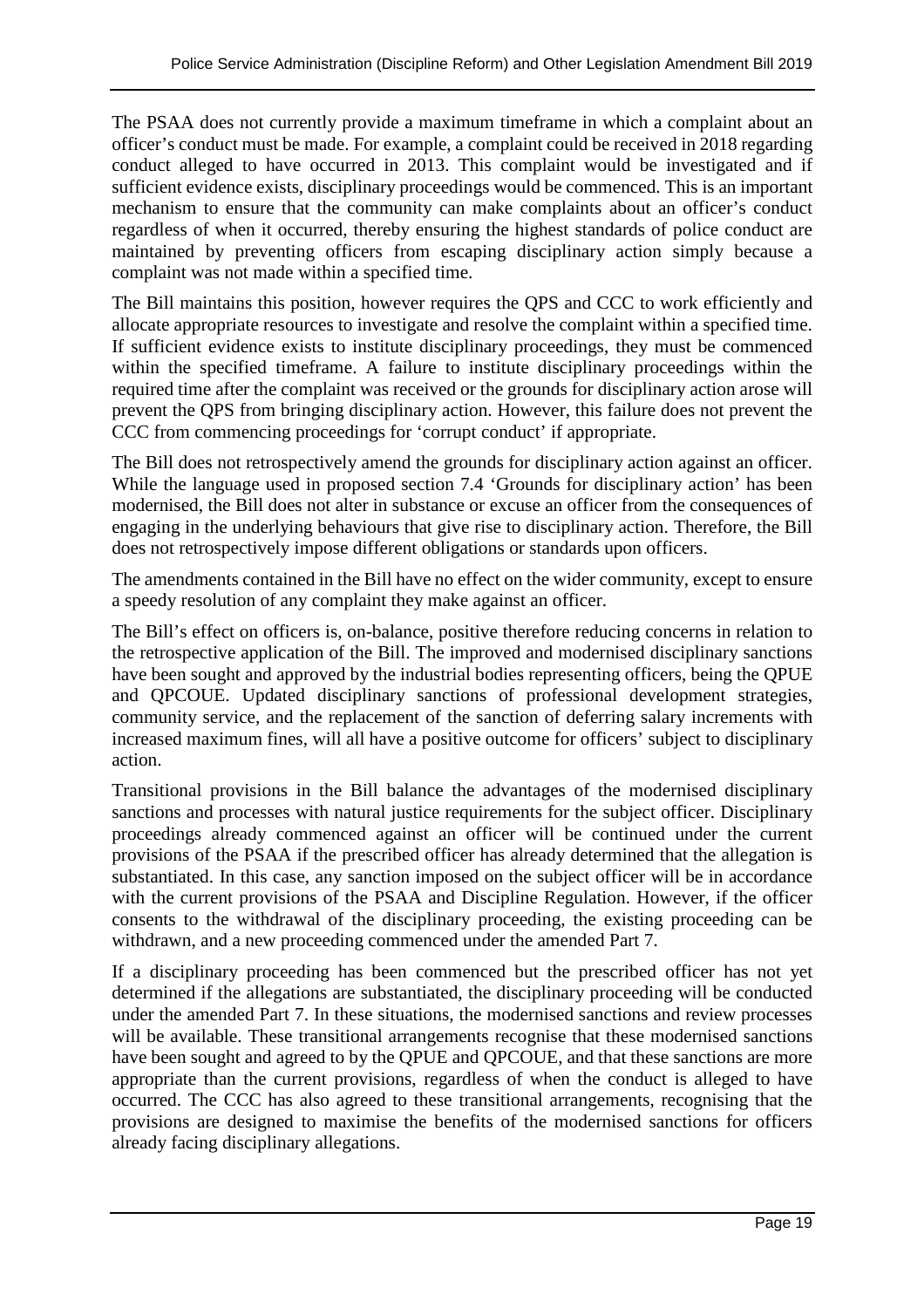Therefore, the retrospective application of the Bill is justified to ensure continued high levels of officer behaviour, ensure community confidence is maintained by holding officers to account where required and providing access to the benefits of the modernised disciplinary processes and sanctions for conduct that had already occurred, but not been reported.

#### *Whether a Bill has sufficient regard to the institution of Parliament (Sections 4(2)(b) and 4(4) of the LSA)*

The Bill has been drafted to ensure sufficient regard is had to the institution of Parliament. The Bill repeals the current *Police Service (Discipline) Regulations 1990* and includes all amendments necessary to place the agreed policy position into the PSAA or the CC Act. Consequently, the Bill cannot be considered to inappropriately delegate significant legislative power into subordinate legislation.

The Bill provides a definition of 'professional development strategy' that is comprehensive. However, the Bill also provides for the definition to be extended by regulation. The previous Scrutiny Committee examined the power to modify a list contained in an Act by another instrument and in some instances determined this to be an inappropriate delegation of legislative power. However, in this instance, it is impractical to list all possible or future strategies that could assist the professional development of officers. Furthermore, any addition to the list would not have far reaching consequences and would have no effect outside of authorising additional training or other mechanisms to assist in developing the professionalism of officers.

The Bill also provides that the Commissioner can make policy and guidelines on the way investigations and disciplinary proceedings are to be conducted. It is appropriate for the Bill to outline the major components and requirements of the discipline process and to allow the Commissioner to make policy that provides guidance and instruction on how that legislation is to be applied. Any policy or guidelines that are made must be consistent with the framework and requirements contained in the Bill. The Bill expressly provides that natural justice must be maintained and also contains numerous provisions to ensure this is achieved.

Section 4.9 'Commissioner's directions' of the PSAA allows the Commissioner to make policy or give directions to officers and staff members to discharge the Commissioner's prescribed responsibilities and for the efficient and proper functioning of the Service. The Commissioner has prescribed responsibility for the discipline of members of the QPS, in accordance with section 7(k) 'Particular matters within scope of prescribed responsibility' of the *Police Service Administration Regulation 2016*.

Therefore, the ability for the Commissioner to make guidelines in relation to the discipline process is consistent with the powers and responsibilities of the Commissioner that are already provided for in legislation. The fairness of these policies and QPS compliance with them will be promoted by the involvement of the relevant industrial bodies in their formulation.

# **Consultation**

A consultation draft of the Bill was sent to the following key community stakeholders:

- Aboriginal and Torres Strait Islander Legal Service;
- Bar Association of Queensland;
- Crime and Corruption Commission;
- Queensland Council for Civil Liberties;
- Queensland Law Society;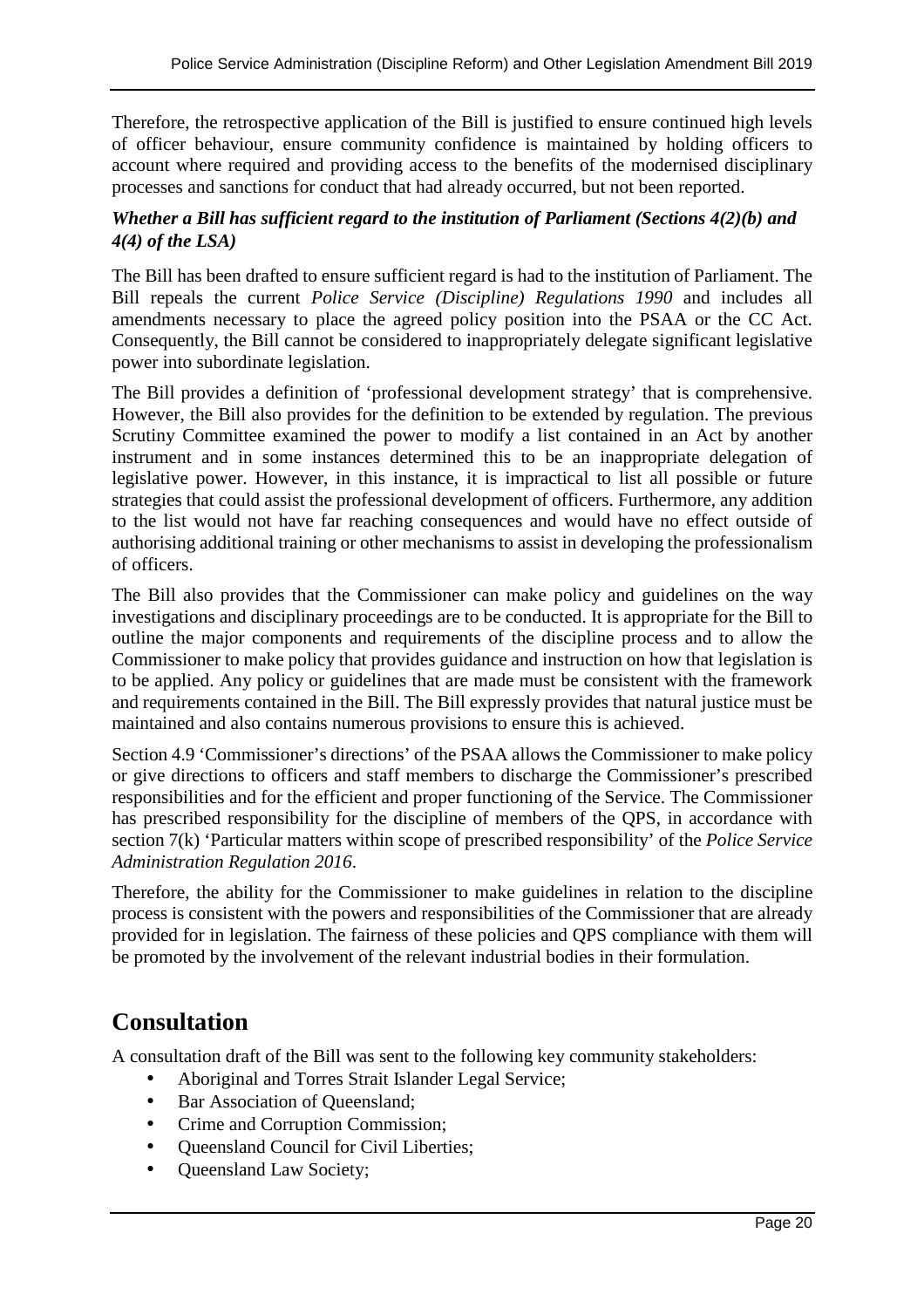- Queensland Police Commissioned Officer's Union of Employees; and
- Queensland Police Union of Employees.

The stakeholders were advised that any comment they wished to make in relation to the draft Bill would be held in confidence. The consultation process was undertaken confidentially to ensure stakeholders could make uninhibited comment on the proposed Bill without concern that their responses would be made public.

All stakeholders made submissions in relation to the Bill.

A number of amendments were made to the Bill as a result of the comments provided by stakeholders, including:

- recommendations throughout the Bill to improve the clarity and consistency of the drafting style;
- increasing the minimum timeframe for officers to respond and provide submissions in either the abbreviated disciplinary proceeding or a disciplinary proceeding before a prescribed officer;
- requiring any notices that are to be served on an officer to also be served on the officer's legal representative (if known); and
- clarifying that both the CCC and the subject officer can apply for review of a show cause decision regarding the implementation of a suspended sanction.

# **Consistency with legislation of other jurisdictions**

The Bill amends legislation that is specific to the State of Queensland and is not part of uniform national legislation.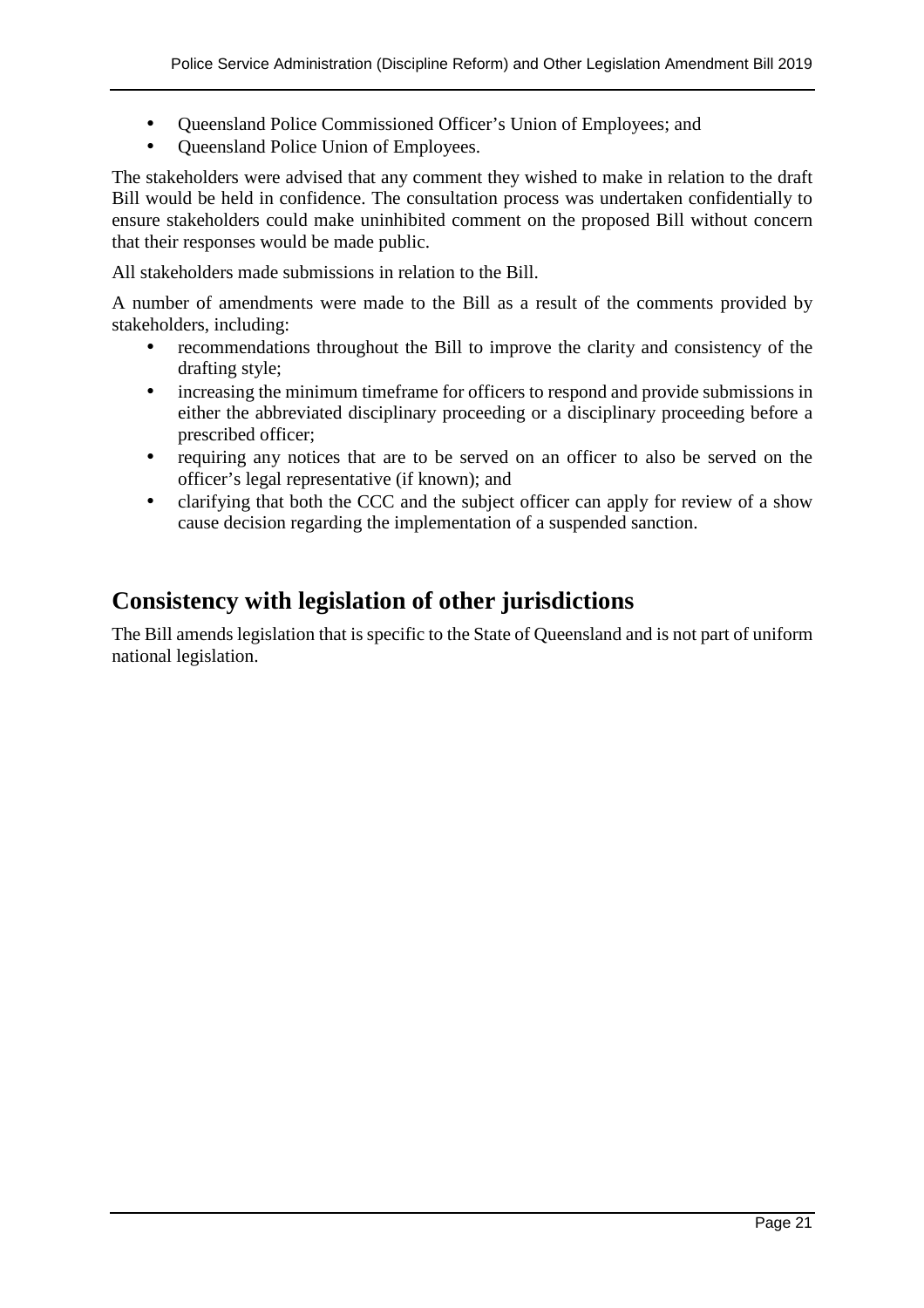# **Notes on provisions**

# **Part 1 Preliminary**

#### **Clause 1 Short title**

Clause 1 states that, when enacted, the Bill may be cited as the *Police Service Administration (Discipline Reform) and Other Legislation Amendment Act 2019*.

# **Part 2 Amendment of Police Service Administration Act 1990**

#### **Clause 2 Act amended**

Clause 2 provides that this part will amend the *Police Service Administration Act 1990*.

#### **Clause 3 Amendment of s 1.4 (Definitions)**

Clause 3 amends section 1.4 by inserting definitions required for the operation of the new discipline system introduced by the amending Act and omitting those which are superfluous as a consequence of the amending legislation.

The term 'breach of discipline' and 'disciplinary ground' have been omitted as the behaviour and activities that would fall within these definitions are captured under the new amalgamated definition of 'ground for disciplinary action', which includes the current term 'misconduct'.

Clause 3 also relocates the wording of the definition of 'disciplinary action' to part 7, section 7.3 'Definitions for part'.

This clause also provides a definition of 'senior officer' which will apply for the purposes of new part 7 and renumbered section 2.3AA. A senior officer will be defined to mean, in relation to another officer (the subordinate):

- an officer designated as the subordinate's senior officer in accordance with established administrative arrangements or policies; or
- if there is no such officer:
	- o an officer holding a higher rank than the subordinate as prescribed by regulation; or
	- o an officer of the same rank but who has held that rank for a longer period; or
	- o an officer of the same rank and who has held that rank for the same period but has been an officer for a longer period of continuous service.

#### **Clause 4 Amendment of s 5A.23 (Limitation on disciplinary proceedings)**

Section 5A.23 provides that if two or more contraventions of part 5A (Alcohol and drug tests) by a person to whom part 5A applies arise from the same set of circumstances, a disciplinary proceeding against the person may be started for only one disciplinary offence.

Clause 4 amends section 5A.23 to clarify that for the purposes of the limitation on disciplinary proceedings, a disciplinary proceeding not only includes serving police officers or a recruit but may include a former officer under part 7A.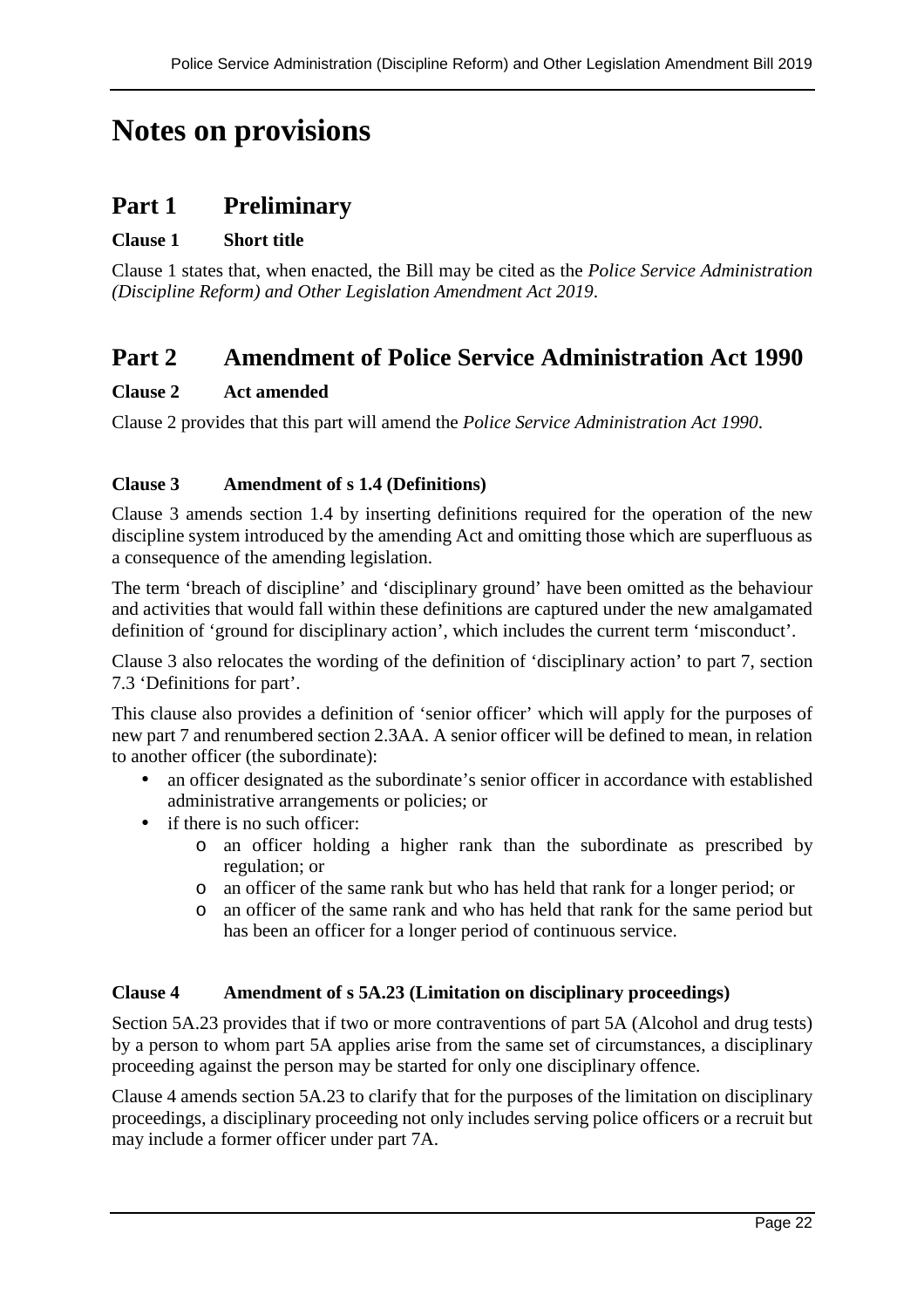#### **Clause 5 Insertion of new pt 6A, hdg**

Clause 5 inserts the heading for new part 6A 'Reporting obligations of officers and staff members' into the *Police Service Administration Act 1990*. Later clauses 7 and 8 relocate existing sections 7.2 'Duty concerning misconduct or breaches of discipline' and 7.3 'Offence of victimisation' into this new part, therefore allowing part 7 to be devoted to the discipline process for officers.

#### **Clause 6 Amendment, relocation and renumbering of s 7.1 (Responsibility for command)**

Clause 6 amends section 7.1 by replacing the wording of subsection  $(1)(c)$  - (e) with 'action taken, is the senior officer who is present'. The amendment reflects that the officer responsible for command at an incident that calls for action by police will be the senior officer present. This clause must be read in conjunction with the new definition of 'senior officer' in section 1.4 'Definitions'.

Currently, determining who is responsible for commanding an incident requires officers to identify administratively, whether a particular officer has been designated that function. If there is no such designation, the officer of the most senior rank is then considered to be responsible for any police action in response to the incident. If there are two of more officers of the most senior rank at an incident, the officer of the greatest length of continuous service is considered to be responsible for the policing response to that incident. This may result in a newly promoted officer being responsible for command due to their overall length of service, despite the presence of an officer with longer experience at the same rank but less overall service.

It is considered that the determining factor in designating responsibility in command should be the length of time spent at the highest rank, as officers gain improved supervisory and leadership skills when working continuously at a higher rank.

The amendment will assist police officers to determine who should be responsible for command at any incident that calls for police action. In instances where two or more police officers of the same rank are at an incident, the new definition of 'senior officer' will deem the officer who has been at the most senior rank for the longest period is responsible for command.

Reference to the length of an officer's continuous service will also be used to determine command in instances where two or more officers present at an incident were promoted to the same rank at the same time.

The amended definition also ensures a consistent approach in determining seniority for both discipline and incident command processes under the *Police Service Administration Act 1990*.

Clause 6 relocates section 7.1 to part 2 of the *Police Service Administration Act 1990* and renumbers this provision as a new section 2.3AA.

#### **Clause 7 Amendment, relocation and renumbering of s 7.2 (Duty concerning misconduct or breaches of discipline)**

Section 7.2 places reporting obligations upon any officer or staff member who knows or reasonably suspects an officer is engaging in inappropriate conduct regardless of whether the other officer is on or off duty. This section also requires all officers to take the prescribed action within their authority if they become aware of behaviour that is misconduct or a breach of discipline.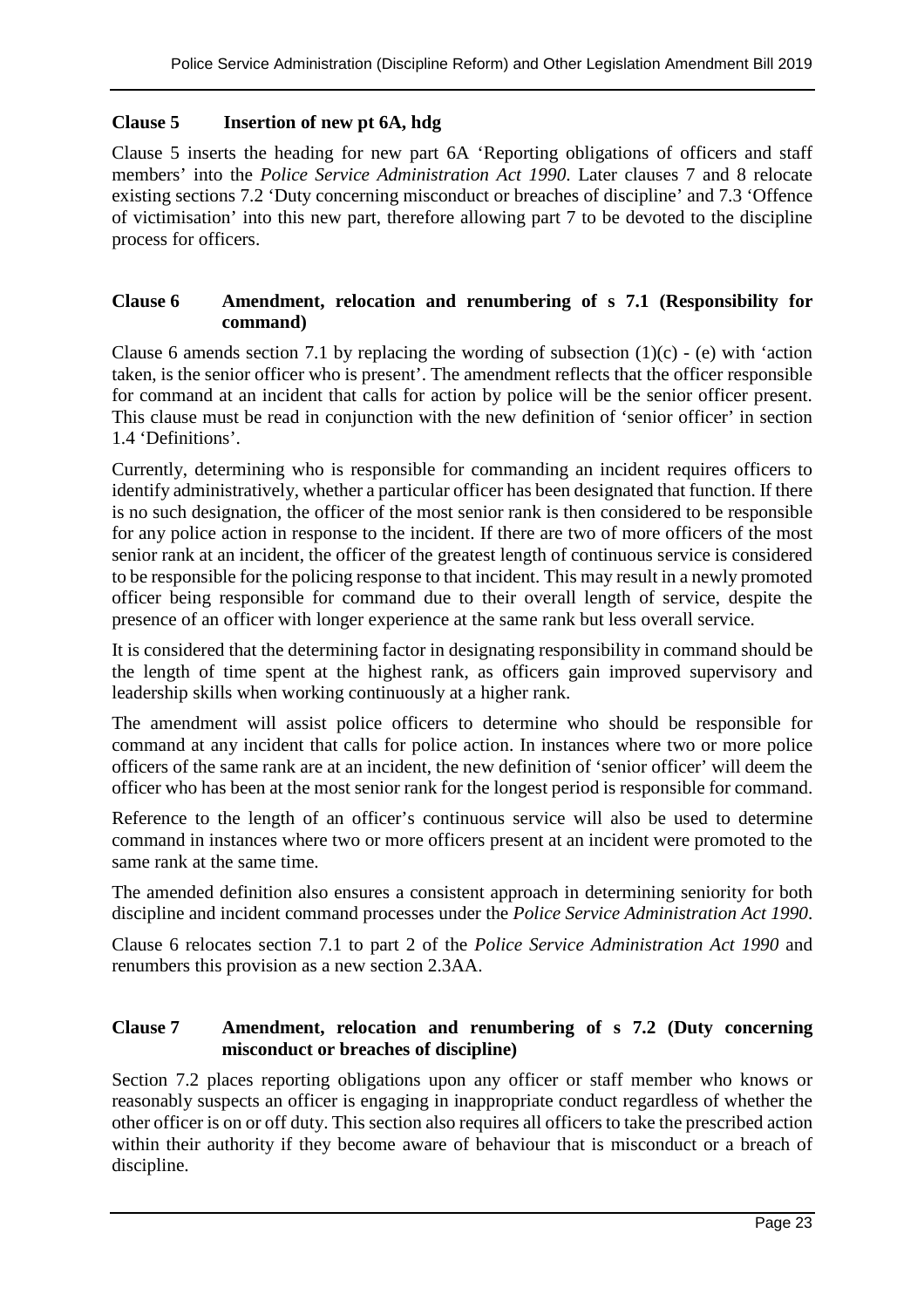Clause 7 omits reference to the term 'breaches of discipline' in the heading of section 7.2 and inserts the new term 'grounds for disciplinary action'. The new part 7 'Discipline process for officers' defines 'ground for disciplinary action' to mean a range of activities and behaviours that would constitute a breach of discipline. Consequently, the term a 'breach of discipline' has become superfluous.

This clause does not obviate any current reporting obligations or the existing duty of an officer or a staff member to report instances of known or suspected misconduct by an officer. Instead, this amendment expands the scope of actions that an officer may undertake in response to known or suspected misconduct or any other ground for disciplinary action, by authorising the officer to use any action that is warranted and reasonable in the circumstances that will achieve the purposes of part 7. This amendment is an improvement on the current position that limits the action an officer may take to those prescribed under regulation.

Finally, this clause relocates and renumbers section 7.2 to section 6A.1 under the new part 6A.

#### **Clause 8 Amendment, relocation and renumbering of s 7.3 (Offence of victimisation)**

Clause 8 makes a technical amendment to section 7.3 by replacing a reference to section 7.2 with section 6A.1 and by relocating and renumbering this section as section 6A.2.

#### **Clause 9 Replacement of pt 7 (Internal command and discipline)**

Clause 9 omits the current part 7 (Internal command and discipline) and inserts the new part 7 (Discipline process for officers). This new part consists of sections 7.1 to 7.46 which are explained below:

# **Part 7 Discipline process for officers**

#### **Division 1 Preliminary**

#### **7.1 Main purposes of part**

New section 7.1 outlines the main purposes of the discipline system. The objectives of the current discipline system are contained in section 3 'Object' of the *Police Service (Discipline) Regulations 1990*, which outlines that the current discipline system is designed to guide, correct, chastise and discipline subordinate officers and ensure appropriate standards of discipline are maintained with the QPS.

This amendment will relocate these existing objectives from the *Police Service (Discipline) Regulations 1990* into the new section 7.1 and will modernise the drafting language by omitting the reference to 'chastising' an officer as a purpose of the part. New section 7.1 also introduces an additional purpose for new part 7, being to rehabilitate an officer and also clarifies that recourse to disciplining an officer is only required if it is necessary to do so.

Furthermore, the purposes of the part are also to ensure appropriate standards of discipline are maintained within the QPS to:

- (i) protect the public; and
- (ii) uphold ethical standards within the QPS; and
- (iii) promote and maintain public confidence, and officers' confidence, in the QPS.

This amendment reflects the policy objectives of the new discipline system which includes a focus on managing and improving the behaviour of officers, rather than merely imposing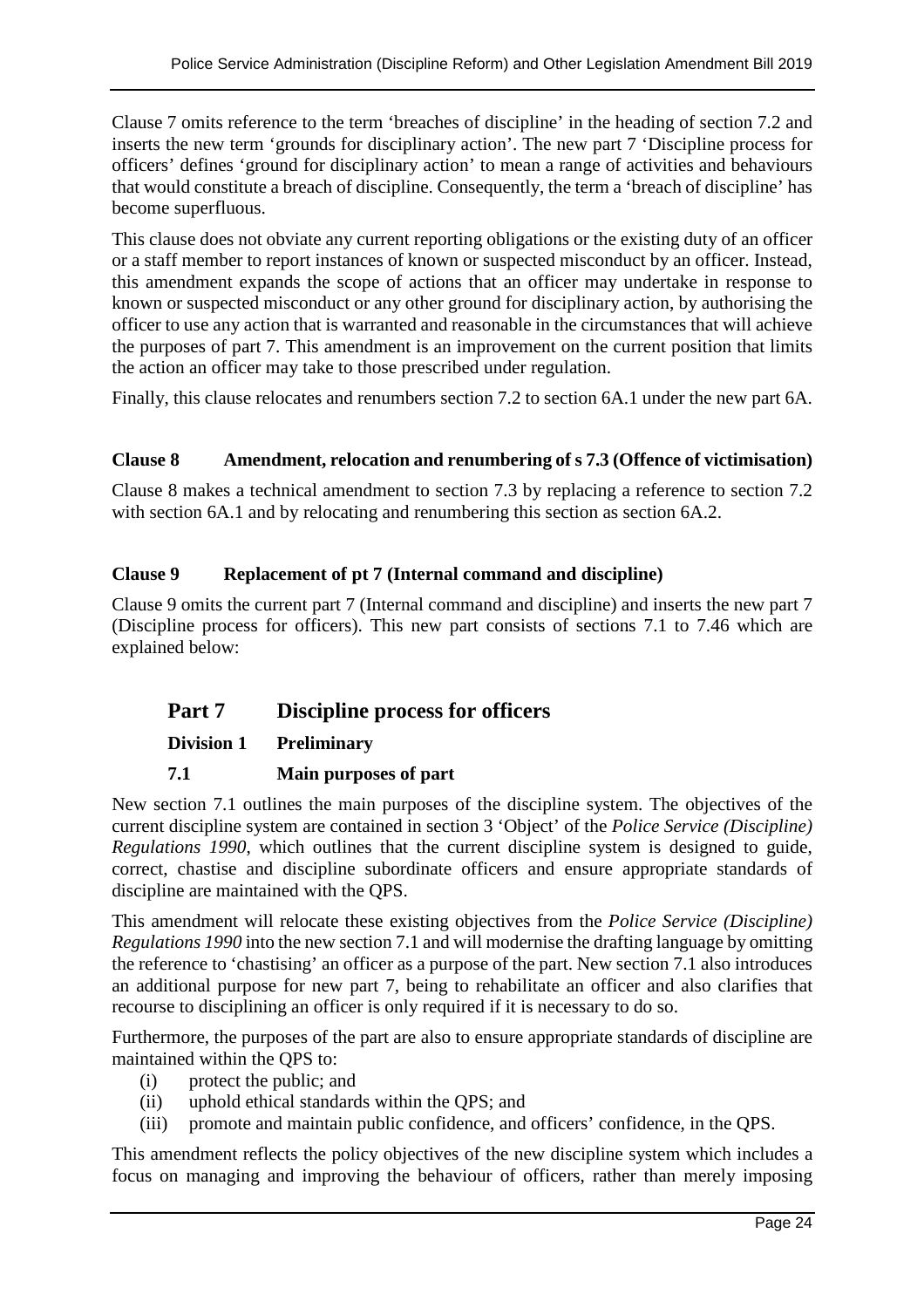sanctions on individual officers. However, where management actions are not sufficient, and it is necessary to discipline an officer, part 7 provides the procedure to be undertaken. This is reflective of the purpose of discipline systems adopted in the public sector generally.

Clause 17 repeals the *Police Service (Discipline) Regulations 1990* as this regulation will become superfluous through relevant provisions being inserted in the *Police Service Administration Act 1990* by the amending Act.

#### **7.2 Application of part**

New section 7.2 provides that part 7 applies to a complaint about an officer (the subject officer) that has been received by the Commissioner of Police (the Commissioner) or the CCC, and the CCC has not assumed responsibility for investigating the complaint under the *Crime and Corruption Act 2001*. New section 7.7 details when a complaint is taken to have been 'received' by either the Commissioner or the CCC.

An officer is defined in new section 7.3 to include a police recruit for the purposes of part 7.

#### **7.3 Definitions for part**

Clause 9 inserts a new section 7.3 which defines words and terms used in part 7 including key terms such as 'disciplinary action', disciplinary history', 'officer', 'prescribed officer', 'professional development strategy', 'service history' and 'subject officer'.

'Disciplinary action' is defined to mean a disciplinary proceeding or the imposition of a professional development strategy under part 7.

'Disciplinary history' of an officer includes disciplinary action taken against the officer; complaints made against the officer in relation to which a disciplinary proceeding was started but the disciplinary charge was not proved; and complaints made against the officer for which no disciplinary action was taken.

The definition of an 'officer' for the purposes of part 7 includes a recruit.

A 'prescribed officer' is defined to be an officer mentioned in existing section 2.2(2)(a), (b) or (c) who holds a rank above the rank of the subject officer. Existing section 2.2(2)(a), (b) and (c) refers respectively to the Commissioner, persons holding an appointment as an executive police officer, and persons holding an appointment as a commissioned officer. Schedule 1 of the *Police Service Administration Regulation 2016* provides executive police officers are officers holding the rank of deputy commissioner or assistant commissioner; and commissioned officers are officers holding the ranks of chief superintendent, superintendent or inspector.

A 'professional development strategy' is instigated by a senior officer or a prescribed officer and is to be undertaken by a subject officer. Professional development strategies may require the subject officer to do one or more of the following things:

- be mentored for a stated period not longer than 6 months;
- be subject to closer supervision for a stated period not longer than 6 months;
- comply with additional reporting obligations for a stated period not longer than 6 months;
- complete internal training;
- complete external training or professional development, at the expense of the service or subject officer;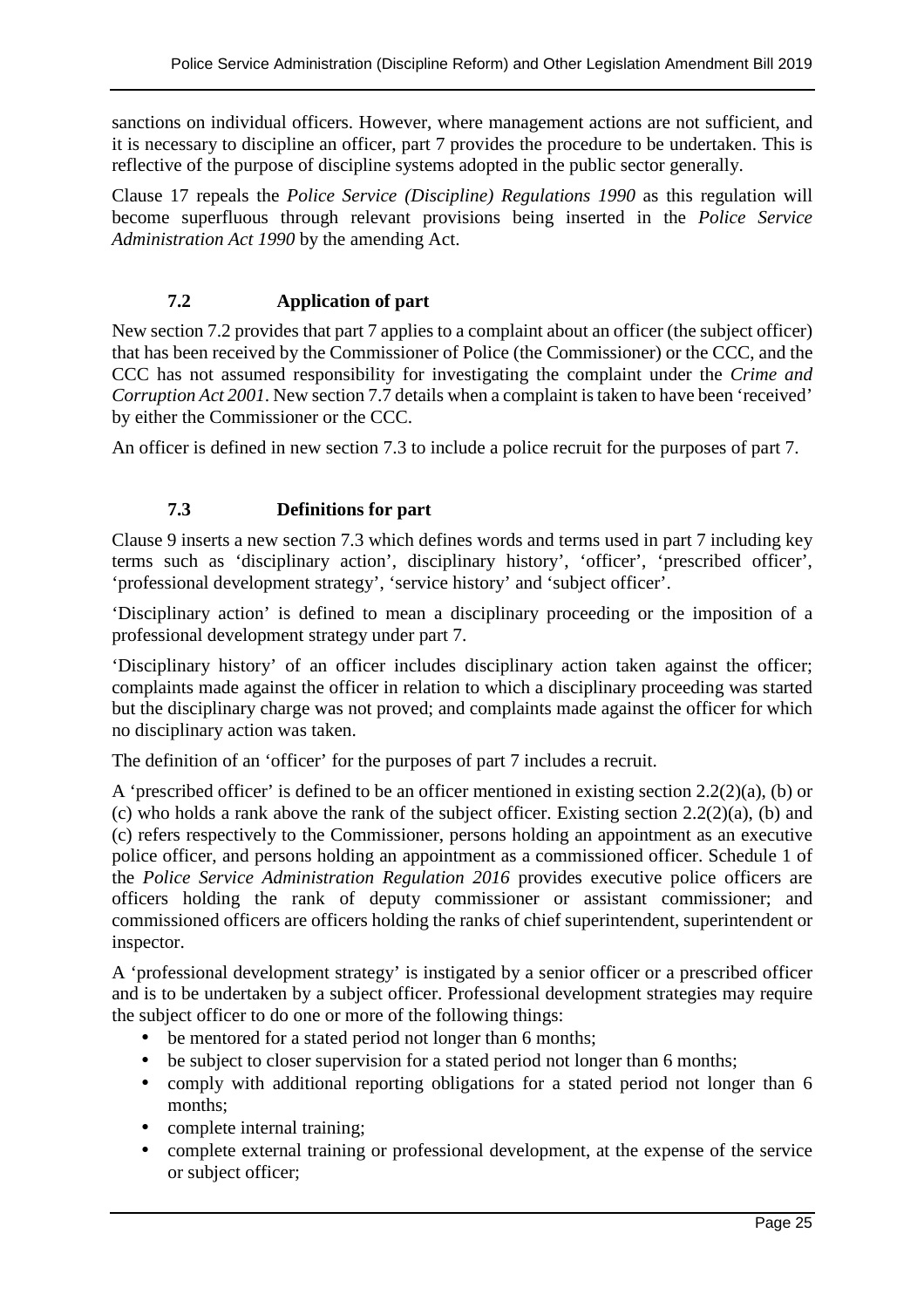- undertake counselling, whether provided within the service or externally, at the expense of the service or the subject officer;
- receive guidance;
- undertake a temporary reassignment of duties for a stated period not longer than 6 months;
- undertake or complete another program, development or strategy, at the expense of the service or the officer and with the subject officer's agreement;
- anything else prescribed by regulation.

'Service history' of an officer includes the rank and positions held by the officer; the officer's performance history, other than matters included in the officer's disciplinary history; and other matters related to the officer's service.

The term 'subject officer' is defined in new section 7.2 as an officer about whom a complaint has been made.

A 'ground for disciplinary action' is defined in new section 7.4.

#### **7.4 Grounds for disciplinary action**

New section 7.4 details the circumstances that may cause a subject officer to be disciplined under part 7. These circumstances include if the subject officer has:

- committed misconduct;
- been convicted either in Queensland of an indictable offence or outside of Queensland of an offence that would be an indictable offence in Queensland;
- performed his or her duties carelessly, incompetently or inefficiently; or
- without reasonable excuse:
	- o been absent from duty without approved leave; or
	- o contravened:
		- a provision of the *Police Service Administration Act 1990* or the *Police Powers and Responsibilities Act 2000*;
		- a code of conduct that applies to the subject officer; or
		- a direction by the Commissioner under the *Police Service Administration Act 1990* or a senior officer with authority to give the direction.

Section 7.4 further clarifies that for the purposes of the section, a subject officer is *convicted* of an indictable offence if a court makes a finding of guilt or the officer pleads guilty, regardless of whether the conviction is recorded or not recorded.

#### **7.5 Imposition of professional development strategies etc.**

New section 7.5 explains the term 'temporary reassignment of duties' as it pertains to a 'professional development strategy' and imposes safeguards to ensure the fairness of a 'temporary reassignment' on a subject officer. A temporary reassignment of duties may only be imposed against a subject officer if the officer is not required to travel more than 40 kilometres by road from the officer's place of residence to the location of the officer's reassigned duties without the officer's consent; and during the reassignment, the officer's salary, allowances and other entitlements are not less than they were immediately before the reassignment.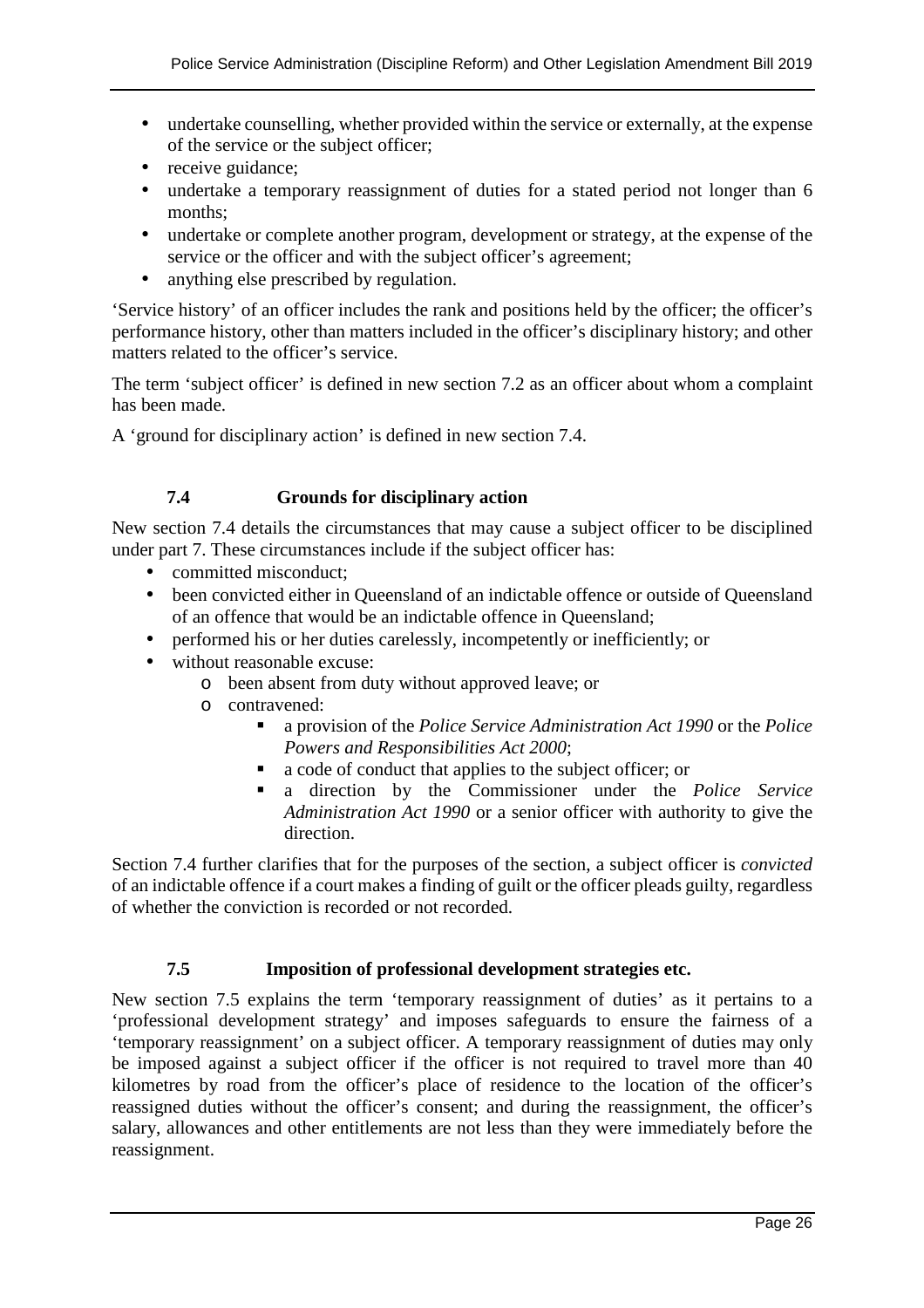Subsection (2) also clarifies that nothing in part 7 limits a senior officer from:

- reasonably imposing professional development strategies on the subject officer in relation to a ground for disciplinary action; or
- providing the subject officer guidance in relation to inappropriate acts or omissions in the performance of the subject officer's duty.

Subsection (3) provides that subsection (2) applies even if the period for starting a disciplinary proceeding against the subject officer (as provided in section 7.12) has ended. This allows the QPS to impose professional development strategies on an officer, where appropriate, even in circumstances where a disciplinary proceeding cannot commence due to the expiration of the timeframe outlined in new section 7.12.

#### **7.6 Corrupt conduct**

New section 7.6 clarifies that nothing in this part prevents the CCC or the Commissioner starting a proceeding for corrupt conduct under the *Crime and Corruption Act 2001*. This section provides that if a corrupt conduct proceeding is commenced, and a disciplinary proceeding for the relevant conduct has been started but is yet to be finalised, the disciplinary proceeding is taken to have been withdrawn and is of no effect.

#### **7.7 When complaints are received**

New section 7.7 states that a complaint is taken to be received by the Commissioner or the CCC when it is recorded in an electronic system for complaints management. Where more than one complaint is received by the Commissioner or the CCC about the same matter or substantially similar matters, the complaints are taken to be received when any of the complaints is first recorded. A complaint must be recorded as soon as reasonably practicable after it is made.

One of the policy objectives of the new discipline system is to improve the timeliness of dealing with complaints. New section 7.7 when read in conjunction with new sections 7.12 and 7.13 helps meet this objective by imposing timeframes by which investigations must be finished and any resulting disciplinary proceedings commenced.

# **7.8 Requirement to give notices to subject officer's lawyer**

New section 7.8 places a requirement upon a person who may give a notice to a subject officer under this part to give a copy of the notice to the subject officer's lawyer. This obligation only arises if the person is aware that the subject officer is legally represented. Failure to provide a copy of the notice to the subject officer's lawyer does not affect the validity of the notice given to the subject officer, or the person's compliance with the respective section of part 7 that required or permitted the notice to be given to the subject officer.

# **Division 2 Preliminary provisions for starting disciplinary proceedings**

#### **7.9 Implementation of professional development strategies by commissioner**

New section 7.9 obliges the Commissioner to consider implementing a professional development strategy in response to a complaint received about a subject officer. This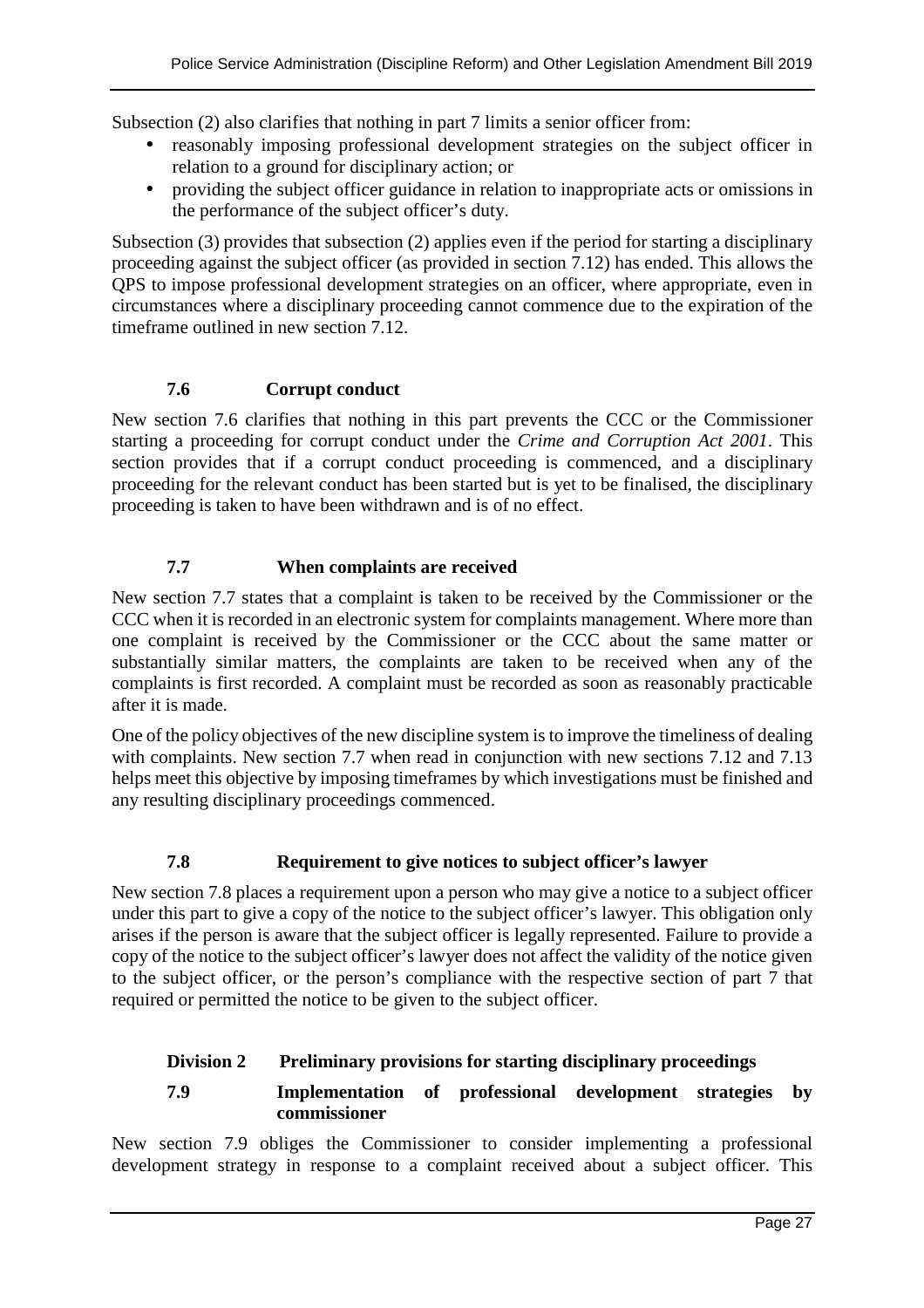obligation arises upon the receipt of the complaint by the Commissioner, regardless of whether the complaint was first recorded by the CCC. The professional development strategy must be implemented, in a reasonable way, as soon as practicable after the ground for disciplinary action arises.

Further, this section outlines that professional development strategies may be implemented to reduce the risk of recurrence of similar conduct, to improve the subject officer's performance or for any other purpose. This section emphasises that professional development strategies are designed to enhance the performance of subject officers, benefiting those individuals and the QPS as an organisation, rather than acting as a punitive measure.

New section 7.35 requires that any professional development strategy imposed under this section must be considered by a prescribed officer for deciding what, if any, disciplinary sanction may be imposed against a subject officer.

#### **7.10 Referral of complaint to prescribed officer**

New section 7.10 outlines the considerations that must be made by the Commissioner in deciding whether to refer a complaint to a prescribed officer for consideration of disciplinary proceedings. After first having considered whether a professional development strategy should be imposed under new section 7.9, the Commissioner must have regard to:

- any professional development strategy, or management action that has been implemented in relation to the subject officer;
- whether implementation of another professional development strategy would be sufficient to achieve the purposes in section 7.1(b);
- the subject officer's disciplinary and service history;
- the seriousness of the conduct to which the complaint relates; and
- whether it is necessary to take disciplinary action against the subject officer to achieve the purposes mentioned in section 7.1(b), which includes ensuring that appropriate QPS discipline standards are maintained.

#### **7.11 Requirements for starting disciplinary proceeding**

New section 7.11 applies if, after considering the matters outlined in section 7.10, the Commissioner determines that a complaint against a subject officer should be referred to a prescribed officer to commence disciplinary action. A prescribed officer may only start a disciplinary proceeding against the subject officer if the prescribed officer reasonably believes there is a ground for disciplinary action against the officer.

#### **7.12 When disciplinary proceeding must be started**

New sections 7.12 and 7.13 address concerns that the current discipline system lacks timeliness in resolving some complaints, by providing strict timeframes within which a disciplinary proceeding against a subject officer must be started.

New section 7.12 provides that a disciplinary proceeding must start within the latest of the following periods:

- within 1 year from the date the ground for disciplinary action arose; or
- within 6 months from a complaint under part 7 being received by the Commissioner or the CCC; or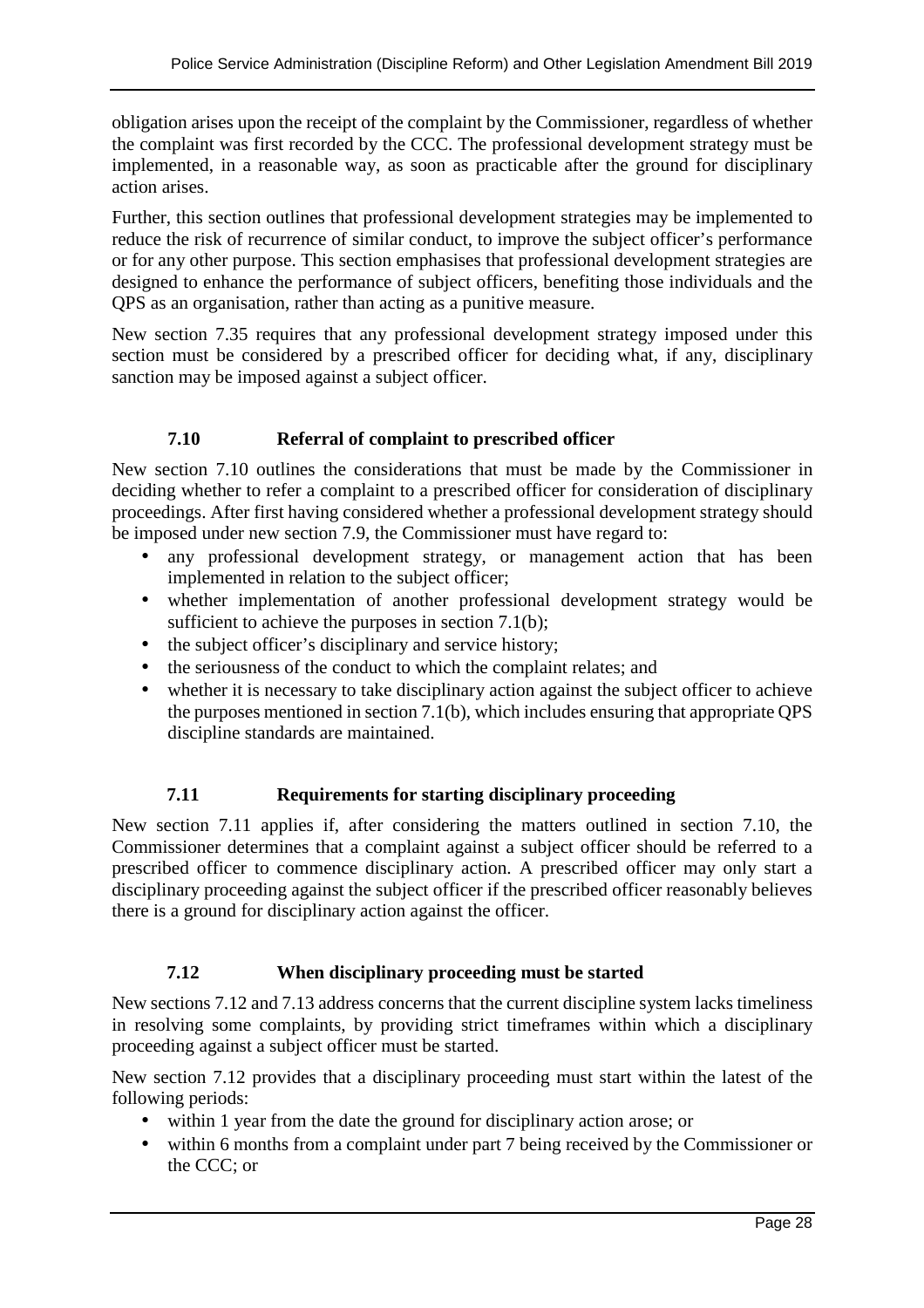• if a relevant criminal proceeding in relation to the complaint has been commenced, within 6 months from the date the criminal proceeding has been finalised.

In calculating the period to commence a disciplinary proceeding, any time that the subject officer is absent from duty is not counted if the Commissioner can demonstrate the absence caused or contributed to a delay in starting a disciplinary proceeding. For example, a subject officer may be considered to be absent from duty in the context of this section if the subject officer is on leave and cannot be contacted for a protracted period.

The section also provides that a disciplinary proceeding starts when an abbreviated process notice or a disciplinary proceeding notice is given to the subject officer by the prescribed officer. In this section 'relevant criminal proceeding' is defined as a criminal proceeding in relation to conduct that substantially relates to the ground for disciplinary action.

#### **7.13 When ground for disciplinary action arises**

New section 7.13 provides that a ground for disciplinary action arises on:

- if there is only a single act or omission that constitutes the grounds the day the conduct occurred;
- if the ground relates to ongoing conduct of the same or a similar nature the latest day on which the conduct occurs; or
- the day a prescribed operation ends if, during the operation, the Commissioner or the CCC becomes aware of a ground for disciplinary action and the relevant officer overseeing part or all of the operation reasonably believes that starting disciplinary action may compromise the operation.

This section defines a prescribed operation to mean an investigation by the CCC, a controlled activity or controlled operation under the *Police Powers and Responsibilities Act 2000* or the *Crime and Corruption Act 2001*, or a specific intelligence operation under the *Crime and Corruption Act 2001.* This section also defines a relevant officer to mean the Commissioner, the Chairperson of the CCC or their respective delegate.

If it is determined that the grounds for disciplinary action arose during a prescribed operation being conducted by the CCC, the Chairperson must provide a statutory declaration or report to the Commissioner outlining the information required by subsection (6). Similarly, if the prescribed operation was undertaken by the QPS, the Commissioner must issue a notice outlining the information required in subsection (6). The information includes:

- that the CCC or the Commissioner, as the case may be, became aware of a ground for disciplinary action against a named officer during a prescribed operation;
- the dates the operation started and ended; and
- a named relevant officer overseeing all or part of the operation reasonably believed that the operation would have been compromised if disciplinary action against the named officer had been started before the operation was finalised.

# **7.14 Examination by medical practitioner**

New section 7.14 provides that if a prescribed officer is considering starting disciplinary action in relation to the subject officer's absence from duty, the prescribed officer may appoint a medical practitioner to examine the subject officer and report on the subject officer's mental or physical condition.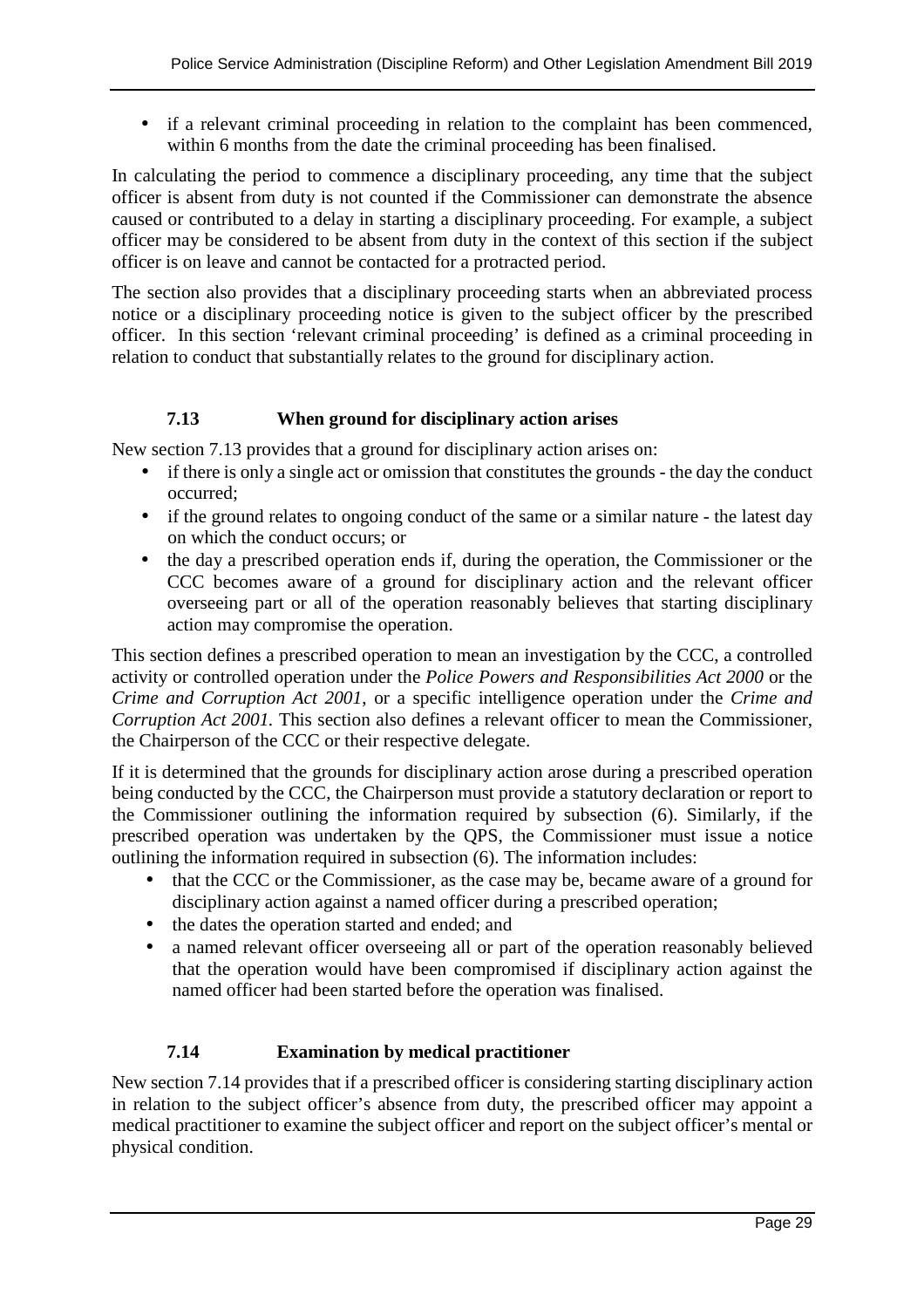To facilitate a medical examination, this section authorises the prescribed officer to direct the subject officer to submit to the examination. A report on the medical examination must include the medical practitioner's opinion as to whether the subject officer's mental or physical condition was a cause of the subject officer's absence from duty. In order to ensure procedural fairness, the Commissioner must provide a copy of the report to the subject officer.

#### **Division 3 Abbreviated disciplinary proceedings**

#### **Subdivision 1 Preliminary**

#### **7.15 Application of division**

New section 7.15 introduces a further mechanism for disciplinary proceedings, namely an abbreviated disciplinary proceeding. Abbreviated disciplinary proceedings will enhance the efficiency and timeliness of finalising complaints particularly where the circumstances surrounding a matter are not in dispute or an officer readily admits to inappropriate behaviour.

This section provides that an abbreviated disciplinary proceeding only applies if a disciplinary proceeding under division 4 relating to the complaint has either not been started, or if a disciplinary proceeding has been started, it has not been finally dealt with.

#### **Subdivision 2 Invitation and making of offer**

#### **7.16 Offer to impose disciplinary sanction or professional development strategy**

New section 7.16 authorises a prescribed officer to offer a disciplinary sanction or a professional development strategy to a subject officer through an abbreviated disciplinary proceeding regardless of whether the investigation of the relevant complaint has been started or finalised.

The ability to offer an abbreviated disciplinary proceeding to an officer regardless of the status of the investigation will assist in improving the timeliness and efficiency of the police discipline system. For example, initial investigations may uncover sufficient evidence to establish that the complaint has merit and the matter can be finalised efficiently by making an offer to the subject officer to participate in an abbreviated disciplinary proceeding at an early stage, as opposed to delaying the matter to finalise the investigation for potentially little added benefit.

The offer to participate in an abbreviated disciplinary proceeding may only be made with the consent of the CCC, which may be sought after the prescribed officer has complied with new section 7.17. This requirement ensures the CCC retains and fulfils its monitoring function in relation to police misconduct by confirming that the QPS is not inappropriately finalising matters that may require further investigation or imposing a sanction on the subject officer that is inappropriate.

#### **7.17 Requirement to give subject officer an invitation and ability to seek further information**

New section 7.17 outlines the procedural requirements that must be complied with by the prescribed officer when inviting a subject officer to participate in an abbreviated disciplinary proceeding. Prior to the prescribed officer seeking the consent of the CCC as required under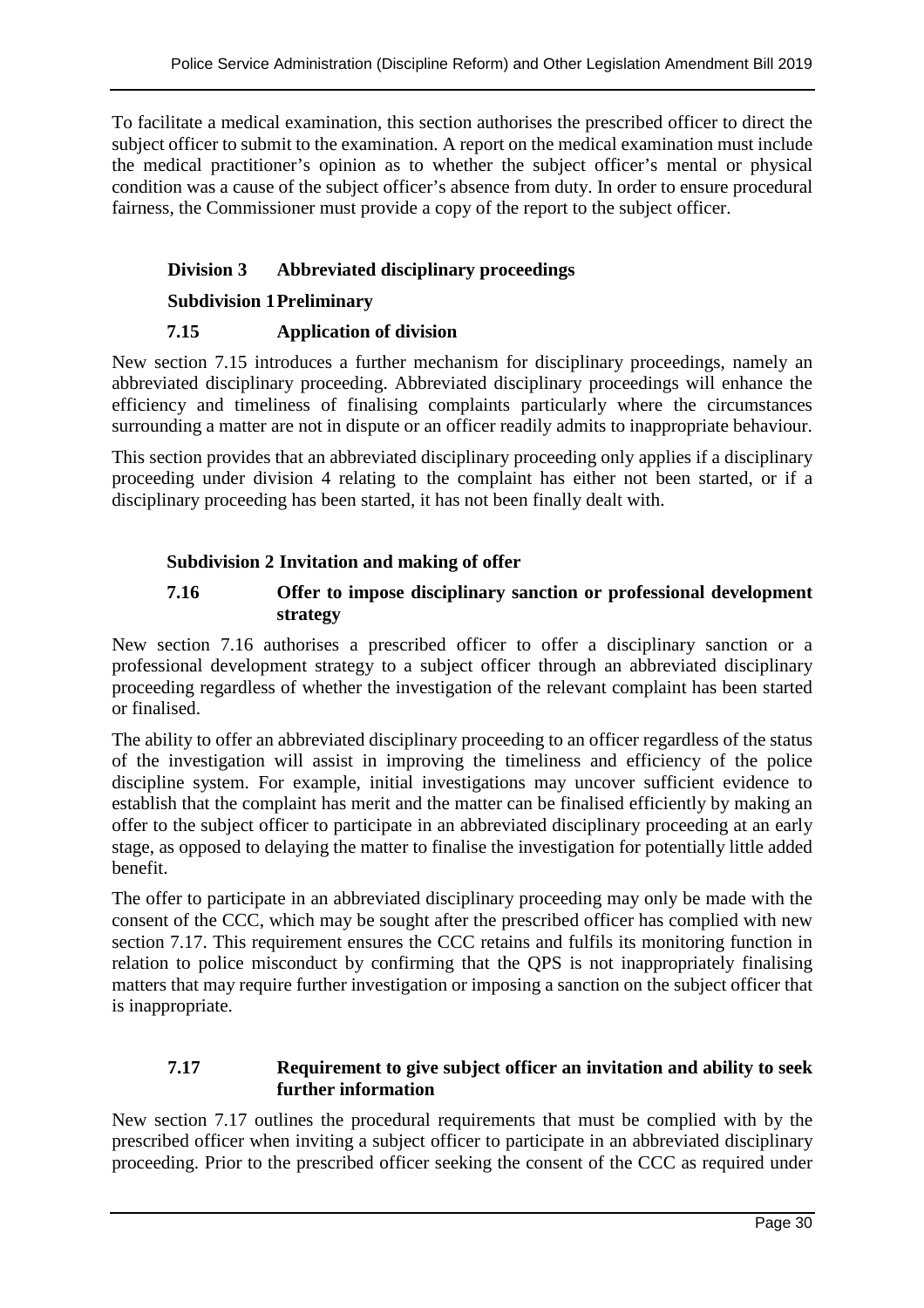new section 7.16, the prescribed officer must comply with subsections (2), (3) and if relevant, subsection (4). Section 7.17(2) requires that the prescribed officer must first give the subject officer a written notice (an invitation) stating:

- the date and details of the complaint and the alleged ground for disciplinary action;
- any further particulars necessary to identify the conduct alleged to constitute the ground for disciplinary action; and
- that within a stated period of at least 21 days, the subject officer may give the prescribed officer a written submission and other material addressing the complaint or the disciplinary sanction or professional development strategy the subject officer would accept.

Nothing in this section prevents a prescribed officer from extending the period stated in the invitation for the subject officer to provide a written submission or other material if requested by a subject officer. Each request will be considered by the prescribed officer on its merits and in the context of the matter.

New section 7.17(3) obliges the prescribed officer to consider any written submission or material submitted within the stated period in the invitation.

Furthermore, new section 7.17(4) provides that the prescribed officer may, after considering any submission or other material provided by the subject officer, require the subject officer to provide further stated information reasonably required by the prescribed officer to decide whether to make an offer under new section 7.16, or to decide the disciplinary sanction or professional development strategy that will be offered to the subject officer. If a prescribed officer decides to require further material, the requirement must be in writing and provide a reasonable period of at least 14 days for the subject officer to comply. This timeframe may be extended by the prescribed officer.

The ability of a prescribed officer to request further information in subsection (4) is designed to minimise the complexity of submissions and the amount of supporting material that a subject officer may submit in response to the invitation made under subsection (2) in the first instance.

For example, a subject officer may make reference to the fact they are suffering from and receiving treatment for a medical condition in response to an invitation to participate in an abbreviated disciplinary process. However, obtaining a full report from a treating doctor can be time consuming and reduce overall efficiencies in the abbreviated disciplinary process and may not be required on all occasions. In the circumstances of the matter and after considering the submissions and any supporting material, the prescribed officer may require the subject officer to provide a copy of the medical report to allow the prescribed officer to properly assess and decide whether to make an offer under section new 7.16, or to decide the appropriate discipline sanction or professional development strategy to be offered. In such cases, the prescribed officer may provide written notice of the requirement and a reasonable timeframe for the subject officer to provide the required material.

After receiving any further required material, the prescribed officer may then seek the agreement of the CCC for the purposes of new section 7.16. This ensures that the CCC is afforded the opportunity to consider any further material required by the prescribed officer under new section 7.17(4).

#### **7.18 Abbreviated process notice**

New section 7.18 details the procedural requirements that must be complied with in making an offer to impose a disciplinary sanction or professional development strategy under new section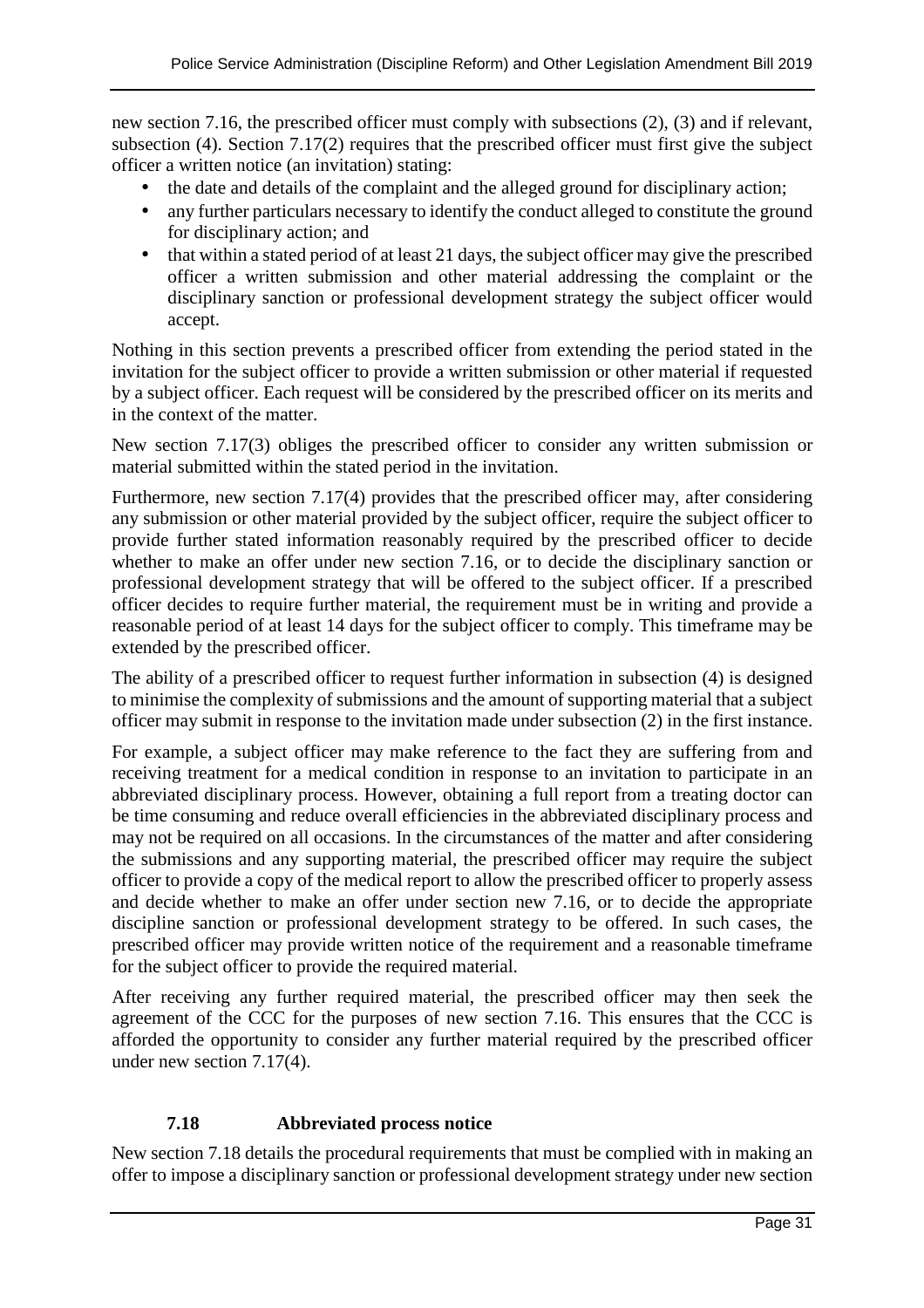7.16. Prior to making the offer, the requirements of new section 7.17 must have been complied with, and the consent of the CCC obtained in accordance with new section 7.16.

An offer must be made by giving the subject officer a written notice (an abbreviated process notice) stating:

- the date and details of the complaint and the alleged ground for disciplinary action;
- any further particulars necessary to identify the conduct alleged to constitute the ground for disciplinary action;
- the disciplinary sanction or professional development strategy the prescribed officer proposes to impose;
- that the proposed sanction or strategy will only be imposed if the subject officer accepts it;
- the period in which, and how, the proposed sanction or strategy may be accepted (being a reasonable period of at least 21 days after the subject officer is given the abbreviated process notice);
- that the subject officer's acceptance of the proposed sanction may be accompanied by a submission or other materials about the complaint or the proposed sanction or strategy;
- that if the proposed sanction or strategy is imposed, the sanction or strategy will be part of the subject officer's discipline history and there is no right of review; and
- the officer may apply to QCAT for an order quashing the disciplinary proceeding in particular circumstances as outlined in new section 7.24.

#### **7.19 Subject officer may ask commissioner to make offer**

New section 7.19 authorises a subject officer to, at any time, ask the Commissioner to consider making an offer under this part. This request may be accompanied by a written submission or other material to assist the Commissioner in determining whether to make the offer and, if so, the appropriate disciplinary sanction or professional development strategy that should be imposed.

#### **Subdivision 3 Acceptance of offer and imposition of sanction or strategy**

#### **7.20 Definition for subdivision**

New section 7.20 provides a definition for the term 'required period' in subdivision 3. The required period is defined to mean either the period stated in the abbreviated process notice or, if the period is later extended by agreement between the prescribed officer and the subject officer, that new period.

#### **7.21 Subject officer's acceptance of proposed sanction or strategy**

New section 7.21 provides that if an abbreviated process notice is given to the subject officer, the subject officer may, by written notice accept the proposed sanction or strategy. However, the subject officer's notice must be given within the required period (of at least 21 days) and in the way stated in the abbreviated process notice. The subject officer's notice may be accompanied by a submission or other materials about the complaint or the proposed sanction or strategy.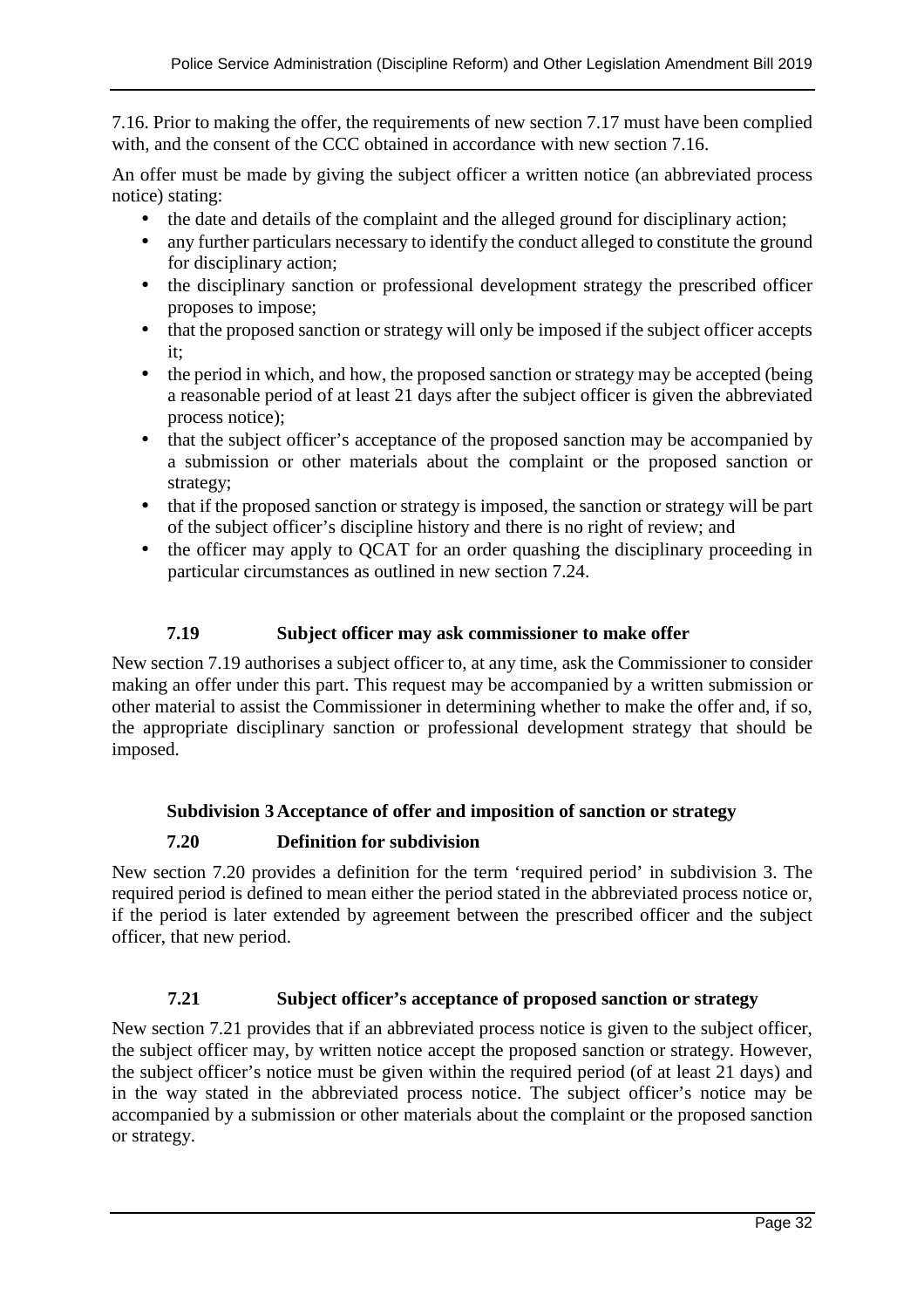This section also provides that the prescribed officer may, by agreement with the subject officer, extend the period stated in the abbreviated process notice in which the subject officer may accept the proposed sanction or strategy.

#### **7.22 Ending of proceeding – subject officer does not accept proposed sanction or strategy**

New section 7.22 provides that if the subject officer does not accept the proposed sanction or strategy within the required period:

- the disciplinary proceeding under division 3 (Abbreviated disciplinary proceedings) ends; and
- a disciplinary proceeding against the subject officer may be started under division 4 (Process for hearings by prescribed officers); and
- each of the following is not admissible against the subject officer in any subsequent proceedings:
	- o a submission made by the subject officer in response to an invitation under new section 7.17, including any accompanying materials;
	- o a request made by the subject officer to the Commissioner under the new section 7.19, including any accompanying submission or other materials.

The section provides a further timeframe for commencing a disciplinary proceeding against the subject officer under division 4, if the subject officer does not accept the proposed sanction or strategy provided in the abbreviated process notice. In order to ensure that the timeframe for commencing a disciplinary proceeding under division 4 is not frustrated, new section 7.12(1)(b) applies as if it referred to the period of 6 months to commence a disciplinary proceeding from the following day:

- if the subject officer gives a written notice to the prescribed officer refusing to accept the proposed sanction or strategy within the required period – the day the notice is given;
- otherwise, the day the required period ends.

#### **7.23 Imposition of disciplinary sanction or professional development strategy**

New section 7.23 applies if the subject officer accepts the proposed sanction or strategy contained in the abbreviated process notice within the required period. After considering any submission made by the subject officer, the prescribed officer must impose the proposed sanction or strategy and give the subject officer notice of the decision, including a brief statement of the reasons for the decision. The subject officer is taken to have admitted the ground for disciplinary action stated in the abbreviated process notice. The complaint is finalised on imposition of the disciplinary sanction or strategy. This section applies subject to new section 7.24 and division 5 'Disciplinary sanctions'.

# **Subdivision 4 Quashing proceeding**

# **7.24 New evidence and quashing of proceeding by QCAT**

New section 7.24 applies if a disciplinary sanction or professional development strategy has been imposed under division 3 'Abbreviated disciplinary proceedings' and fresh, additional or substituted evidence (new evidence) later emerges that, had it been considered by the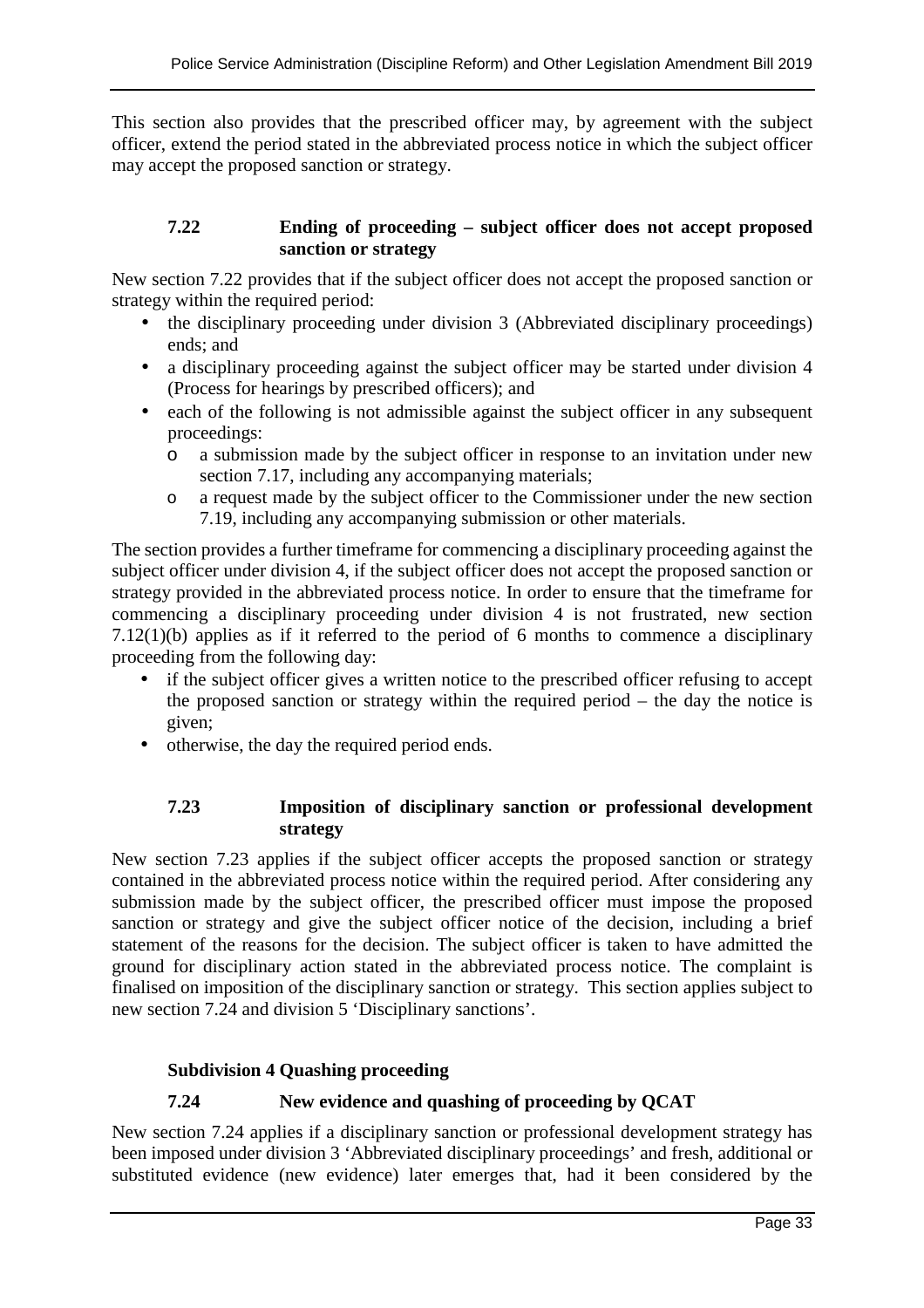prescribed officer, would have affected his or her decision. The CCC, the Commissioner or the subject officer may apply to QCAT for an order quashing the abbreviated disciplinary proceeding. QCAT may make an order quashing the proceeding if satisfied the new evidence would have had a considerable effect on the sanction or strategy imposed and it is in the interests of justice to quash the proceeding.

If QCAT makes an order quashing the abbreviated disciplinary proceeding, the abbreviated disciplinary proceeding is taken to have never occurred and each of the following is inadmissible in any subsequent disciplinary proceeding or proceeding for corrupt conduct:

- an invitation under section 7.17, an abbreviated process notice, or a request to be given an abbreviated process notice;
- a submission or decision made under section 7.17, 7.19 or 7.21; or
- anything else produced by the subject officer for the proceeding.

If QCAT makes an order quashing the proceeding, a new disciplinary proceeding may be started against the subject officer in relation to the same matter or a substantially similar matter. Despite section 7.12, the new disciplinary proceeding must be started within 6 months of QCAT making the order.

# **Division 4 Process for hearings by prescribed officers**

#### **Subdivision 1 Decision to take disciplinary action**

# **7.25 How disciplinary proceeding is started**

New section 7.25 states that a prescribed officer may start a disciplinary proceeding under division 4 by giving the subject officer a disciplinary proceeding notice stating:

- the particulars of the alleged ground for disciplinary action; and
- that the subject officer may, within a stated period of at least 28 days, provide a written submission and other material to the prescribed officer outlining why disciplinary action should not be taken in relation to the disciplinary charge.

# **7.26 Subject officer's right to make written submission**

New section 7.26 reinforces the subject officer's right to make a written submission to the prescribed officer showing why disciplinary action should not be taken in relation to the disciplinary charge. This submission should be made within the required period stated in the disciplinary proceeding notice. However, the prescribed officer, by agreement with the subject officer, may extend this period.

The 'required period' is defined for the purposes of new section 7.26 to mean the period mentioned in the disciplinary proceeding notice under new section 7.25 or an extended period under section 7.26(2).

# **7.27 Decision about whether disciplinary charge is proved**

New section 7.27 outlines that a prescribed officer must decide whether a disciplinary charge or another ground for disciplinary action is proved. The section applies if either the required period under new section 7.26 for the subject officer to make a written submission has ended, or a written submission has been provided by the subject officer under new section 7.26.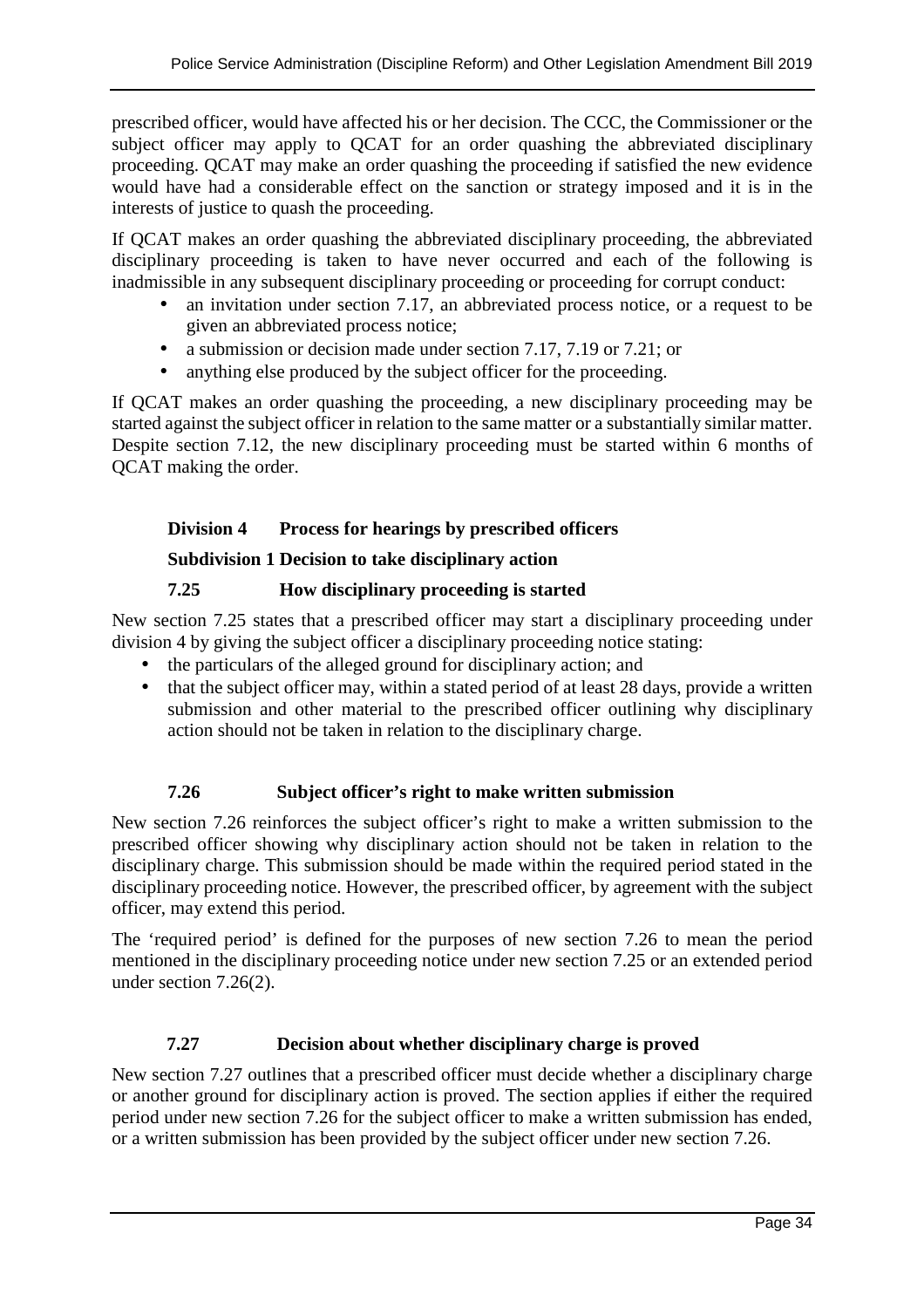If the subject officer has provided a written submission or other materials under new section 7.26, the prescribed officer must consider any such submission and other materials before deciding whether the disciplinary charge, or another ground for disciplinary action, has been proven.

Within 14 days of making the decision, the prescribed officer must:

- if the prescribed officer is not reasonably satisfied the disciplinary charge, or another ground for disciplinary action is proved - give the CCC a QCAT information notice for the decision and give the subject officer written notice of the decision; or
- if the prescribed officer is reasonably satisfied the disciplinary charge or another ground for disciplinary action is proven but does not propose to impose a disciplinary sanction or professional development strategy on the subject officer - give the subject officer and the CCC a QCAT information notice for the decision.

#### **Subdivision 2 Decision to impose disciplinary sanction or professional development strategy**

#### **7.28 Proposed sanction notice**

New section 7.28 applies if under new section 7.27 the prescribed officer is reasonably satisfied a disciplinary charge or another ground for disciplinary action has been proven. The prescribed officer may give the subject officer a proposed sanction notice stating:

- that the prescribed officer has decided the disciplinary charge or another ground for disciplinary action is proved;
- the reasons for the decision;
- the disciplinary sanction or professional development strategy that the prescribed officer proposes to impose on the subject officer (the proposed sanction or strategy); and
- that the subject officer may provide a written submission and other materials, within a stated period of at least 21 days, to show why the proposed sanction or strategy should not be imposed.

#### **7.29 Subject officer's right to make written submission**

New section 7.29 reinforces the officer's right to make a written submission within the period stated in the proposed sanction notice as to why the proposed sanction or strategy should not be imposed. The section also allows the prescribed officer, by agreement with the subject officer, to extend the stated period whereupon submissions are due.

#### **7.30 Decision about imposition of disciplinary sanction or professional development strategy**

New section 7.30 applies if a proposed sanction notice is given to a subject officer under new section 7.28. Upon either the required period provided in new section 7.29 for the subject officer to provide submissions or other material ending, or the subject officer earlier providing submissions or further material, the prescribed officer must decide whether to impose a disciplinary sanction or professional development strategy. However, the prescribed officer must first consider any written submission or material given to the prescribed officer by the subject officer under new section 7.29.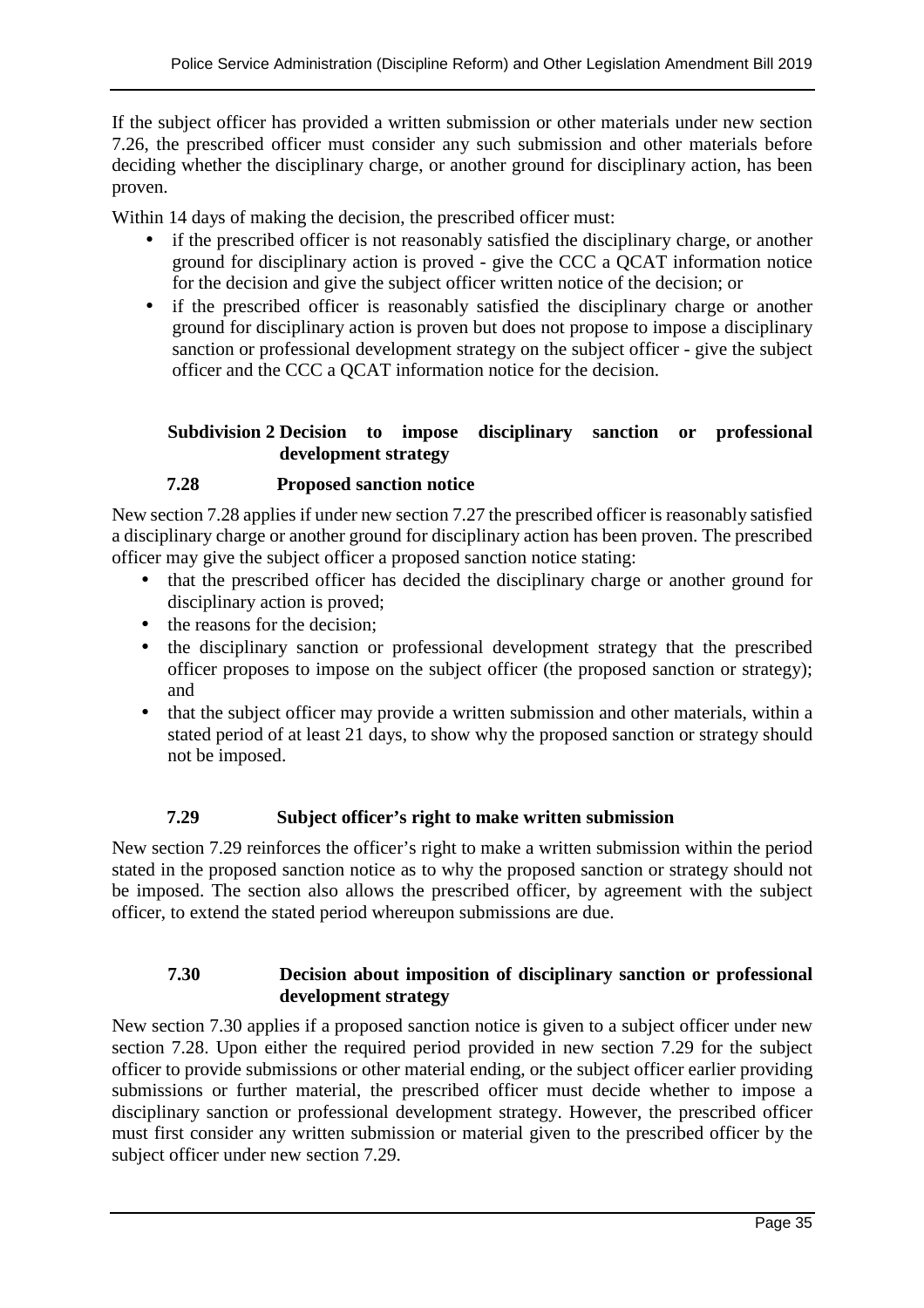The prescribed officer must decide either to impose:

- the proposed sanction or strategy;
- any other disciplinary sanction or professional development strategy that is no more detrimental than the proposed sanction or strategy; or
- no disciplinary sanction or professional development strategy.

The prescribed officer's decision takes effect on the day the subject officer is given a QCAT information notice about the decision. Section 7.30 applies subject to division 5 'Disciplinary sanctions' which sets out the disciplinary sanctions or professional development strategies that can be applied in relation to an abbreviated disciplinary process under division 3 or as a consequence of the discipline hearing process under division 4.

#### **7.31 QCAT information notices**

New section 7.31 states that a prescribed officer who makes a decision under section 7.30 must give the subject officer and the CCC a QCAT information notice within 14 days of making the decision. The section also lists the matters that a QCAT information notice must state if a prescribed officer decides to impose a disciplinary sanction or professional development strategy.

The information that is required to be included in a QCAT information notice under section 7.31(2) does not limit the application of section 157(2) 'Information notice to be given' of the *Queensland Civil and Administrative Tribunal Act 2009*, which outlines what a QCAT notice must state.

#### **Subdivision 3 General**

#### **7.32 Principles for conducting disciplinary proceeding**

To support the policy objective of implementing a new discipline system which ensures accountability and retains fairness for officers, new section 7.32 enshrines the general principles a prescribed officer should adhere to when conducting a disciplinary proceeding. The prescribed officer:

- must observe the rules of natural justice;
- must act quickly and with as little formality and technicality, as is consistent with a fair and proper consideration of the matter;
- is not bound by the rules of evidence;
- may get information on a matter in a way they consider appropriate; and
- may decide the procedures to be followed for the proceeding, subject to guidelines under section 7.44 made by the Commissioner relating to the disciplinary process.

#### **Division 5 Disciplinary sanctions**

#### **7.33 Application of Division**

New section 7.33 states that division 5 applies for imposing a disciplinary sanction or professional development strategy on the subject officer under division 3 'Abbreviated disciplinary proceedings' or division 4 'Process for hearings by prescribed officers'.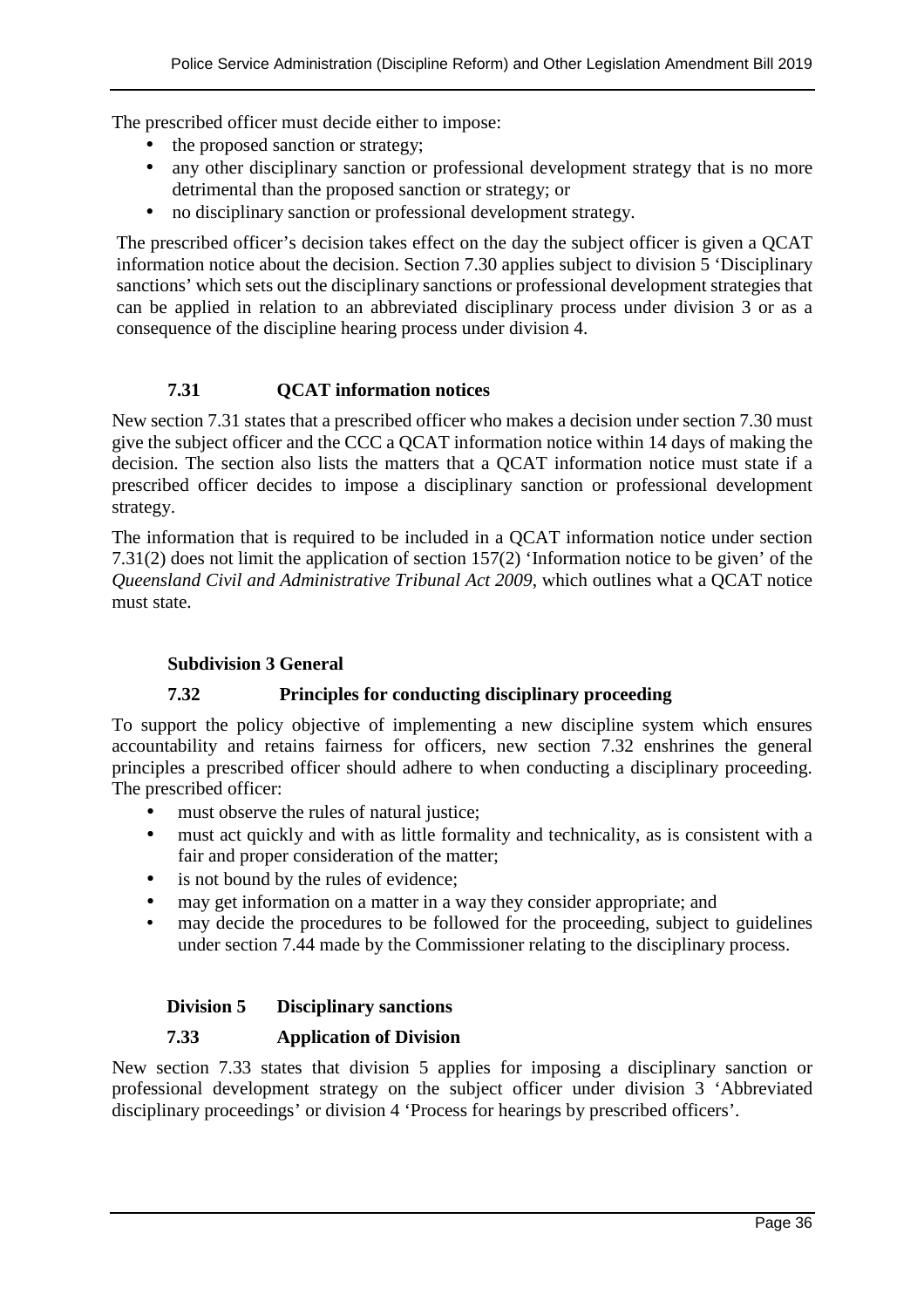#### **7.34 Disciplinary sanctions**

New section 7.34 lists the disciplinary sanctions that a prescribed officer may impose on a subject officer as a result of an abbreviated disciplinary proceeding or a discipline hearing before a prescribed officer. The sanctions are listed in order of descending gravity ranging from dismissal to a reprimand.

The sanctions are:

- dismissal;
- suspension from duty without pay for not longer than 12 months;
- probation for not longer than 12 months;
- demotion, whether permanently or for a stated period;
- comprehensive transfer;
- local transfer:
- performance of up to 100 hours of community service;
- a fine of up to 50 penalty units; and
- a reprimand.

The new discipline sanctions of probation, comprehensive transfer and local transfer have been introduced and the maximum monetary fine has been increased from 2 to 50 penalty units to support the purposes of part 7 and to enhance the management of discipline within the QPS. Further specific information regarding individual sanctions is provided in later sections.

#### **7.35 Power of prescribed officer to impose disciplinary sanction**

New section 7.35 authorises a prescribed officer to impose any of the disciplinary sanctions listed in the new section 7.34 on a subject officer if the prescribed officer considers the sanction to be appropriate to the circumstances of each case.

The new section 7.35 limits the sanctions that may be imposed by a prescribed officer according to their rank. A prescribed officer who is a commissioned officer may impose the following sanctions upon a subject officer:

- performance of up to 100 hours of community service;
- a fine of up to 50 penalty units; or
- a reprimand.

A prescribed officer who is an Assistant Commissioner may impose the following sanctions in addition to any of the sanctions available to a commissioned officer:

- suspension from duty without pay, with a restriction that the suspension without pay cannot be longer than 28 days
- demotion: or
- local transfer.

A prescribed officer who holds the rank of Deputy Commissioner or Commissioner may impose any of the discipline sanctions listed in the new section 7.34 as appropriate to the circumstances.

The new section 7.35 also obliges the prescribed officer, in deciding the disciplinary sanction, to have regard to any considerations provided for in a guideline made under section 7.44, the subject officer's disciplinary and service history and any professional development strategies imposed on, or completed by, the subject officer in relation to the ground for disciplinary action.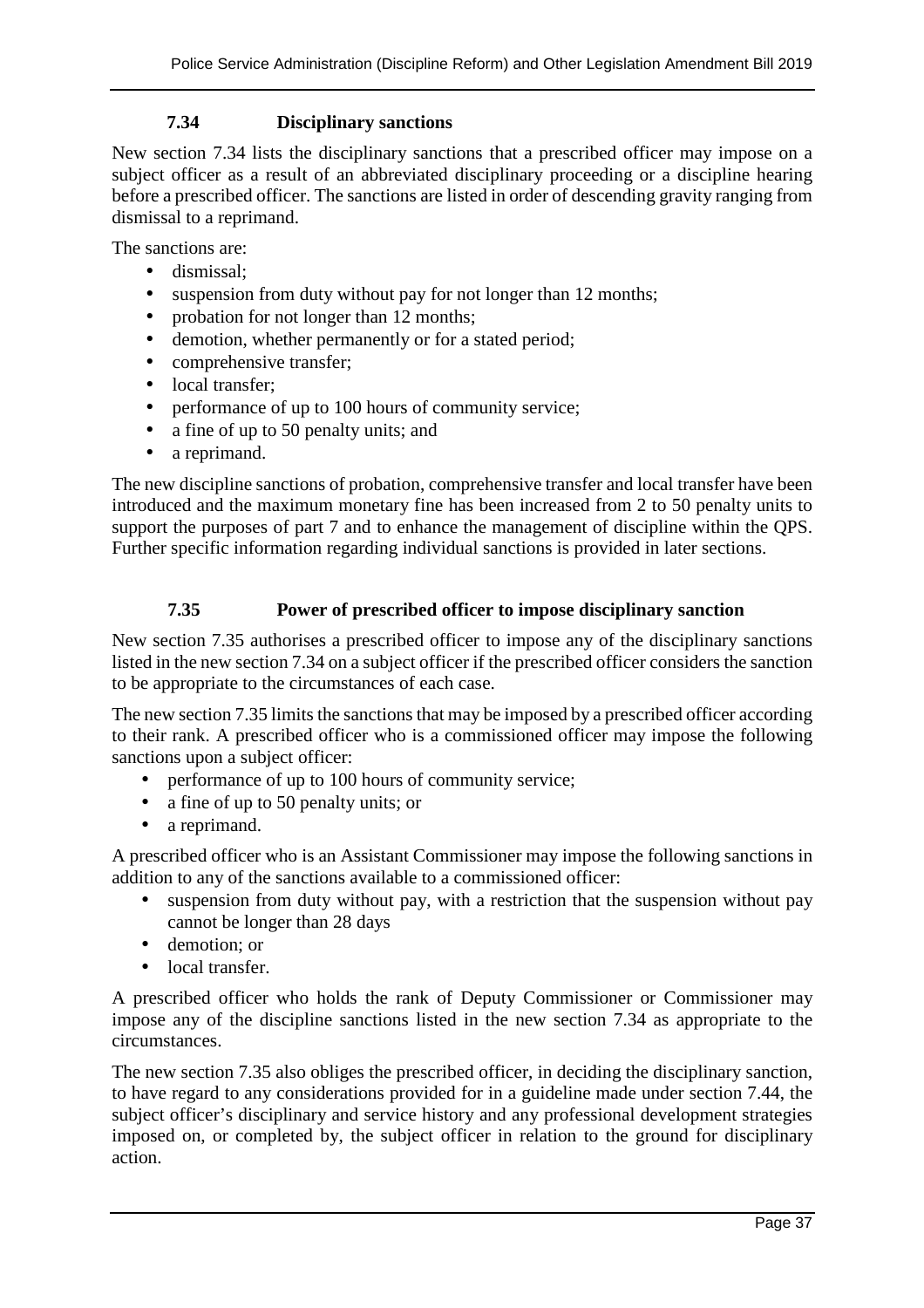New section 7.35(4) clarifies that a prescribed officer may impose more than one disciplinary sanction on a subject officer. The section does not limit how a prescribed officer may impose more than one disciplinary sanction, however the totality of the sanction must be commensurate with the seriousness of the disciplinary charge and achieve the purposes of part 7. For example, depending on the circumstances of the matter, an appropriately authorised prescribed officer may impose a sanction of suspension from duty for six months and, in addition, the comprehensive transfer of the subject officer. In another matter, it may be appropriate to impose a sanction of demotion and local transfer. Alternatively, it may be appropriate for the prescribed officer to only impose one of the listed sanctions on a subject officer.

#### **7.36 Probation**

New section 7.36 introduces probation as a new disciplinary sanction to support a modernised disciplinary framework. New section 7.36 requires an information notice to be given to the subject officer stating the period of the probation and any conditions of the probation set by the prescribed officer. In addition, the notice must indicate the subject officer may be asked to show cause as to why the officer should not be dismissed if they breach the probation or if the commissioner reasonably believes they are unsuitable to continue as a police officer.

The purpose of probation is to enable the Commissioner to assess the subject officer's suitability to continue as a police officer. If, during the probation period, the subject officer breaches the probation or the Commissioner reasonably believes the officer is unsuitable to continue as a police officer, the Commissioner may dismiss the subject officer. Dismissal may only occur after the Commissioner has conducted a show cause proceeding, allowing the subject officer to show cause as to why the subject officer should not be dismissed.

The section outlines the conduct that will constitute a breach of probation and provides that if the probation is breached, a show cause proceeding must be conducted by a prescribed officer who holds the rank of Deputy Commissioner or above within 12 months from the date the probation was breached. A prescribed officer who conducts the show cause proceeding must give the subject officer and the CCC a QCAT information notice for the decision to either dismiss or not dismiss the officer.

#### **7.37 Comprehensive transfer**

New section 7.37 introduces and defines the new discipline sanction 'comprehensive transfer'. A comprehensive transfer is a transfer of a subject officer, without the officer's consent, to a position in another location in Queensland which reasonably requires the subject officer to relocate their residence or travel more than 40 kilometres by road from their residence to the location.

Due to the impact a comprehensive transfer may have upon an officer, new section 7.35 limits the ability to impose this disciplinary sanction to a prescribed officer of the rank of Deputy Commissioner or Commissioner.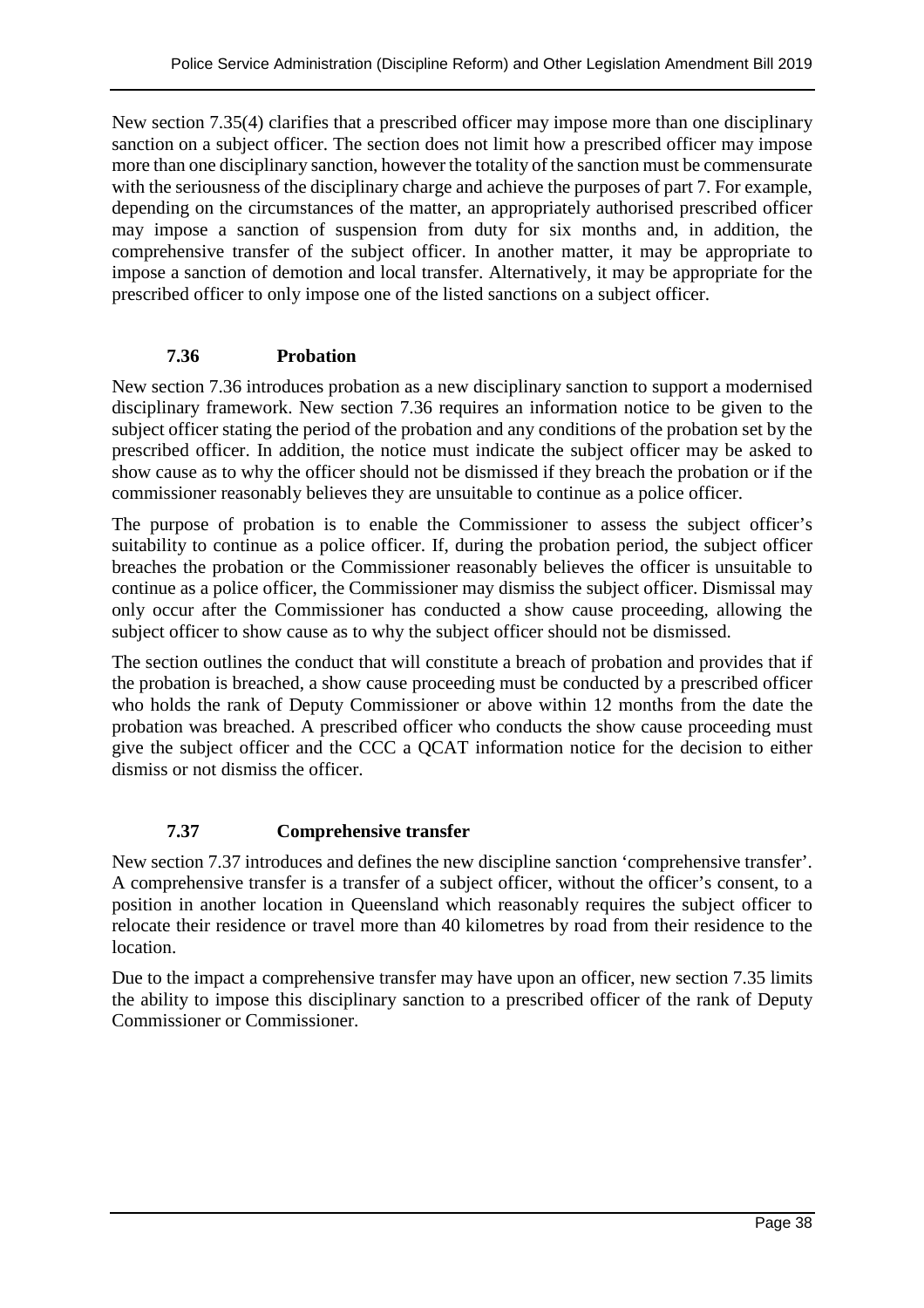#### **7.38 Local transfer**

New section 7.38 introduces and defines the new discipline sanction of local transfer. A 'local transfer' is:

- a transfer to another position, at the same location in Queensland, that involves a change in the nature of the subject officer's duties; or
- a transfer of the subject officer to another position, at a different location in Queensland, if the transfer does not reasonably require the officer to relocate their residence or travel more than 40 kilometres by road between their residence and the location.

A local transfer may be imposed without the consent of the subject officer. New section 7.35 restricts the ability to impose this disciplinary sanction to a prescribed officer of the rank of Assistant Commissioner or above.

Further, if the subject officer consents to the transfer, a local transfer includes a transfer of the subject officer to another position at a different location in Queensland that does reasonably require the officer to relocate his or her residence or travel more than 40km by road between the officer's residence and the location.

#### **7.39 Community service**

New section 7.39 applies if the disciplinary sanction imposed on the subject officer is community service. The officer must be allowed at least 1 calendar month to complete each 10 hours of the community service or part thereof. A prescribed officer of the same rank as the prescribed officer who imposed community service may, on application by the subject officer, extend the time to perform the community service sanction or vary the community service sanction if there are reasonable grounds to do so.

#### **7.40 Fines**

New section 7.40 applies if the disciplinary sanction imposed on the subject officer is a fine. The fine must not be deducted from the officer's fortnightly salary at a rate of more than 2 penalty units each fortnight, without the subject officer's written consent. The section also provides that any outstanding amount of a fine may be deducted in full from a subject officer's salary, allowances or other entitlement if the officer retires, resigns or otherwise stops being an officer.

#### **7.41 Suspension of disciplinary sanctions**

The new section 7.41 allows disciplinary sanctions, excepting for dismissal or probation, to be suspended. All other discipline sanctions outlined in the new section 7.34 may, in whole or in part, be suspended by a prescribed officer for a period of not more than 12 months. The prescribed officer must give the subject officer written notice of the suspension and any conditions.

If the subject officer complies with the conditions of the suspension, the disciplinary sanction imposed on the subject officer will remain part of the officer's disciplinary history and upon the suspension ending, the disciplinary sanction is taken to have been discharged or satisfied.

If the subject officer does not comply with the conditions of the suspension, the Commissioner must, as soon as reasonably practical, give the CCC a written notice stating the details of the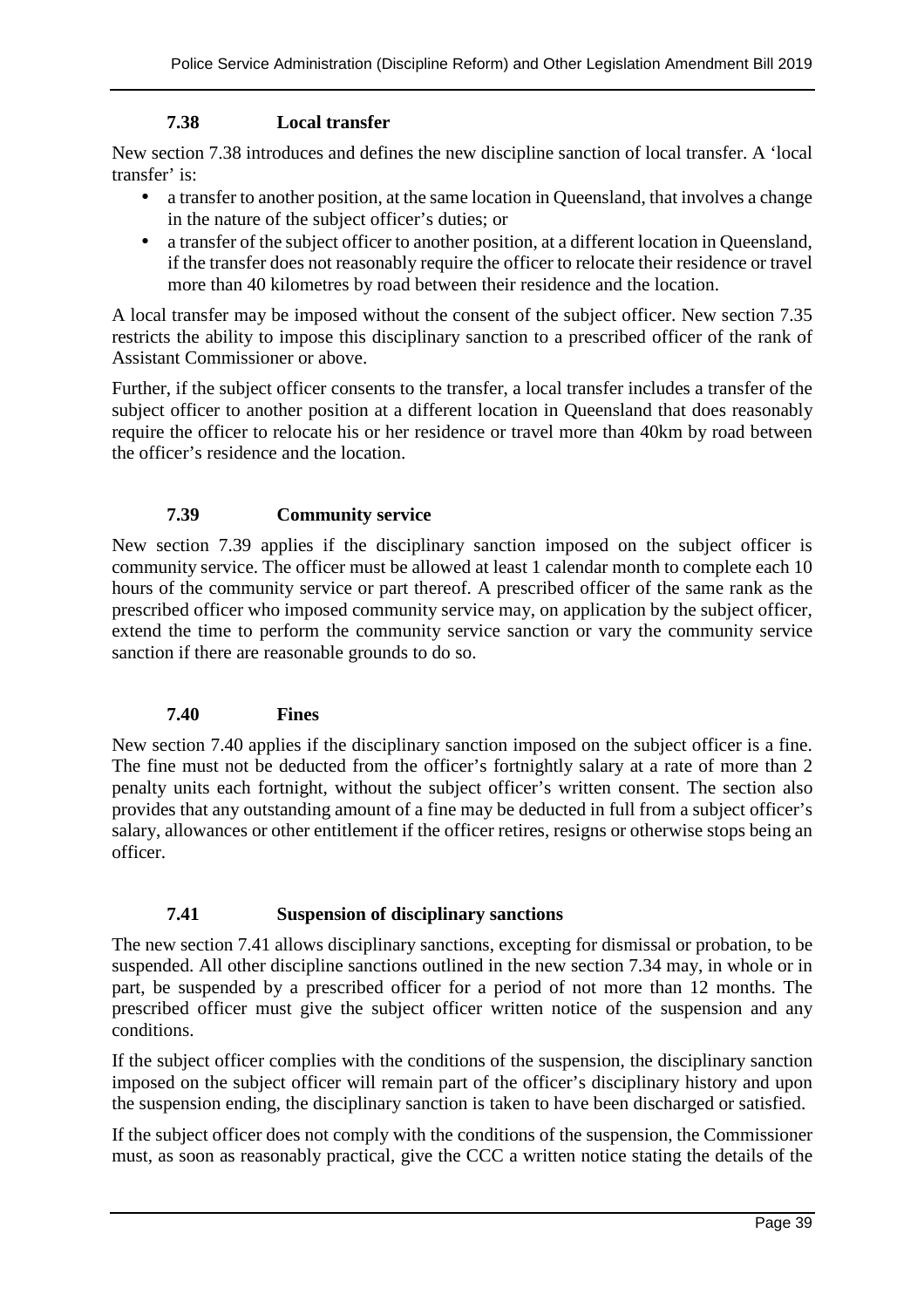non-compliance and any information known to the Commissioner about the reason for the noncompliance.

In addition to providing written advice to the CCC about non-compliance with the conditions of the suspension, a prescribed officer, of at least the same rank as the officer who imposed the suspension, must give effect to the disciplinary sanction unless the subject officer can show cause why the conditions should be varied or cancelled. The show cause proceeding must be started within 12 months from the end of the period of the suspension.

When conducting the show cause proceeding the prescribed officer must decide to:

- give effect to the disciplinary sanction; or
- continue the suspension and vary the conditions, including extending the period of suspension for a further period of not more than 12 months; or
- continue the suspension and cancel the conditions.

The prescribed officer must give the subject officer and the CCC a QCAT information notice for the decision.

#### **7.42 Professional development strategies**

New section 7.42 allows a prescribed officer to impose one or more professional development strategies against a subject officer instead of, or as well as, a disciplinary sanction. A professional development strategy is required to be imposed in a reasonable way and must be imposed to achieve the purposes of part 7 as detailed in section 7.1.

#### **Division 6 Other provisions**

#### **7.43 Central disciplinary unit**

New section 7.43 permits the Commissioner to establish a central unit that is responsible for conducting disciplinary proceedings. The central unit must be separate from the unit involved in investigating complaints. To this end, the executive officer responsible for investigating complaints must not be responsible for the operation, supervision or command of the central unit. An officer performing duties as the Assistant Commissioner within the central unit will have the same powers to impose disciplinary sanctions under part 7 as a Deputy Commissioner. An officer performing duties as the Chief Superintendent within the central unit will have the same powers to impose disciplinary sanctions under part 7 as an Assistant Commissioner.

#### **7.44 Guidelines**

New section 7.44 permits the Commissioner to make guidelines relating to the disciplinary process, including the way investigations and disciplinary hearings are to be conducted and matters which a prescribed officer must have regard to when imposing a disciplinary sanction. Before making guidelines under this section the Commissioner must actively consult with and have regard to the views of the chairperson of the CCC and each union that represents officers and recruits.

This section encourages active consultation between key stakeholders about relevant policy matters to ensure the new discipline system will continue to achieve its purposes.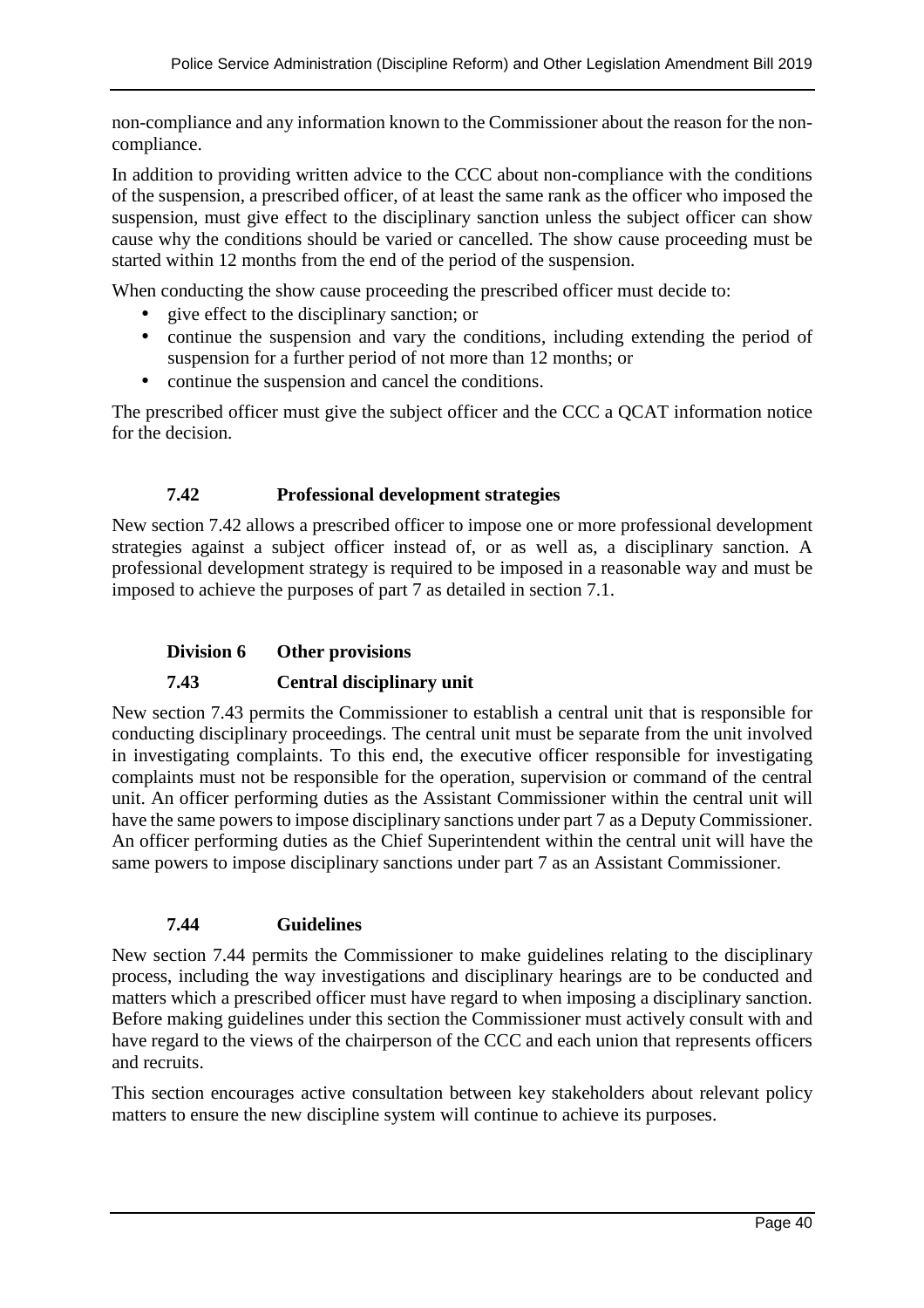#### **7.45 Record-keeping**

New section 7.45 requires the Commissioner keep a record of each complaint made about an officer, any disciplinary action taken against an officer and any other matter that may be prescribed by regulation for this section.

#### **7.46 Commissioner's powers not to be delegated**

New section 7.46 states that despite section 4.10, the Commissioner may not delegate the Commissioner's powers as a prescribed officer under Part 7.

#### **Clause 10 Amendment of s 7A.1 (Power to conduct disciplinary investigation against a former officer)**

Section 7A.1 authorises the Commissioner to continue or start an investigation to decide whether a person who is no longer employed as an officer (a former officer) may be liable to disciplinary action for conduct that occurred while that person was a police officer.

Clause 10 inserts a new section 7A.1(3A) which details matters the Commissioner may consider in determining whether to continue or start an investigation. These matters include:

- the seriousness of the ground for disciplinary action;
- how far advanced the investigation is and the cost of continuing the investigation;
- access to the former officer and his or her disciplinary history:
- any benefit to the service in proceeding or not proceeding with the investigation;
- whether the matter is being considered or investigated by the CCC or another authority;
- any offence substantially related to the ground for disciplinary action;
- the likelihood of the former officer engaging in future employment which would require the officer to disclose the making of a disciplinary declaration by the Commissioner;
- any other matter the Commissioner considers relevant.

With the exception of the Commissioner considering the likelihood of the former officer engaging in future employment requiring the disclosure of any disciplinary declaration and minor drafting changes, these considerations are consistent with the conditions that previously were contained in section 13 of the *Police Service (Discipline) Regulations 1990.* 

#### **Clause 11 Amendment of s 7A.2 (Disciplinary action that may be taken against a former officer)**

Section 7A.2 authorises the Commissioner to make disciplinary findings and take disciplinary action against a former officer. This disciplinary action takes the form of a disciplinary declaration which states that a disciplinary finding was made against the former officer and outlines the disciplinary action that would have been taken against the officer had the former officer's employment not ended. Currently, a disciplinary declaration may only be made if the disciplinary action that would have been taken against the former officer was a reduction in rank or termination of employment.

Clause 11 amends this section by aligning the circumstances in which a disciplinary declaration can be made with the discipline sanctions introduced in new section 7.34.

The amendments will allow a disciplinary declaration to be made in instances where the disciplinary action that would have been taken against a former officer was dismissal,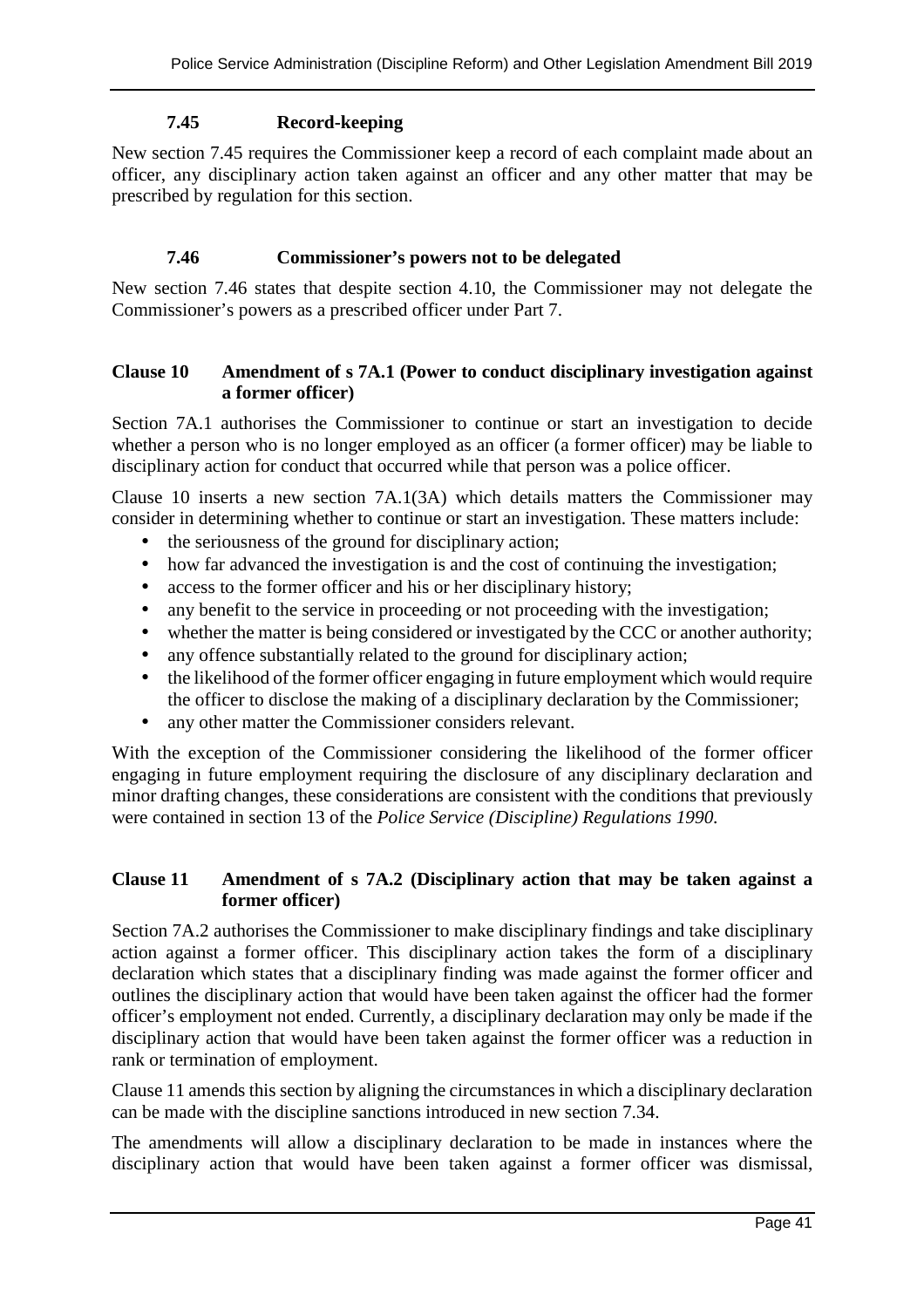suspension from duty without pay for at least 3 months, probation, or demotion – whether permanently or for a stated period.

#### **Clause 12 Amendment of s 7A.3 (Procedure)**

Before a disciplinary declaration may be made against a former officer, section 7A.3 obliges the Commissioner to give the former officer a notice in relation to the disciplinary ground asking the former officer to respond in writing within 28 days. After notice has been given to the former officer, the Commissioner may hold a disciplinary hearing in relation to the disciplinary grounds.

Clause 12 makes a minor amendment to section 7A.3(1)(a) to clarify that a notice given by the Commissioner to a former officer must be in writing and state the alleged ground for disciplinary action. Additionally, this clause makes a technical drafting amendment to section 7A.3(1)(b) to replace references to 'disciplinary ground' with 'ground for disciplinary action'.

As a result of the amendment to section 7A.3(1)(a), existing section 7A.3(2) becomes superfluous and is omitted. A technical amendment is also made to renumber the remaining subsections.

#### **Clause 13 Replacement of s 7A.4 (Commissioner to notify former officer of decision)**

Clause 13 replaces the existing section 7A.4 by obliging the Commissioner to give written notice of a disciplinary declaration or a disciplinary finding to a former officer and the CCC within 14 days of making the finding or declaration. Further, this clause provides that the notice must be a QCAT information notice ensuring consistency between the types of notices given to current and former officers.

#### **Clause 14 Omission of s 7A.5 (Notice of misconduct finding to Crime and Corruption Commission)**

Clause 14 omits section 7A.5, which requires the Commissioner to give the CCC a QCAT information notice if an allegation of misconduct is decided against a former officer, or when deciding an allegation of a breach of discipline against a former officer, the prescribed officer finds that the former officer is guilty of misconduct. This section has become superfluous through an amendment to section 7A.4 by clause 13.

#### **Clause 15 Omission of s 9.1 (Operation of part)**

Clause 15 omits section 9.1 as this section will become superfluous as later amendments will amend the right of a person to apply for review of discipline decisions under section 9.3 of the *Police Service Administration Act 1990* or section 219G of the *Crime and Corruption Act 2001*. The right to apply for review of a discipline decision will now be located in new chapter 5, part 3 of the *Crime and Corruption Act 2001.*

#### **Clause 16 Amendment of s 9.3 (Application for review)**

Currently, section 9.3 of the *Police Service Administration Act 1990* authorises, in part, the commissioner for police service reviews to review discipline decisions relating to a breach of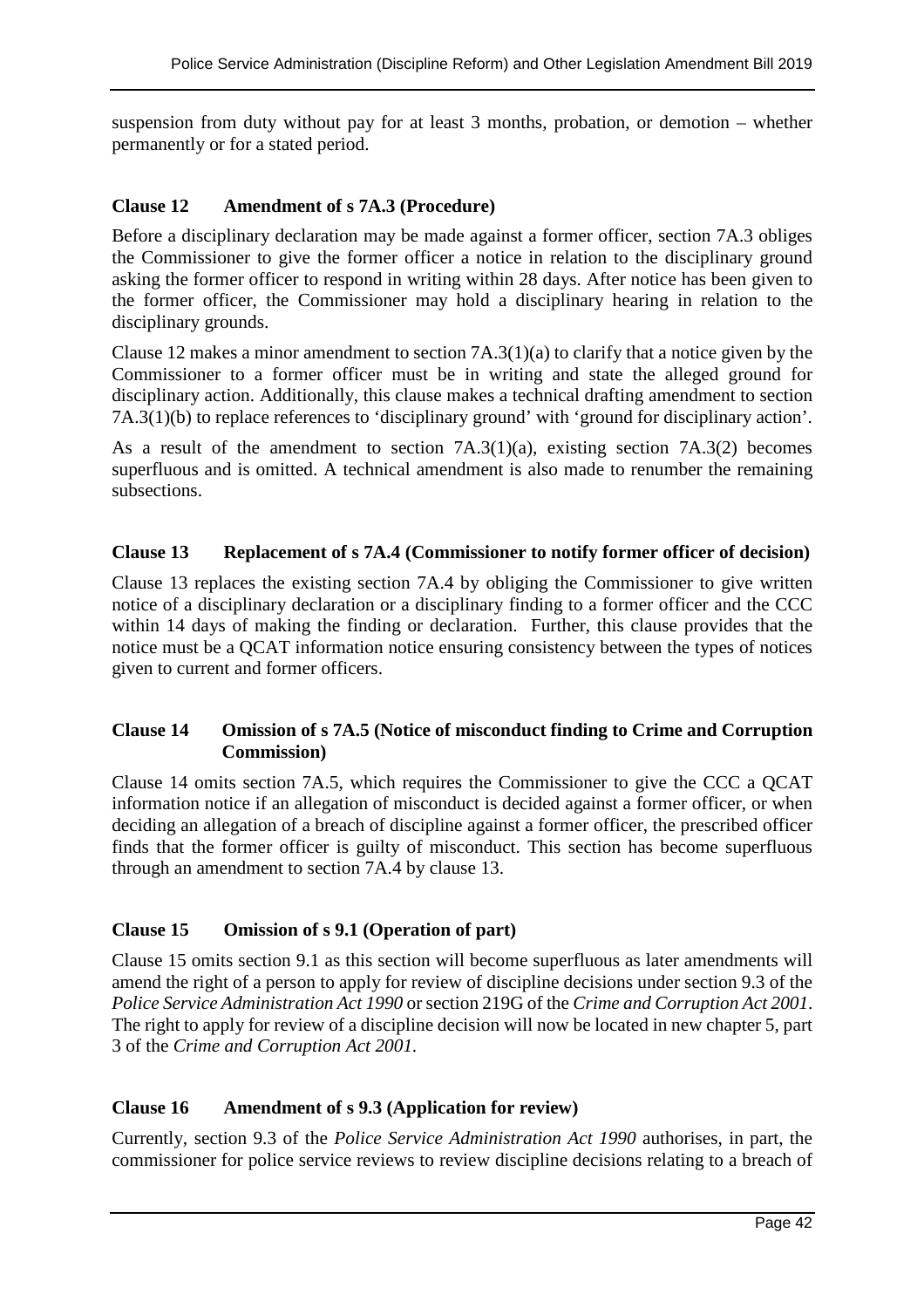discipline. It has been agreed by all stakeholders that any review of disciplinary decisions made under part 7 or 7A will be heard and determined by QCAT and that the commissioner for police service reviews should no longer have the capacity to conduct reviews into decisions relating to a breach of discipline.

Consequently, clause 16 removes all references to decisions regarding breach of discipline matters for both current and former officers and makes minor technical amendments to renumber the remaining sections.

#### **Clause 17 Insertion of new pt 11, div 10**

Clause 17 inserts transitional provisions for the amending Act, to be contained in new Division 10 'Repeal and transitional provisions for Police Service Administration (Discipline Reform) and Other Legislation Amendment Act 2019'. The new part 11, division 10 consists of new sections 11.18 to 11.26 which are explained below:

#### **11.18 Definitions for division**

New section 11.18 defines terms used in part 11, division 10 and clarifies that for the purposes of division 10, a disciplinary proceeding under section 7.4 was started when the subject officer was given a notice detailing the alleged breach of discipline or misconduct.

#### **11.19 Repeal of Police Service (Discipline) Regulations 1990**

New section 11.19 repeals the *Police Service (Discipline) Regulations 1990* upon commencement of the amending Act.

#### **11.20 Existing disciplinary proceedings - saving of previous s 7.4 and repealed regulations**

New section 11.20 provides that if disciplinary proceedings have already been started, but not finally dealt with, prior to the commencement of the amending Act, the previous section 7.4 and the repealed Regulations will continue to apply until the completion of the disciplinary proceeding. However, an officer may consent to the withdrawal of the previously commenced disciplinary proceeding. In such case, a prescribed officer can commence a new discipline proceeding under the amended part 7.

Section 11.20 applies subject to section 11.21, which allows the new part 7 to be applied to existing disciplinary proceedings in some circumstances.

#### **11.21 Existing disciplinary proceedings – application of new pt 7 in particular circumstances**

New section 11.21 applies if a disciplinary proceeding was started prior to the commencement of the amending Act, but the prescribed officer had not made a finding in relation to whether the allegation(s) were substantiated at the commencement of the amending Act. In this case, any decision made by the prescribed officer after commencement of the amending Act is taken to be a decision made under new section 7.27 regarding whether the disciplinary charge or another ground for disciplinary action is proved under the amended Part 7. If so, the subsequent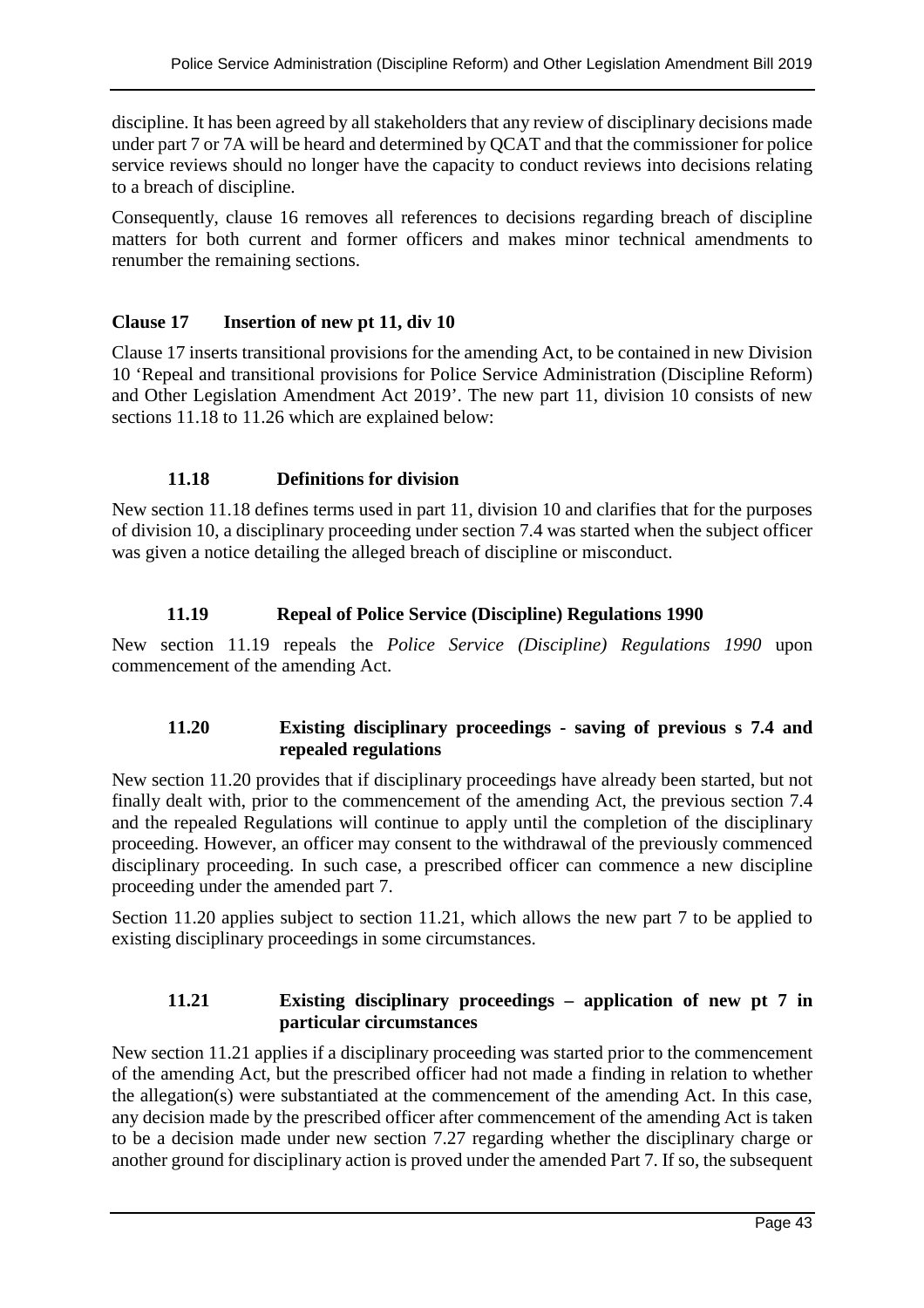requirements of new part 7 and the chapter 5, part 3 of the *Crime and Corruption Act 2001* will apply to the disciplinary hearing.

#### **11.22 Alleged misconduct or breaches of discipline occurring before commencement**

Clause 17 also provides in new section 11.22 that:

- if misconduct or a breach of discipline is alleged to have occurred before the commencement of the amending Act; and
- a disciplinary proceeding for the alleged misconduct or breach of discipline:
	- o has not commenced before the commencement of the amending Act; or
	- o was started before the commencement of amending Act but was withdrawn with the subject officer's consent,

then the disciplinary proceeding may be commenced under the new part 7 as if the misconduct or breach of discipline were a ground for disciplinary action. These disciplinary proceedings must be started within 6 months of the commencement of the amending Act or within the period mentioned in section 7.12, whichever is the later.

#### **11.23 Existing reviews of disciplinary decisions – breaches of discipline**

The clause also inserts section 11.23 which provides that if a review under the previous section 9.3 was started before the commencement of the amending Act and is yet to be completed, that section continues to apply.

#### **11.24 Review of particular disciplinary decisions about breaches of discipline**

New section 11.24 allows an officer or former officer to apply for a review of a decision or declaration under the previous section 9.3 if the following circumstances apply:

- either
	- o a decision was made under previous section 7.4 about an allegation of a breach of discipline; or
	- o a disciplinary declaration was made under previous section 7A.2(2) for a breach of discipline; and
- the period of applying for a review of the decision or declaration under previous section 9.3 had not ended immediately before commencement of the amending Act.

New section 11.24 also applies if a decision is made under previous section 7.4, as applied by section 11.20, about an allegation of a breach of discipline. If new section 11.24 applies, the officer or former officer to whom the decision or declaration relates may apply for review of their matter under previous section 9.3 as if the amending Act had not commenced.

#### **11.25 Existing discipline history**

Clause 17 inserts section 11.25 which provides that a disciplinary sanction imposed under section 7.4 or the repealed regulations continues to have effect as if the amending Act had not commenced. Further, an officer's disciplinary history under the repealed regulations is taken to be part of the officer's disciplinary history for the new part 7. However, managerial guidance provided before the commencement of the amending Act does not form part of an officer's disciplinary history under new part 7 unless the officer was otherwise advised in writing at the time of being provided with the managerial guidance.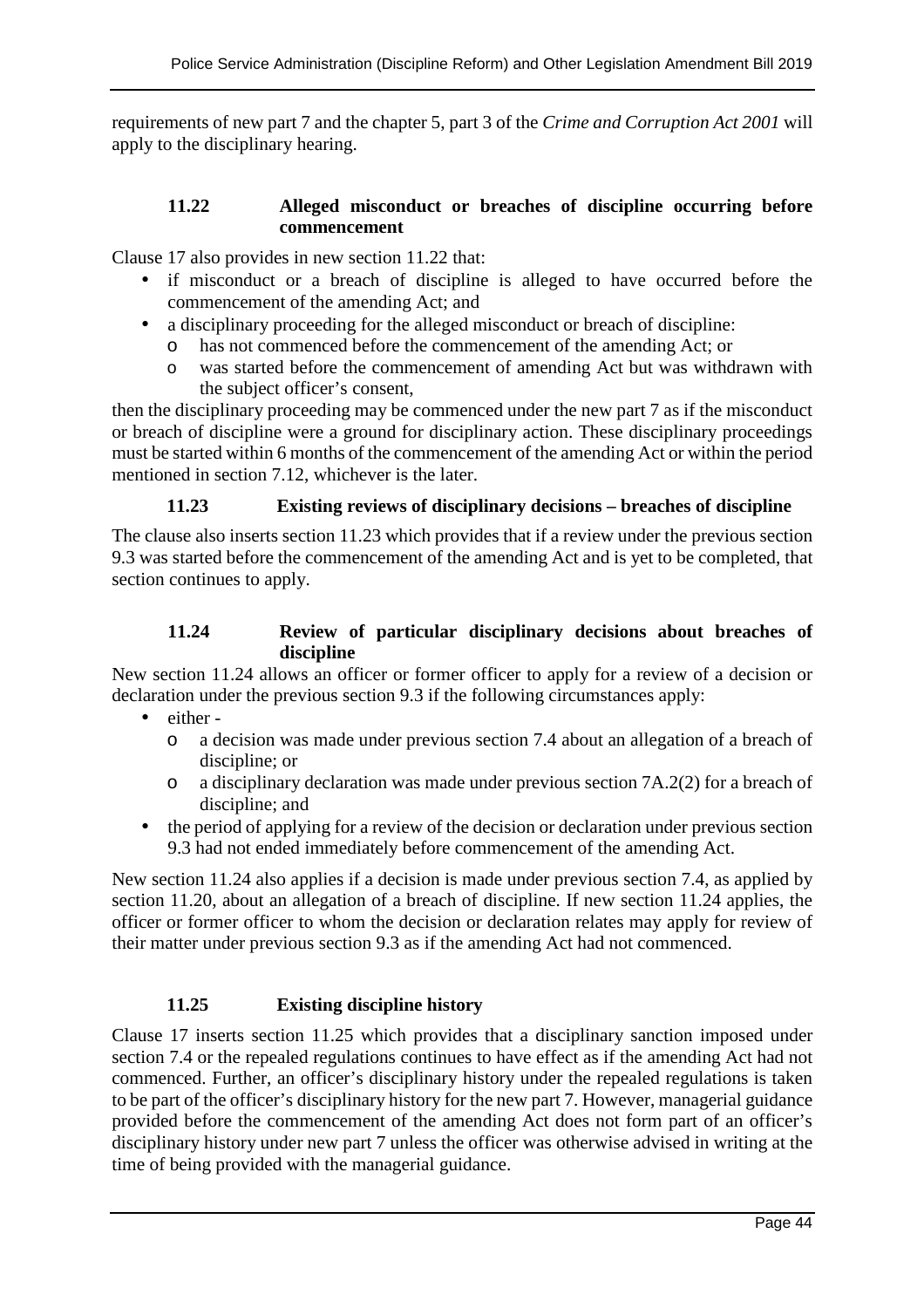# **11.26 Continued application of previous pt 7A**

Finally, the clause inserts section 11.26 which provides that previous part 7A continues to apply in relation to a disciplinary ground that arose before the commencement of the amending Act.

# **Part 3 Other amendments**

# **Division 1 Amendment of Crime and Corruption Act 2001**

#### **Clause 18 Act amended**

Clause 18 provides that this division will amend the *Crime and Corruption Act 2001*.

#### **Clause 19 Amendment of ch 5, hdg (Offences and disciplinary proceedings relating to corruption)**

Clause 19 inserts 'etc.' after the chapter 5 heading 'Offences and disciplinary proceedings relating to corruption'. The amendment reflects that chapter 5 will be amended by the insertion of a new part 3 into chapter 5. The new part will provide the CCC with the ability to apply for a review of any QPS discipline decision and better reflects the content of the amended chapter.

#### **Clause 20 Amendment of ch 5, pt 2 hdg (Disciplinary proceedings relating to corruption)**

Clause 20 amends the heading of chapter 5, part 2 by including 'etc – particular prescribed persons' after 'Disciplinary proceedings relating to corruption'. This amendment reflects that chapter 5, part 2 will only apply to prescribed persons under section 50(3) of the *Crime and Corruption Act 2001*.

#### **Clause 21 Amendment of s 219B (Definitions for pt 2)**

Clause 21 inserts the definition of 'former officer' into the definitions for chapter 5, part 2 of the *Crime and Corruption Act 2001*. The definition refers to the definition of 'former officer' contained in section 7A.1(1)(b) of the *Police Service Administration Act 1990*.

# **Clause 22 Amendment of s 219BA (Meaning of** *reviewable decision***)**

Clause 22 amends the meaning of 'reviewable decision' under section 219BA to include a decision made in relation to an allegation of corruption against a prescribed person other than a decision made by a court or QCAT, or made by a prescribed officer under part 7 of the *Police Service Administration Act 1990*. A decision made by a prescribed officer under part 7 will be reviewable under new part 3, inserted by clause 28 into chapter 5 of the *Crime and Corruption Act 2001*.

This clause also provides that a reviewable decision will include a decision under part 7A of the *Police Service Administration Act 1990* to make a disciplinary finding or declaration against a former officer.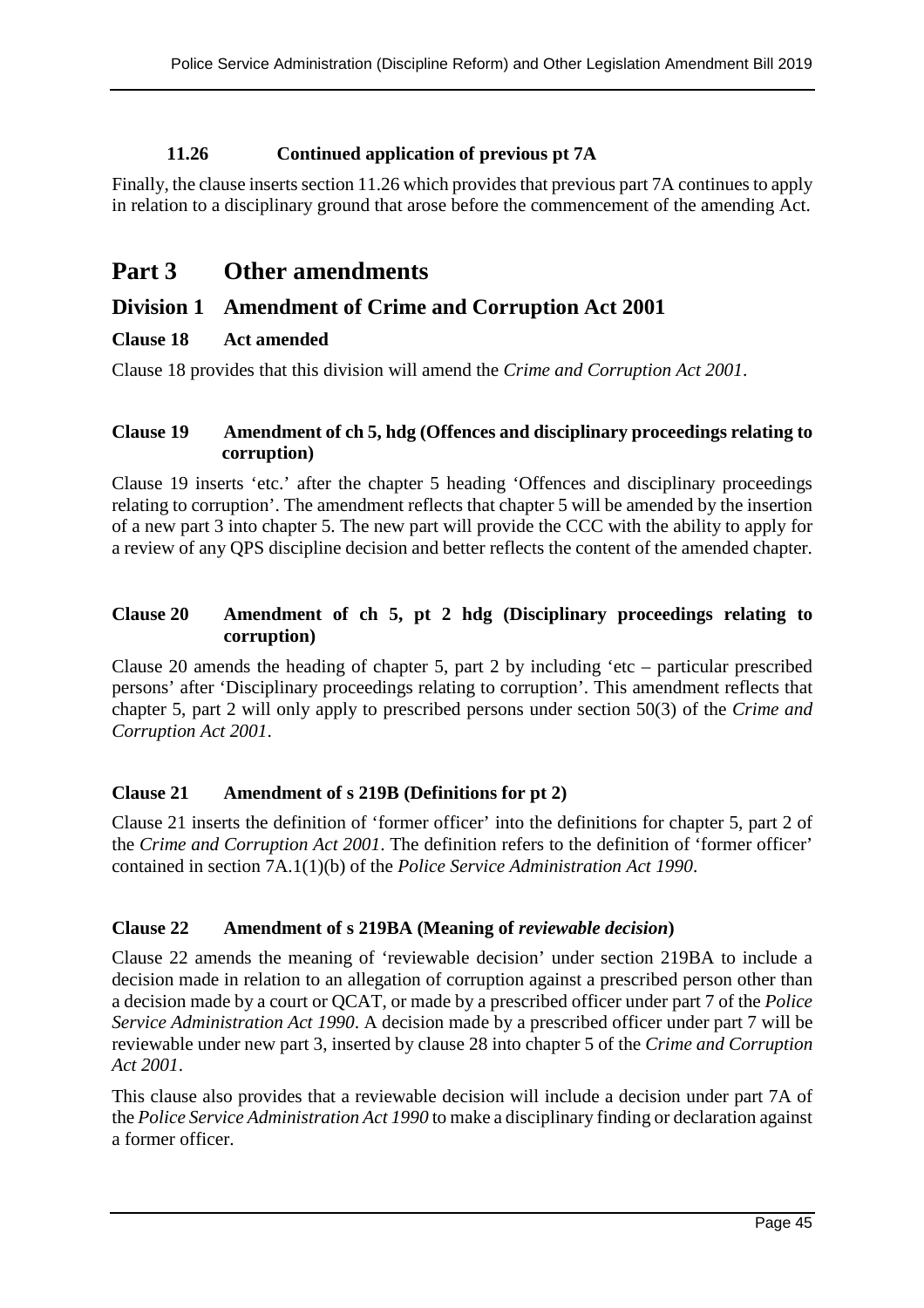#### **Clause 23 Amendment of s 219G (Proceedings relating to reviewable decisions)**

Clause 23 amends section 219G by removing references to sections 7.4(2A), 7A.4 or 7A.5 of the *Police Service Administration Act 1990* and inserting a reference to section 219BA(1)(b) of the *Crime and Corruption Act 2001*. This clause is a technical amendment to support the relocation of provisions about reviewable decisions relating to officers to the new part 3.

#### **Clause 24 Amendment of s 219I (Powers for corrupt conduct)**

Clause 24 amends section 219I so that on a finding of corrupt conduct against a person who is a member of the police service, QCAT may make an order the Commissioner could make under the *Police Service Administration Act 1990*, part 7, division 5, other than section 7.41, if a ground for disciplinary action had been proven against the person under part 7, division 4 of that Act.

#### **Clause 25 Amendment of s 219IA (QCAT powers for prescribed persons whose employment or appointment ends)**

Clause 11 amends the range of disciplinary actions which may be taken against a former officer, being a prescribed person as defined in section 50(3)(a)(ii), under the new disciplinary system. Clause 25 amends section 219IA of the *Crime and Corruption Act 2001* to ensure QCAT powers are consistent with amendments to the *Police Service Administration Act 1990* with respect to former officers.

This clause retains the existing disciplinary actions which may be taken with respect to a prescribed person, other than a former officer, as defined in section 50(3)(b)(ii).

#### **Clause 26 Amendment of s 219J (Additional power for reviewable decisions)**

Section 219J currently applies if, after reviewing a reviewable decision, QCAT finds corruption has been proved against a person and sets aside the decision and substitutes another decision.

Clause 26 amends section 219J by limiting the scope of reviewable decisions that QCAT may consider under this section to former officers against whom a ground for disciplinary action under the *Police Service Administration Act 1990* has been proven, or for any other prescribed person against whom an allegation of corruption has been proven. In these cases, QCAT retains the ability to order a disciplinary sanction be imposed, despite any limitations the original decision maker had to impose the particular sanction.

The clause also amends the instances in which QCAT can make a disciplinary declaration against a former officer to be consistent with amendments to part 7A of the *Police Service Administration Act 1990*, reflecting the new disciplinary sanctions available under part 7 of the *Police Service Administration Act 1990*.

An amendment contained in clause 28 ensures that if QCAT finds a ground for disciplinary action is proven against a current officer, QCAT can still order any disciplinary sanction to be imposed, regardless of whether the original prescribed officer was unable to impose that disciplinary sanction.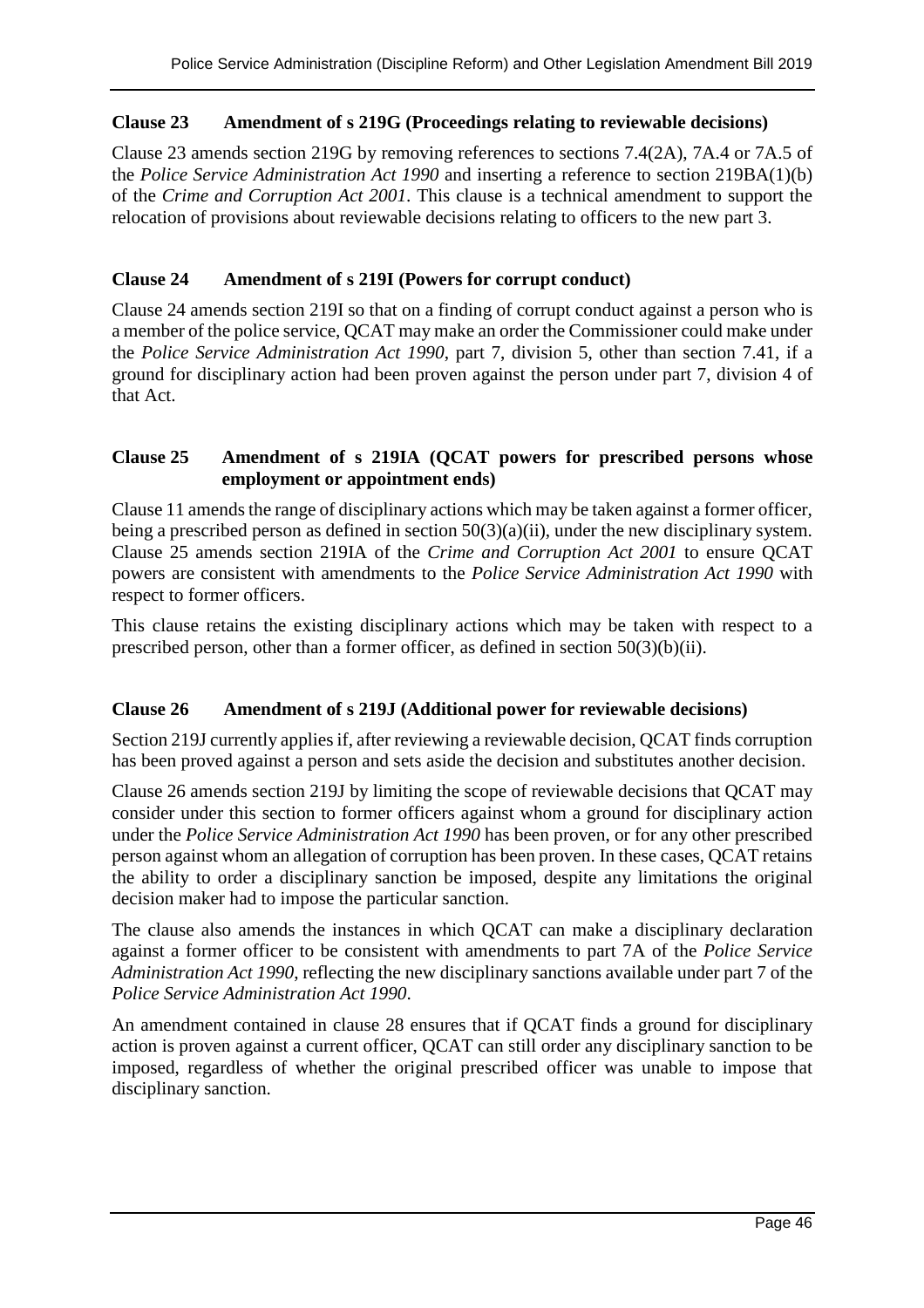#### **Clause 27 Amendment of s 219L (QCAT's power to suspend orders)**

Section 219L of the *Crime and Corruption Act 2001* provides that QCAT may suspend an order or discipline that is imposed on a person under sections 219I or 219J of the *Crime and Corruption Act 2001* or a discipline imposed on a person by QCAT as a result of an application for review before QCAT. However, if the person subject to the order or discipline is found to have committed an act of corruption or contravened a condition during the operational period of the suspended order or discipline, the suspension is revoked, and the order imposed.

Clause 27 amends section 219L, to allow the Commissioner or CCC, where the prescribed person is a member of the police service, to apply to QCAT for an order to either revoke the suspension and give effect to the order or discipline; or to continue the suspension and vary or cancel any conditions of the suspension. Before making any such order, QCAT must hear any submissions made by the prescribed person.

This amendment establishes a show cause proceeding for members of the police service before a suspended order or discipline is given effect. This amendment reflects the dynamic nature of policing and that the conditions attached to a QCAT ordered suspension may not be complied with for a number of reasons, including operational factors or other matters beyond the control of the officer. In such cases, the Commissioner or CCC could apply for an order to amend or cancel the conditions.

The amendment will also apply if a member of the police service is found to have committed an act of corruption as defined in the *Crime and Corruption Act 2001* during the operational period of the suspension.

The amendment does not alter the existing powers of QCAT in relation to a prescribed person, other than a member of the police service, who is found to have committed an act of corruption or contravened a condition during the operational period of the suspension.

#### **Clause 28 Insertion of new ch 5, pt 3**

Clause 28 inserts new part 3 'Review of particular police disciplinary decisions' into chapter 5 of the *Crime and Corruption Act 2001*. Clause 28 relocates all provisions relevant to applying for review of disciplinary decisions made under part 7 of the *Police Service Administration Act 1990* into new chapter 5, part 3 of the *Crime and Corruption Act 2001*.

This clause also achieves the policy objective of allowing the CCC to apply for review of a QPS decision not to commence a disciplinary proceeding against an officer.

The new chapter 5, part 3 consists of sections 219N to 219U which are explained below:

#### **219N Definitions for part**

New section 219N contains definitions of 'aggrieved person', 'disciplinary sanction', 'ground for disciplinary action', 'reviewable decision' and 'subject officer' for part 3.

#### **219O Reviewable decisions**

New section 219O defines 'reviewable decision' to mean a decision made under the *Police Service Administration Act 1990* that is mentioned in new schedule 1, column 1 of the *Crime and Corruption Act 2001*.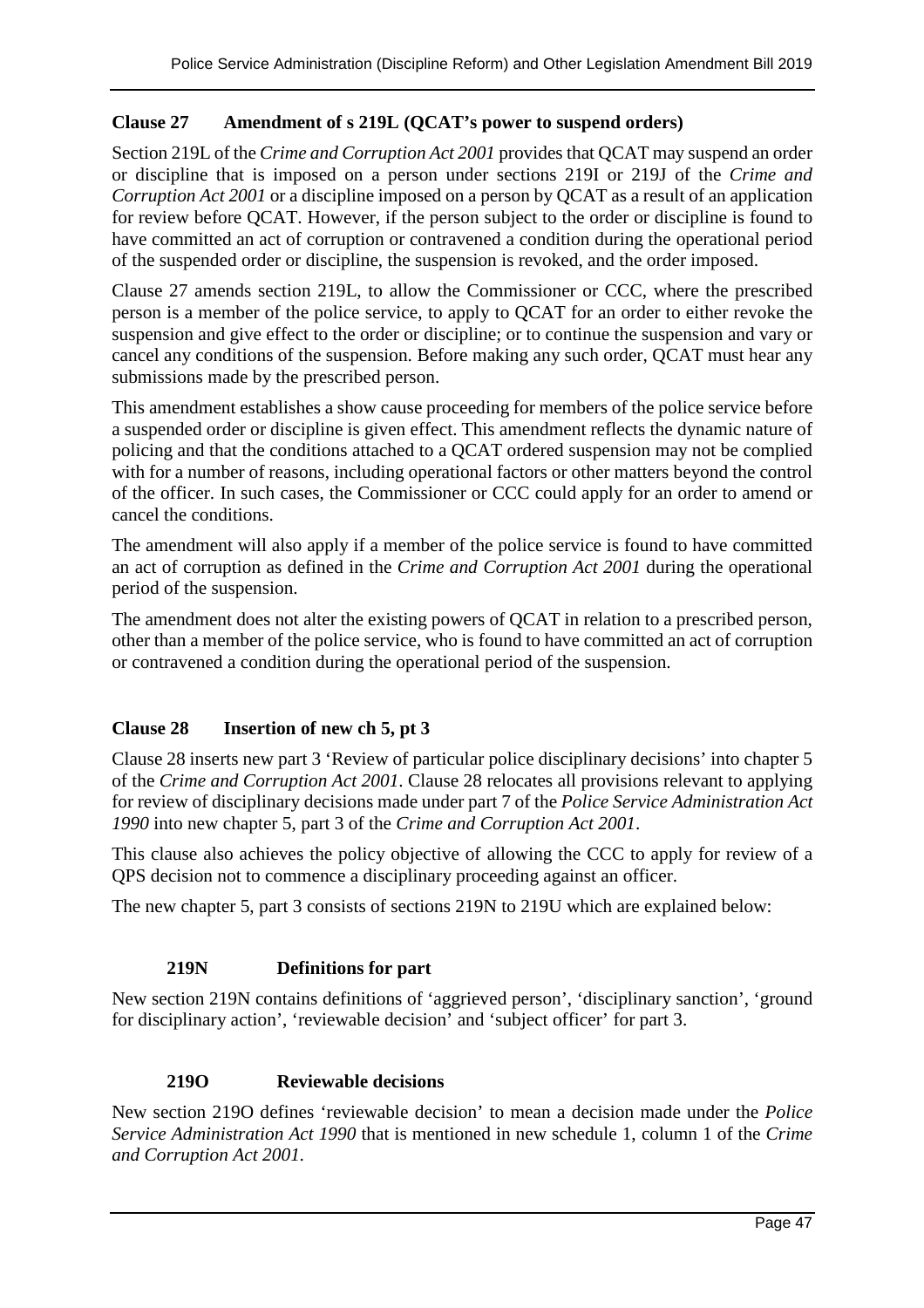However, a decision under part 7, division 4 of the *Police Service Administration Act 1990* that a disciplinary charge, or another ground for disciplinary action, has been proven in relation to an officer is a reviewable decision only if the officer is entitled to be given a QCAT information notice for the decision under section 7.27(4) or 7.31(1) of the *Police Service Administration Act 1990*.

This ensures that the right of an aggrieved person to apply for a review of a reviewable decision does not arise until the matter is finally dealt with under either section 7.27 or section 7.31 of the *Police Service Administration Act 1990*. This will overcome a procedural anomaly where the subject officer or the CCC could previously apply for review of a decision to substantiate or not substantiate a disciplinary allegation before the prescribed officer has made a decision in relation to the sanction to be imposed.

# **219P Applications for review**

New section 219P stipulates when an aggrieved person for a reviewable decision may apply to QCAT for a review of the reviewable decision. For a decision not to start a disciplinary proceeding under part 7 of the *Police Service Administration Act 1990* against an officer to whom a complaint mentioned in section 7.2 of that Act has been made, the application must be made within 28 days after the aggrieved person becomes aware of the decision. Otherwise, an application must be made within 28 days after the aggrieved person is given a QCAT information notice for the decision. An application may also be made as otherwise provided under the *Queensland Civil and Administrative Tribunal Act 2009*.

If the subject officer is the applicant for review, the subject officer must also give a copy of the application for review to the CCC within the period stated in section 37(2) of the *Queensland Civil and Administrative Tribunal Act 2009*. This requirement does not limit the operation of section 37(2) of the *Queensland Civil and Administrative Tribunal Act 2009.*

# **219Q QCAT to decide review on evidence before decision maker**

Section 219Q outlines that a QCAT review of a reviewable decision is by way of rehearing on the evidence (original evidence) given in the proceeding before the original decision-maker (original proceeding). However, QCAT may give leave to adduce fresh, additional or substituted evidence (new evidence) if satisfied the person seeking to adduce the new evidence did not know, or could not reasonably be expected to have known, of its existence at the original proceeding, or if in the special circumstances of the case, it would be unfair not to allow the person to adduce the new evidence.

If QCAT gives leave to adduce new evidence, the review is by way of rehearing on the original evidence and on the new evidence adduced.

New section 219Q replicates the operation of section 219H as it applied to all reviewable decisions before the commencement of the amending Act, including review of decisions in relation to police misconduct. Due to amendments in clause 22, section 219H is limited in operation to reviewable decisions under part 2. New section 219Q ensures consistency between part 2 and part 3 in relation to the conduct of QCAT proceedings for review of decisions.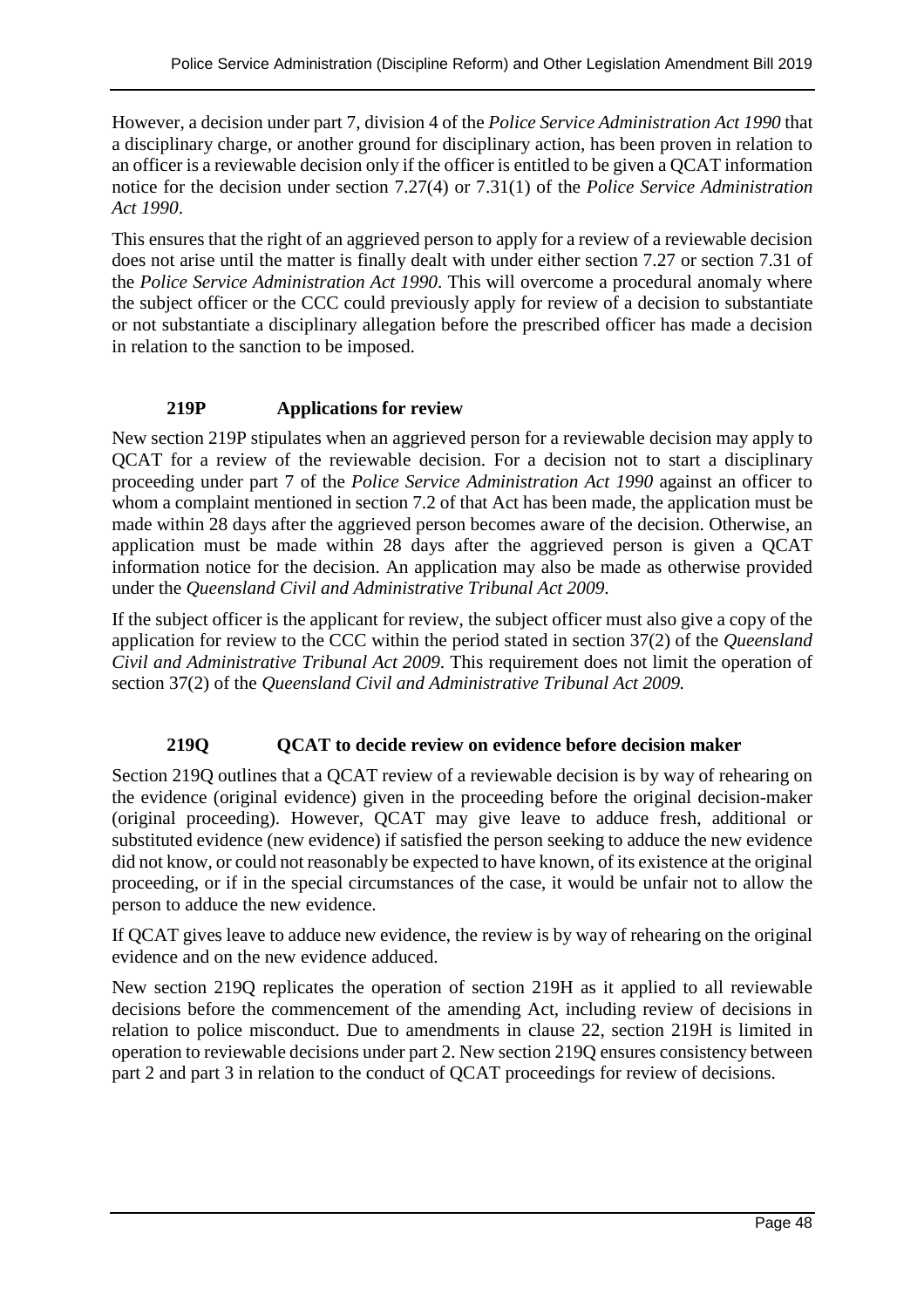#### **219R Parties to review**

New section 219R provides that the parties to a review are the applicant for the review, the person who made the reviewable decision, and if the CCC is the applicant for the review, the subject officer to whom the decision relates.

If the subject officer to whom the decision relates is the applicant for review, the CCC may elect to become a party to the review. If so, the CCC must provide written notice of the election to become a party to QCAT, the subject officer and the person who made the reviewable decision. The CCC can exercise the election to become a party within the later of the periods ending as provided in new section 219P(2)(a) or 14 days after the CCC receives notice of the application for review from the subject officer.

This amendment removes the administrative step of the CCC filing an application to be joined as an interested party under the *Queensland Civil and Administrative Tribunal Act 2009.* However, new section 219R does not affect the operation of section 42 of the *Queensland Civil and Administrative Tribunal Act 2009* in relation to the CCC or any other party making application to QCAT to be joined as a party to an application.

#### **219S Additional power for substituted decisions**

New section 219S outlines QCAT's powers if, after reviewing the reviewable decision, QCAT finds a ground for disciplinary action has been proven against the subject officer and sets aside the decision and substitutes another decision. In these circumstances, QCAT has the same powers under part 7, division 5 of the *Police Service Administration Act 1990* as the Commissioner and may impose any disciplinary sanction on the subject officer under that part, even if the person who made the reviewable decision would not be authorised under that part to impose that disciplinary sanction.

This amendment continues the operation of section 219J as it applied to reviews of decisions relating to police misconduct before the commencement of the amending Act. Amendments in clause 22 limit the operation of section 219J to reviewable decisions under part 2. Therefore, new section 219S ensures consistency between part 2 and part 3 in relation to the power of QCAT to impose any applicable disciplinary sanction, regardless of whether the original decision maker or prescribed officer had the power to impose that disciplinary sanction or not.

The ability of QCAT to impose any disciplinary sanction upon substituting the decision is required to ensure the oversight and monitoring abilities of the CCC are not curtailed by restricting QCAT to the disciplinary sanctions available to the original decision maker. Without this capability, QCAT may not be able to increase the disciplinary sanction imposed on an officer in appropriate cases.

#### **219T Requirement to return particular matters to commissioner of police**

New section 219T states that if QCAT sets aside a decision not to start a disciplinary proceeding under part 7 of the *Police Service Administration Act 1990* against an officer the subject of a complaint mentioned in section 7.2 of that Act, QCAT must return the matter to the Commissioner.

When returning the matter, OCAT must issue a direction to start a disciplinary proceeding under part 7 of the *Police Service Administration Act 1990* and any other direction which it considers appropriate. The Commissioner must ensure a disciplinary proceeding is started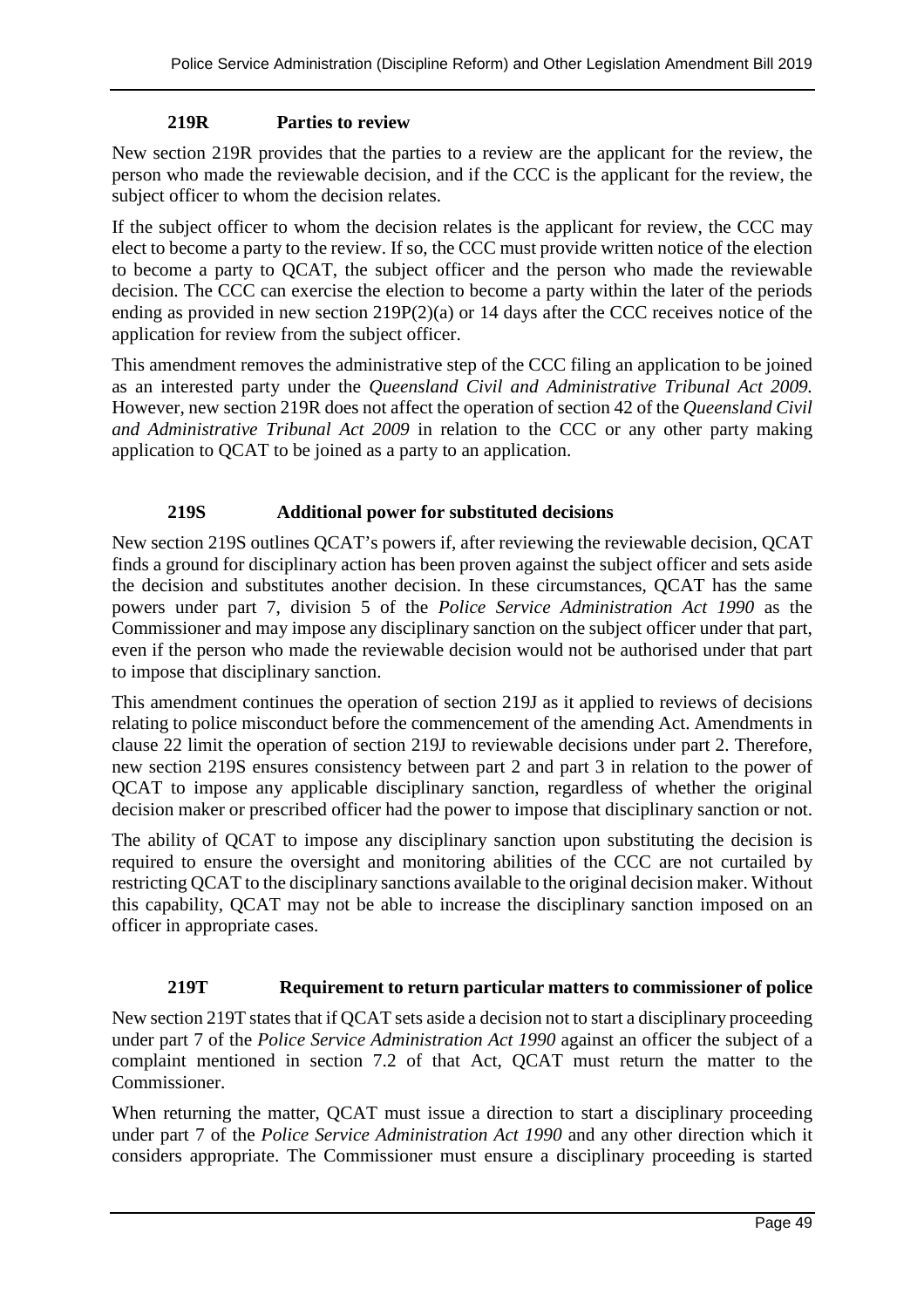against the officer within 6 months of the date the order is made by QCAT. The time limits within new section 7.12 do not apply in these circumstances.

#### **219U QCAT may refer matter for investigation**

New section 219U states that QCAT may, by order, refer the matter before it to the CCC or the Commissioner for investigation, with the view to the taking of a criminal proceeding or for another purpose. QCAT may adjourn the proceeding before it until the investigations are completed.

This amendment continues the operation of section 219K as it applied to reviews of decisions relating to police misconduct before the commencement of the amending Act. Due to earlier amendments, section 219K is limited in operation to reviewable decisions under part 2. Therefore, new section 219U ensures consistency between part 2 and part 3 in relation to the power of QCAT to refer matters before it for investigation.

#### **Clause 29 Insertion of new ch 8, pt 16**

Clause 29 inserts new chapter 8, part 16 'Police Service Administration (Discipline Reform) and Other Legislation Amendment Act 2019' into the *Crime and Corruption Act 2001*. This part contains transitional provisions for the new discipline system by inserting new sections 451 to 453 into the *Crime and Corruption Act 2001* as explained below:

#### **451 Definition for part**

New section 451 defines 'previous' in relation to a provision of the *Crime and Corruption Act 2001* or a provision of the *Police Service Administration Act 1990* to mean as in force from time to time before the commencement.

#### **452 Saving of previous ch 5, pt 2**

New section 452 applies in relation to a relevant chapter 5, part 2 decision if a disciplinary proceeding under previous section 219G for the decision was started, but not finally dealt with, before the commencement of the amending Act, or the period for applying for a review of the decision under previous section 219G had not ended immediately before the commencement. In these circumstances, the previous chapter 5, part 2 applies for the review of the decision as if the amending Act had not commenced.

Section 452 also applies to a finding mentioned in the previous section 7.4(2A)(b) and 7A.5(1)(b) of the *Police Service Administration Act 1990* in relation to an allegation of corruption against an officer or former officer. Part 11, division 10 of the amendment Act, except for section 11.21, applies to these findings.

#### **453 Ending of particular suspensions under previous s 219L**

The new section 453 applies if:

- under the previous section 219L, QCAT suspended an order under the previous section 219I or discipline mentioned in previous section 219J(2); and
- the person is a prescribed person mention in section  $50(3)(a)(i)$ ; and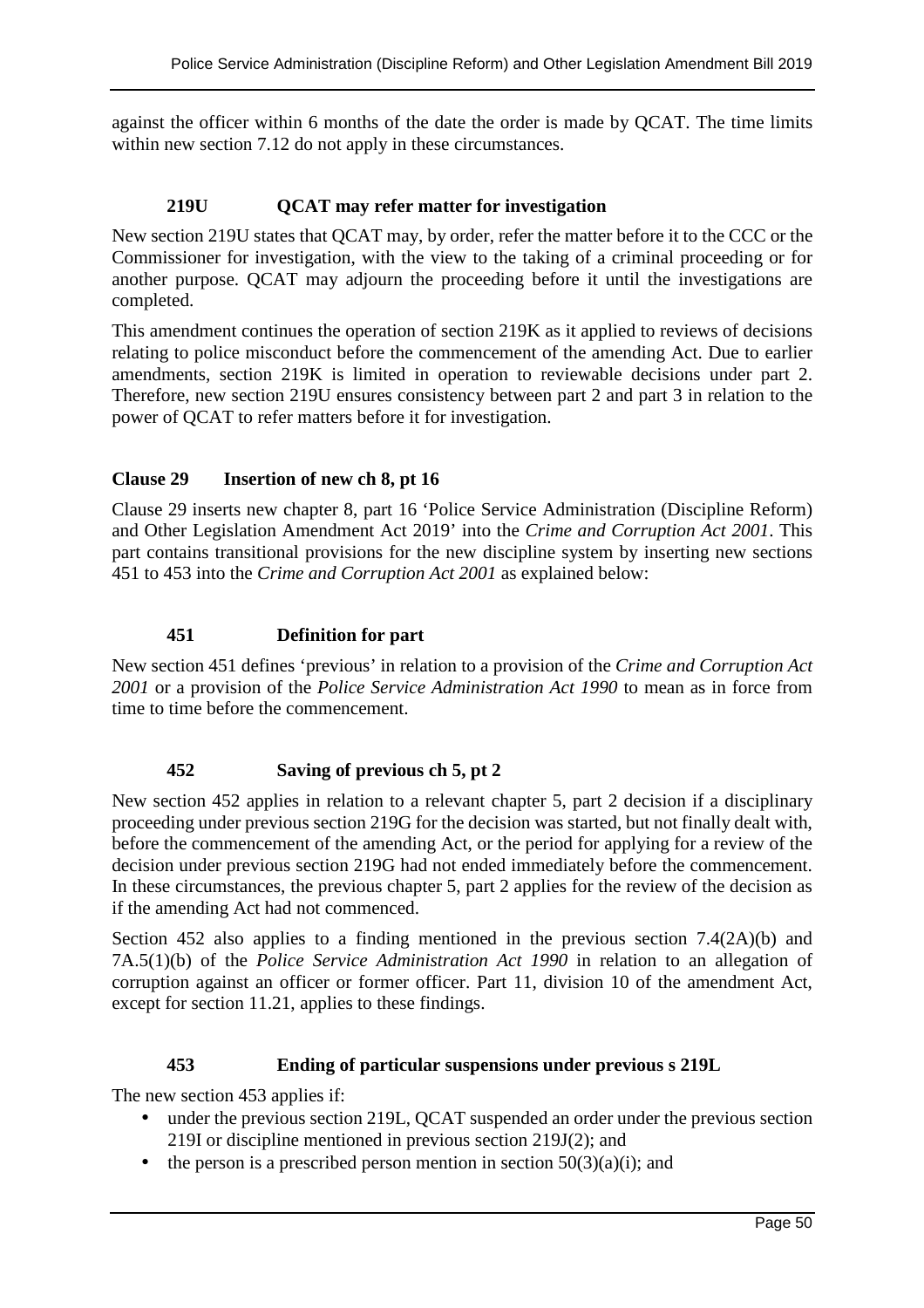• during the operational period, the prescribed person is found to have committed an act of corruption or to have contravened a condition of the suspension.

New section 453 provides that section 219L(4) as in force on the commencement of the amending Act, applies in relation to the revocation of the suspension.

#### **Clause 30 Insertion of new sch 1**

Clause 30 inserts new schedule 1, **'**Reviewable decisions – ch 5, pt 3' into the *Crime and Corruption Act 2001*. The schedule lists different types of reviewable decisions relating to decisions under part 7 of the *Police Service Administration Act 1990* and who may be an aggrieved person in relation to the different types of reviewable decision.

Schedule 1 works in conjunction with the definitions in new section 219N and the provisions of new section 219O to establish the ability of a subject officer or the CCC to apply for review of a disciple decision arising from part 7 of the *Police Service Administration Act 1990*. These definitions underpin the new chapter 5, part 3 of the *Crime and Corruption Act 2001.*

For the purposes of section 219O, schedule 1 outlines that an officer subject to a disciplinary decision and the CCC will be an aggrieved person for the following *Police Service Administration Act 1990* decisions:

- a decision under part 7, division 4 that a disciplinary charge or any other ground for disciplinary action has been proven in relation to an officer;
- a decision under part 7, division 4 to impose or not to impose a disciplinary sanction or professional development strategy on an officer;
- a decision under section 7.36 to dismiss or not to dismiss an officer; and
- a decision under section 7.41 to give effect to a disciplinary sanction or to continue the suspension of a disciplinary sanction.

Furthermore, new schedule 1 provides that the CCC is also an aggrieved person in relation to a decision:

- that a disciplinary charge or any other ground for disciplinary action has not been proven against an officer; and
- not to start a disciplinary proceeding against an officer in relation to whom a complaint mentioned in section 7.2 of the *Police Service Administration Act 1990* has been made. This further right of the CCC to apply for review if a decision not to commence disciplinary proceedings gives effect to Recommendation 15 of the PCCC Report.

# **Clause 31 Amendment of sch 2 (Dictionary)**

Clause 31 omits the definitions of 'officer' and 'reviewable decision' from schedule 2 (Dictionary). The clause inserts a new definition of 'aggrieved person' and also definitions for the terms 'disciplinary charge', 'disciplinary sanction', 'former officer', 'ground for disciplinary action', 'professional development strategy', 'reviewable decision' and 'subject officer'.